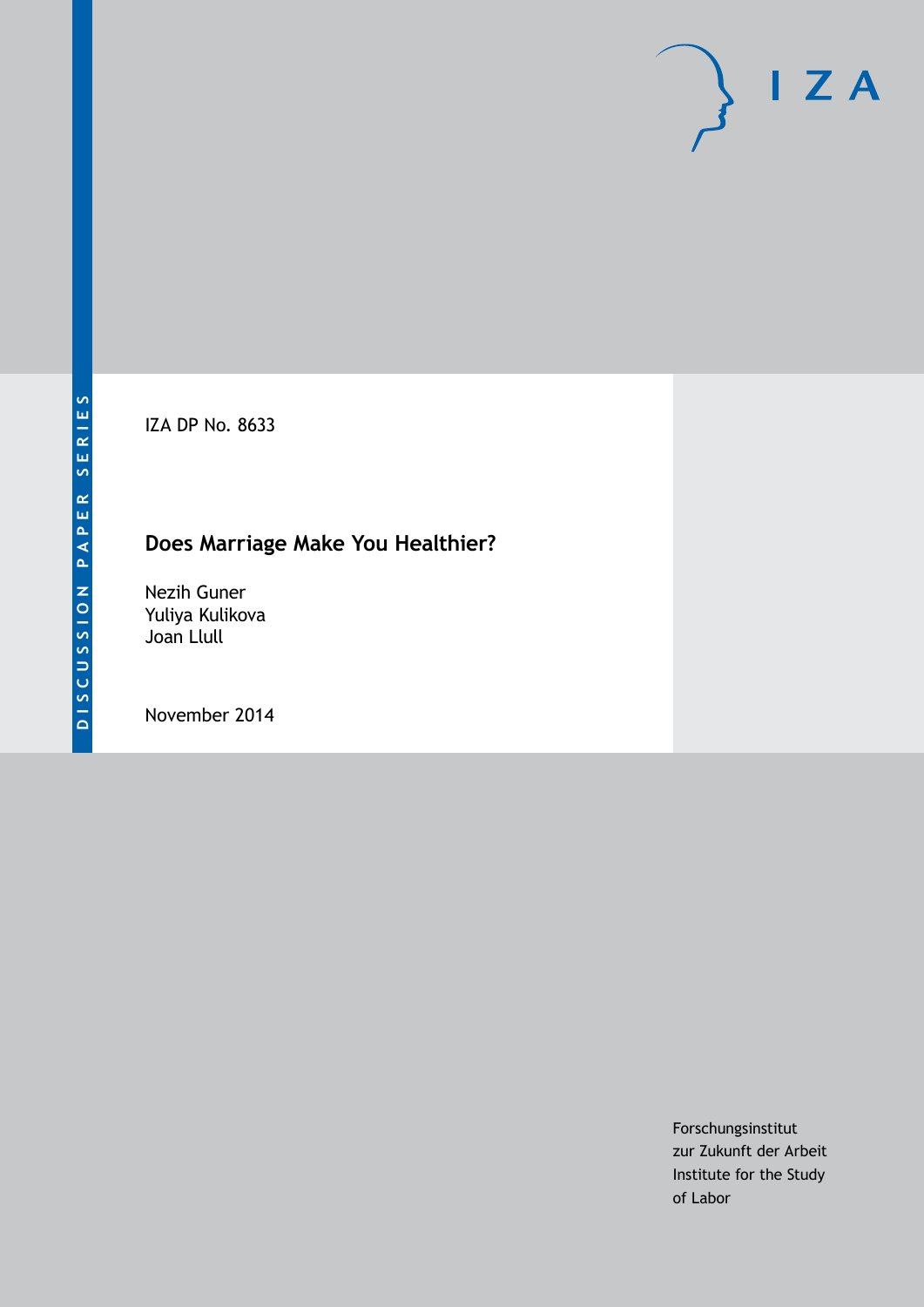# **Does Marriage Make You Healthier?**

## **Nezih Guner**

*ICREA-MOVE, Universitat Autònoma de Barcelona, Barcelona GSE and IZA*

### **Yuliya Kulikova**

*Universitat Autònoma de Barcelona and Barcelona GSE*

### **Joan Llull**

*MOVE, Universitat Autònoma de Barcelona and Barcelona GSE*

Discussion Paper No. 8633 November 2014

IZA

P.O. Box 7240 53072 Bonn **Germany** 

Phone: +49-228-3894-0 Fax: +49-228-3894-180 E-mail: [iza@iza.org](mailto:iza@iza.org)

Any opinions expressed here are those of the author(s) and not those of IZA. Research published in this series may include views on policy, but the institute itself takes no institutional policy positions. The IZA research network is committed to the IZA Guiding Principles of Research Integrity.

The Institute for the Study of Labor (IZA) in Bonn is a local and virtual international research center and a place of communication between science, politics and business. IZA is an independent nonprofit organization supported by Deutsche Post Foundation. The center is associated with the University of Bonn and offers a stimulating research environment through its international network, workshops and conferences, data service, project support, research visits and doctoral program. IZA engages in (i) original and internationally competitive research in all fields of labor economics, (ii) development of policy concepts, and (iii) dissemination of research results and concepts to the interested public.

<span id="page-1-0"></span>IZA Discussion Papers often represent preliminary work and are circulated to encourage discussion. Citation of such a paper should account for its provisional character. A revised version may be available directly from the author.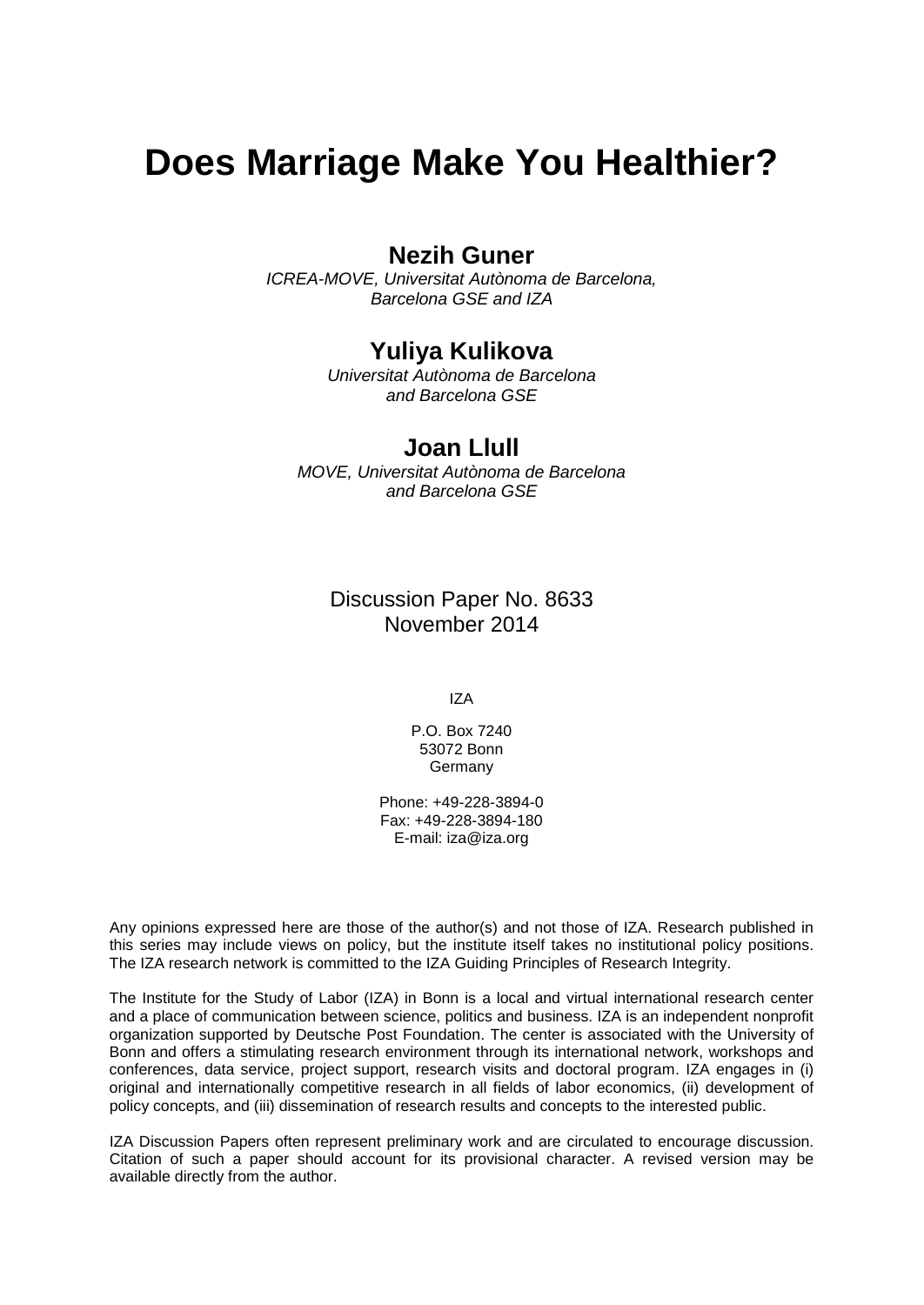IZA Discussion Paper No. 8633 November 2014

# **ABSTRACT**

# **Does Marriage Make You Healthier?[\\*](#page-1-0)**

We use the Panel Study of Income Dynamics (PSID) and the Medical Expenditure Panel Survey (MEPS) to study the relationship between marriage and health for working-age (20 to 64) individuals. In both data sets married agents are healthier than unmarried ones, and the health gap between married and unmarried agents widens by age. After controlling for observables, a gap of about 12 percentage points in self-reported health persists for ages 55- 59. We estimate the marriage health gap non-parametrically as a function of age. If we allow for unobserved heterogeneity in innate permanent health, potentially correlated with timing and likelihood of marriage, we find that the effect of marriage on health disappears at younger (20-39) ages, while about 6 percentage points difference between married and unmarried individuals, about half of the total gap, remains at older (55-59) ages. These results indicate that association between marriage and health is mainly driven by selection into marriage at younger ages, while there might be a protective effect of marriage at older ages. We analyze how selection and protective effects of marriage show up in the data.

JEL Classification: I10, I12, J10

Keywords: health, marriage, selection

Corresponding author:

Nezih Guner MOVE (Markets, Organizations and Votes in Economics) Facultat d'Economia, Universitat Autònoma de Barcelona Edifici B – Campus de Bellaterra 08193 Bellaterra Cerdanyola del Vallès (Spain) E-mail: [nezih.guner@movebarcelona.eu](mailto:nezih.guner@movebarcelona.eu)

We would like to thank Matt Delventhal, Giacomo De Giorgi, Francesco Fasani, Ada Ferrer-i-Carbonell, and workshop and conference participants at the European Meeting of the Econometric Society in Toulouse, the Annual Meetings of the Spanish Economic Association in Santander, Barcelona GSE Winter Workshop, CINCH Summer Academy at the University of Duisburg-Essen, Koç University (Istanbul), Universitat Autònoma de Barcelona for comments. Guner and Llull acknowledge financial support from European Research Council (ERC) through Starting Grant n.263600, and from the Spanish Ministry of Economy and Competitiveness, through the Severo Ochoa Programme for Centers of Excellence in R&D (SEV-2011-0075).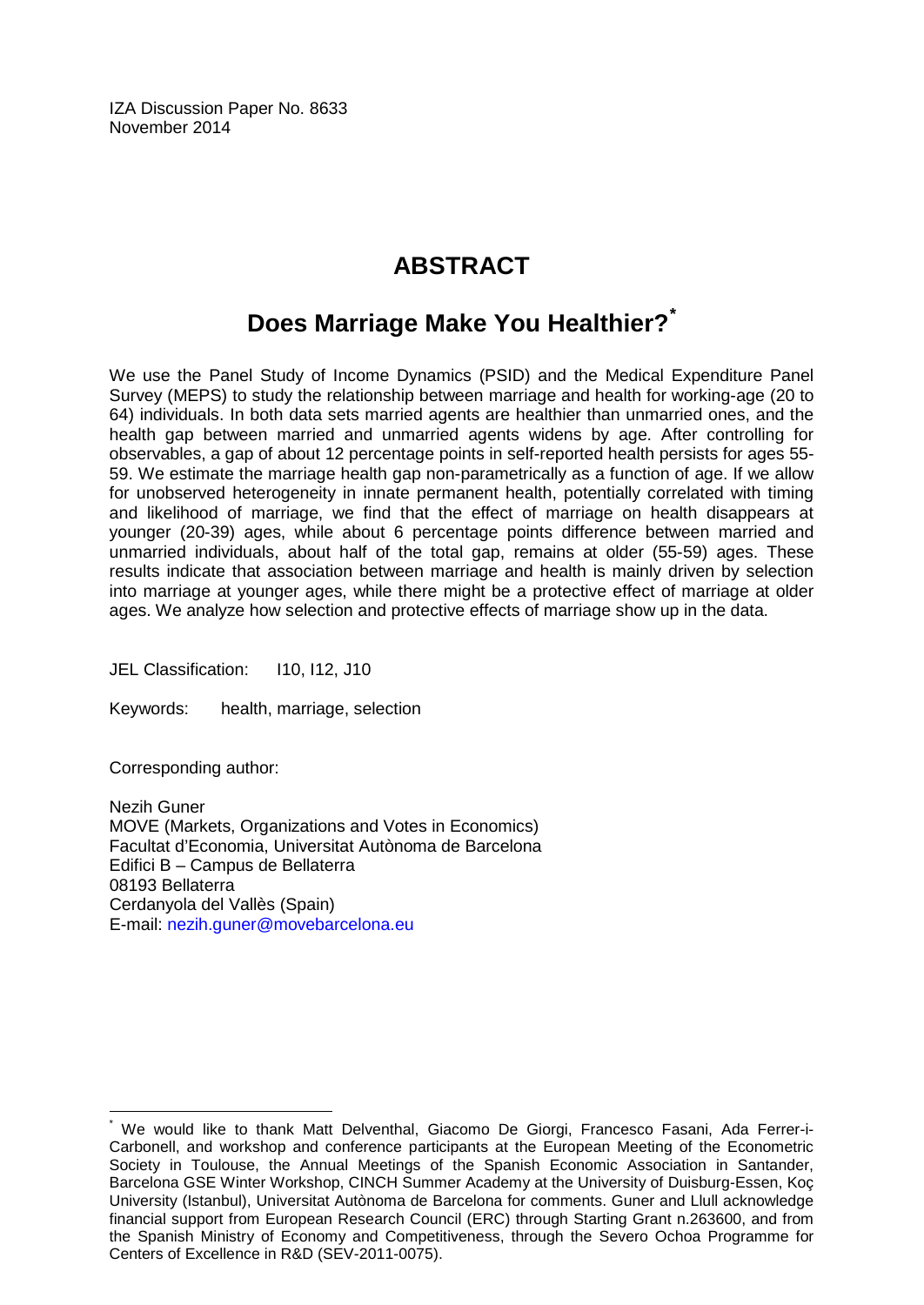#### I. Introduction

Married individuals are healthier and live longer than unmarried ones. This fact was first documented by British epidemiologist William Farr more than 150 years ago, and has been established by many studies since then.<sup>[1](#page-3-0)</sup> The question is, of course, why? Does the association between marriage and health indicate a causal effect of marriage on health (what is termed in the literature as the protective effect of marriage), or is it simply an artifact of selection as healthier people are more likely to get married in the first place?<sup>[2](#page-3-1)</sup> The answer to this question is critical as it has important implications for public policy.[3](#page-3-2) Recent studies on the link between public policy and health suggest that "upstream social and economic determinants of health are of major health importance, and hence that social and economic policy and practice may be the major route to improving population health." [\(House, Schoeni, Kaplan and Pollack,](#page-30-0) [2008,](#page-30-0) p.22). Marriage is often portrayed as a solution for many social problems in the U.S., see e.g. [Waite](#page-31-0) [and Gallagher](#page-31-0) [\(2000\)](#page-31-0), and the effectiveness of pro-marriage policies depends on whether marriage indeed makes individuals healthy, wealthy and happy.

In this paper we study the relationship between health and marriage using data from the Panel Study of Income Dynamics (PSID) and the Medical Expenditure Panel Survey (MEPS). In both data sets married individuals report to be healthier than unmarried ones, and they do so in remarkably similar levels. The gap in selfreported health persists after we control for observable characteristics such as education, income, race, gender and the presence of children: the marriage health gap starts at about 3 percentage points at younger ages (20 to 39), and increases continuously for older ages, reaching a peak of 12 percentage points around ages 55 to 59. A similar picture emerges when we consider objective, instead of selfreported, measures of health, or when we use the occurrence of chronic conditions as an indicator of poor health.

Our definition of the marriage health gap is the difference between age-dependent health curves for married and single individuals. These health curves are identified non-parametrically. Different studies in evolutionary biology suggest that several physical and personality traits that define a person as attractive for mating are

<span id="page-3-0"></span><sup>&</sup>lt;sup>1</sup> On Farr's study, see [Parker-Pope](#page-30-1)  $(2010)$ .

<span id="page-3-2"></span><span id="page-3-1"></span><sup>&</sup>lt;sup>2</sup> A similar question arises for the well-known married male wage premium.

<sup>3</sup> "Between 1950 and 2011, real GDP per capita grew at an average of 2.0% per year, while real national health care expenditures per capita grew at 4.4% per year. The gap between the two rates of growth —2.4% per year— resulted in the share of the GDP related to health care spending increasing from  $4.\overline{4\%}$  in 1950 to 17.9% in 2011." [\(Fuchs,](#page-29-0) [2013,](#page-29-0) p.108).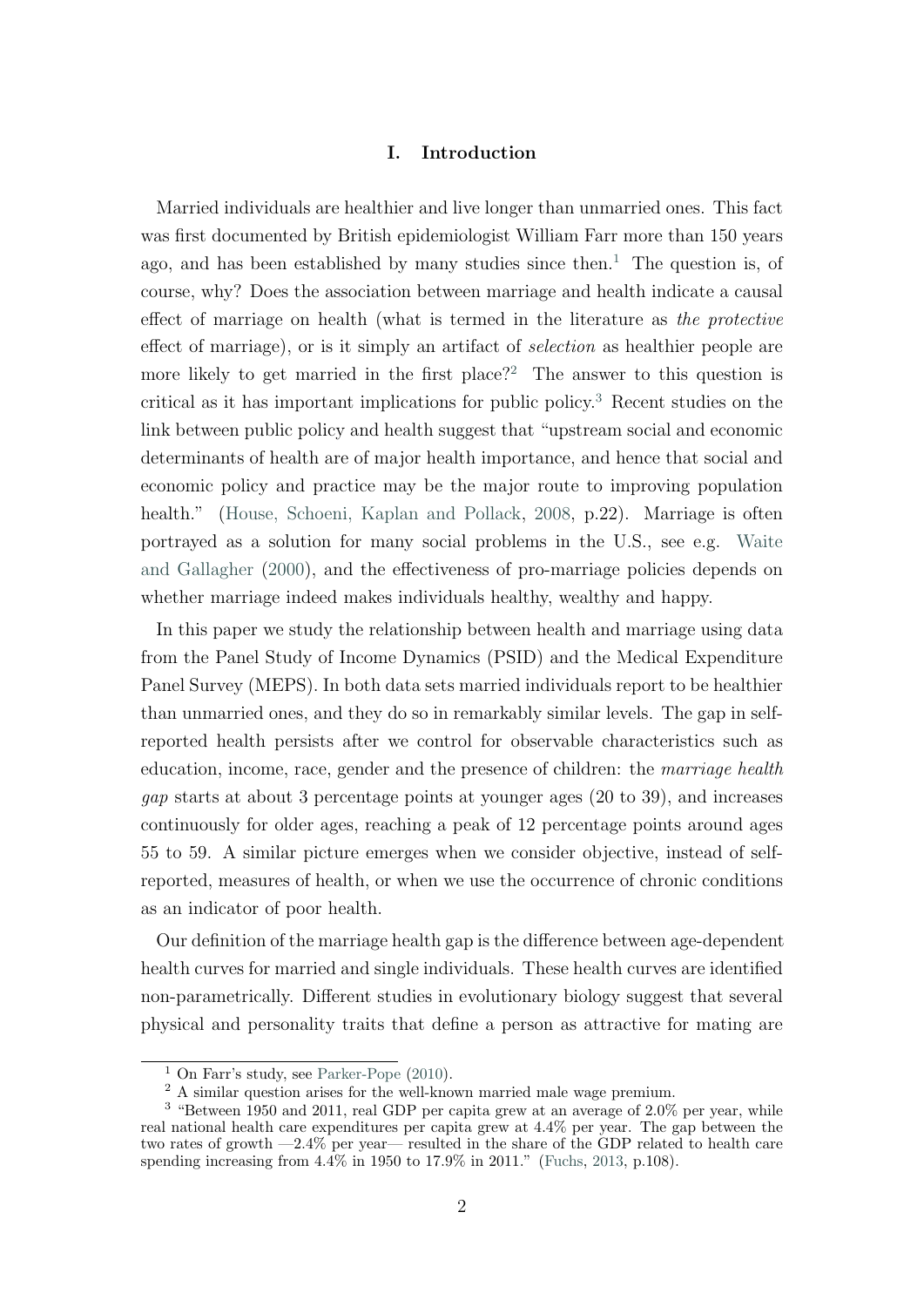associated with youth and health, and, as a result, with reproductive capacity.[4](#page-4-0) As a result, individuals with better innate health tend to be more attractive in the marriage market. If individuals with better innate health are more attractive marriage partners, and, as a result, more likely to get married in the first place, least squares estimates will be upward biased.

Using the panel structure of the PSID, we overcome this selection bias by accounting for individual-specific innate permanent health, potentially correlated with the timing and likelihood of marriage. With a within-groups estimation, the effect of marriage on health disappears for younger (20-39) ages, while about a 6 percentage point gap between married and unmarried individuals remains for older (55-59) ages. This is half of the total difference for this age group (12 percentage points). These results suggest that association between marriage and health at younger ages is likely to be driven by selection of healthier individuals into marriage, while there might be a protective effect of marriage that shows up at older ages. We also find that the marriage health gap is similar for males and females, blacks and whites, and for individuals with and without a college degree. The marriage health gap is, however, larger for poorer individuals.

Next we investigate how selection and protection might show up in the data. First, we show that individuals who are ever married by age 30 (or 40) have better average innate permanent health than those individuals who are never married by that age. The variance of permanent health, on the other hand, is larger for those who are never married. These facts are consistent with a world in which individuals look for healthy partners in the marriage market. In such a world, individuals would mate assortatively in terms of innate permanent health, and innate health should be a good predictor of marriage probabilities. We find evidence supporting both predictions. The correlation between our recovered measure of innate permanent health of husbands and wives is about 40%, and remains large and significant (about 33%) even after controlling for college, race, and a measure of permanent income. Furthermore, among individuals who are never-married by age 25, a one standard deviation in innate permanent health is associated with an increase in the probability of being married at some point between ages 30 and 40 of about 4 percentage points. After accounting for innate permanent health, however, past health is uncorrelated with marriage probabilities, and, if anything, the association is negative. This suggests that our estimates of the protective effect of marriage may be even conservative.

<span id="page-4-0"></span> $4$  For instance, see [Buss](#page-29-1) [\(1994\)](#page-29-1) and [Dawkins](#page-29-2) [\(1989\)](#page-29-2).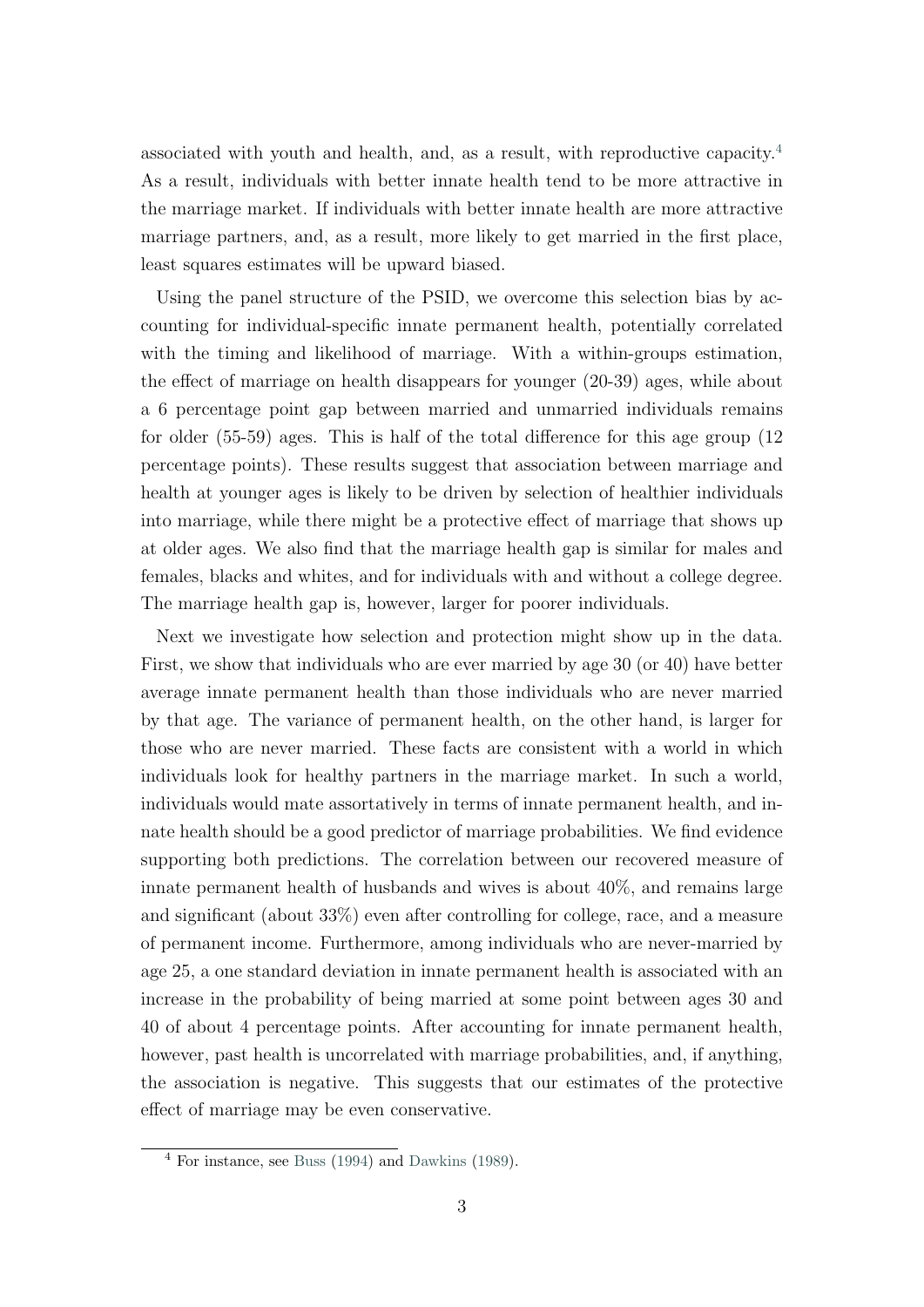We then turn our focus to positive effects of marriage on health that are not captured by selection. We first show that the effect of marriage on health is cumulative. At a given age, the total number of years that an individual lives as married, what we call marriage capital, has a positive and significant effect on health. Given the importance of marriage capital, we estimate the effect of marriage on health innovations, estimating a dynamic model for current health that controls for lagged health. The estimated effect of marriage on health is then even larger, about twice as large as the within-group estimates. This is consistent with our previous result that, after accounting for innate permanent health, past health is, if anything, negatively correlated with marriage prospects.

Our results also show that married individuals are more likely to engage in preventive medical care than singles are, even after controlling for observable characteristics (including health expenditures, health insurance, and socio-economic variables). Married individuals around ages 50 to 54, for example, are about  $6\%$ more likely to check their cholesterol or have a prostate or breast examination. Marriage also promotes healthy habits. We focus on smoking, a major health risk. Our results show that a single individual is about 13 percentage points more likely to quit smoking if he/she gets married than if he/she stays single. Furthermore, a majority (about 72%) of singles who get married and quit do so while they are married. The importance of healthy behavior also shows up in health expenditure patterns. While married agents spend more on their health when they are young and healthy, singles end up spending more than married ones in later years when they are older and less healthy. A possible important factor behind these differences is health insurance: while about 10% of married individuals do not have any, public or private, insurance, 20% of unmarried females and 25% of unmarried males lack health insurance.

This paper is related to the large literature on the relation between socioeconomic status and health [\(Stowasser, Heiss, McFadden and Winter,](#page-31-1) [2012\)](#page-31-1). It is well documented that marriage is associated with positive health outcomes. [Wood,](#page-31-2) [Avellar and Goesling](#page-31-2) [\(2009\)](#page-31-2) and [Wilson and Oswald](#page-31-3) [\(2005\)](#page-31-3) provide reviews of existing evidence. There is also a large and positive effect of education on health (e.g. [Lleras-Muney,](#page-30-2) [2005;](#page-30-2) [Cutler and Lleras-Muney,](#page-29-3) [2010\)](#page-29-3), which goes beyond the higher financial resources that it brings [\(Gardner and Oswald,](#page-30-3) [2004;](#page-30-3) [Smith,](#page-31-4) [2007\)](#page-31-4).

The existing literature on marriage and health mainly focuses on mortality as key physical health outcome. The effect of marital status on mortality is often studied by regressing mortality on marital status at a given age, and the health status at that age is added as a control to mitigate the fact that healthier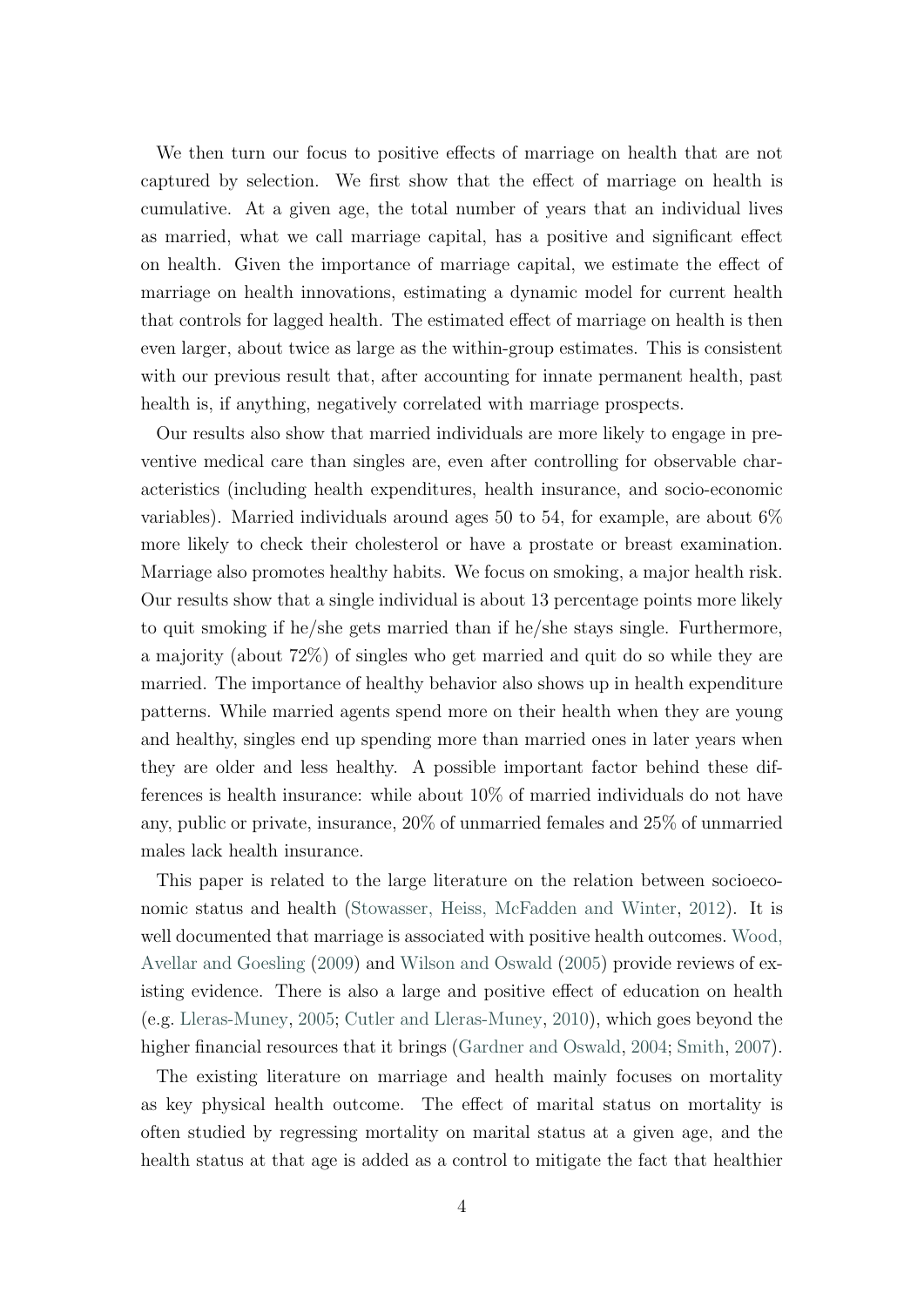individuals might have a higher likelihood of getting married in the first place. [Murray](#page-30-4) [\(2000\)](#page-30-4), who follow a sample of male graduates from Amherst College in Massachusetts, finds evidence for selection into marriage by health as well as protective effect of marriage on health outcomes. An alternative approach is to find valid instruments that generate exogenous variation in health or marriage outcomes. However, finding such instruments in not an easy task [\(Adams et](#page-28-0) [al.,](#page-28-0) [2003\)](#page-28-0). [Lillard and Panis](#page-30-5) [\(1996\)](#page-30-5), using data only on males from the PSID and taking a simultaneous equations (instrumental variables) approach, find that there might be negative selection into marriage as less healthy men have more to gain from marriage. Pijoan-Mas and Ríos-Rull  $(2012)$  estimate, using the Health and Retirement Study (HRS), age-specific survival probabilities conditional upon socio-economic characteristics and show that married females (males) are expected to live 1.2 (2.2) years longer than their single counterparts. In this paper, we study self-reported health status for younger (20 to 64) individuals, we identify non-parametrically the marriage health gap as a function of age, and we account for self-selection into marriage based on innate permanent health.

There is also a growing literature in labor economics and macroeconomics that introduce health shocks and expenditures into life-cycle models with heterogeneous agents. [French](#page-29-4) [\(2005\)](#page-29-4), [De Nardi, French and Jones](#page-29-5) [\(2010\)](#page-29-5), [Ozkan](#page-30-7) [\(2013\)](#page-30-7), and [Kopecky and Koreshkova](#page-30-8) [\(2014\)](#page-30-8) are recent examples from this literature.

#### II. Data and Descriptive Statistics

<span id="page-6-1"></span>We use two data sources to document the relationship between marriage and health. The first data source is the Panel Study of Income Dynamics (PSID). The PSID began in 1968 with a nationally representative sample of over 18,000 individuals living in 5,000 families in the United States. Extensive demographic and economic data on these individuals and their descendants have been collected continuously since then. Starting in 1984, the PSID has been collecting data on self-reported health of individuals. We use data from 1984 to 2011. The data is annual until 1997 and biannual afterward. Panel A of Table [B1](#page-36-0) in Appendix [B](#page-36-1) shows descriptive statistics for the PSID sample.

The main health variable we use in this analysis is self-rated health.<sup>[5](#page-6-0)</sup> Each respondent is asked to rate their health as excellent, very good, good, fair, or poor. We consider those with excellent, very good or good health as healthy and others as unhealthy. As Table [B1](#page-36-0) shows, throughout the sample period, about 89% of individuals are healthy according to this definition. Likewise, about 65%

<span id="page-6-0"></span><sup>5</sup> [Bound](#page-29-6) [\(1991\)](#page-29-6) discusses the implications of using subjective and objective health measures.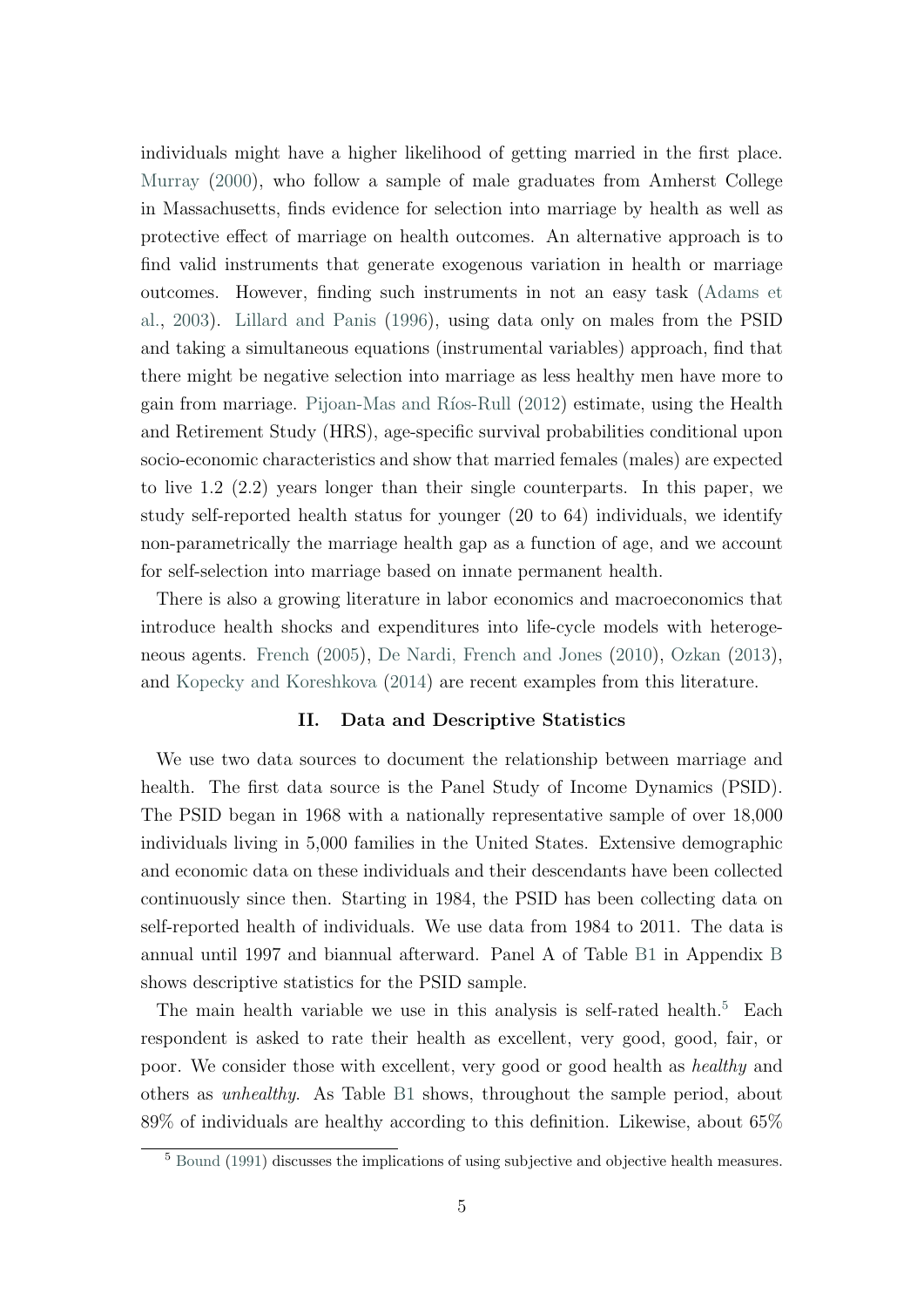|           | A. Marriage Ratios |             |               |             |             |             |             |               |  |
|-----------|--------------------|-------------|---------------|-------------|-------------|-------------|-------------|---------------|--|
|           |                    | Married     | Divorced/Sep. |             |             | Widowed     |             | Never Married |  |
|           | <b>PSID</b>        | <b>MEPS</b> | <b>PSID</b>   | <b>MEPS</b> | <b>PSID</b> | <b>MEPS</b> | <b>PSID</b> | <b>MEPS</b>   |  |
| $20 - 24$ | 37.4               | 16.4        | 7.3           | 2.5         | 0.1         | 0.0         | 55.1        | 81.1          |  |
| $25 - 29$ | 52.9               | 43.4        | 11.0          | 7.3         | 0.2         | 0.2         | 35.9        | 49.1          |  |
| 30-34     | 63.5               | 60.3        | 14.5          | 10.8        | 0.5         | 0.2         | 21.5        | 28.7          |  |
| 35-39     | 69.2               | 65.2        | 16.1          | 14.9        | 0.7         | 0.6         | 14.0        | 19.4          |  |
| $40 - 44$ | 70.8               | 66.2        | 17.8          | 18.4        | 0.9         | $1.1\,$     | 10.5        | 14.4          |  |
| 45-49     | 71.0               | 68.0        | 19.3          | 19.8        | 1.2         | 1.8         | 8.5         | 10.5          |  |
| $50 - 54$ | 72.9               | 68.8        | 17.5          | 20.2        | 2.5         | 2.8         | 7.1         | 8.2           |  |
| 55-59     | 74.9               | 69.1        | 15.9          | 19.3        | 3.8         | 5.0         | 5.4         | 6.5           |  |
| 60-64     | 75.4               | 68.2        | 13.9          | 17.1        | 6.4         | 9.7         | 4.2         | 4.9           |  |

<span id="page-7-0"></span>Table 1—Marriage Ratios and Transitions In and Out of Marriage by Age

#### B. Transitions In and Out of Marriage

|       | Married to<br>Unmarried | Unmarried<br>to Married |
|-------|-------------------------|-------------------------|
| 20-24 | 5.7                     | 14.3                    |
| 25-29 | 4.7                     | 12.4                    |
| 30-34 | 3.6                     | 10.8                    |
| 35-39 | 2.8                     | 8.0                     |
| 40-44 | 2.3                     | 6.9                     |
| 45-49 | 1.8                     | 5.2                     |
| 50-54 | 1.7                     | 4.9                     |
| 55-59 | $1.5\,$                 | 2.3                     |
| 60-64 | 1.7                     | 2.1                     |

Note: The table presents the weighted proportion of individual-year observations in each of four marital situations (A), and the proportion of married individuals getting unmarried in the following year and of unmarried individuals transiting into marriage (B), within five-year age groups. Panel A is computed using the PSID and the MEPS as indicated; in Panel B, the PSID is used. PSID sample covers 1984- 2011, annually until 1997, biannually since then; MEPS sample covers 1996-2009 annually. One-year transitions in Panel B are computed for the period in which yearly observations are available. Data construction and variable definitions are described in Appendix [A.](#page-32-0)

of individuals are married. We consider those who declare themselves married in the surveys as married and others (never married, divorced or widowed, separated, as well as cohabitants) as unmarried. In the sample, about 38% of individuals have a college degree. Per-adult household income is about 38,000 in 2005 U.S. dollars.

The second data source is the Medical Expenditure Panel Survey (MEPS). The MEPS is a set of surveys of families and individuals, their medical providers, and employers across the U.S. and is the most complete source of data on the cost and use of health care and health insurance coverage. The MEPS has two major components: the Household Component and the Insurance Component. The Household Component, which is used in the current analysis, provides data from individual households and their members, which is supplemented by data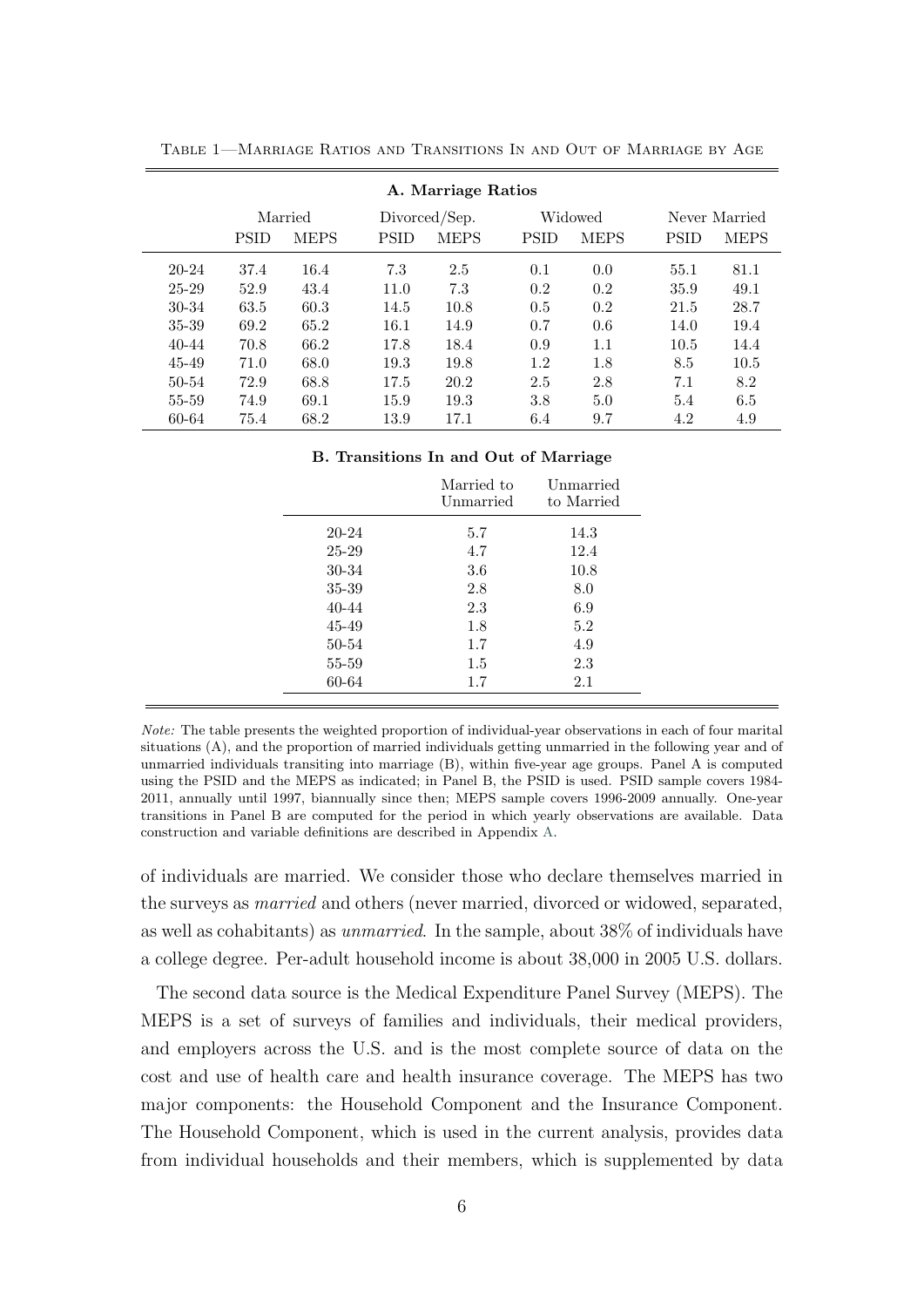

<span id="page-8-0"></span>Figure 1. Health and Marital Status (PSID and MEPS)

Note: Plotted lines represent the weighted fraction of married (black) and unmarried (gray) individuals that report being healthy, computed using the PSID (solid) and the MEPS (dashed). The horizontal axis indicates age, which is grouped in five-year categories (20-24, 25-29, 30-34, 35-39, 40-44, 45-49, 50- 54, 55-59, and 60-64). Dotted lines around point estimates indicate confidence bands of  $\pm$  two standard errors, which are computed according to the corresponding survey design: sample weights are used for the PSID, and Taylor linearized standard errors are computed for the MEPS. Data construction and variable definitions are described in Appendix [A.](#page-32-0)

from their medical providers. The Household Component contains detailed information for each person in the household on demographic characteristics, health conditions, health status, usage of medical services, charges and source of payments, access to care, satisfaction with care, health insurance coverage, income, and employment. The MEPS is a rotating panel where panel members are interviewed 5 times over a 2-year interval. In the analysis below we use pooled data from panels covering 1996-2009 period. Panel B of Table [B1](#page-36-0) in Appendix [B](#page-36-1) presents descriptive statistics for the MEPS sample. As in the PSID, health status is self-reported (excellent, very good, good, fair, or poor), and we construct a binary variable for healthy vs unhealthy individuals. On average 88% of individuals report to be in excellent, very good, or good health, which is very close to the fraction of healthy individuals in the PSID. The MEPS and the PSID samples are quite similar in terms of education and household income. A smaller fraction of the MEPS sample is married, which reflects the facts that it covers relatively more recent years than the PSID does. About 16% of individuals in the MEPS sample do not have any, public or private, insurance. Individuals on average spend about 3,000\$ per year on health, which is about 9% of their total income.

Table [1](#page-7-0) documents the marital status of the population in the PSID and MEPS samples (Panel A) and marital transitions in the PSID (Panel B). In both samples, almost all individuals eventually marry. Only about 4% to 5% of individuals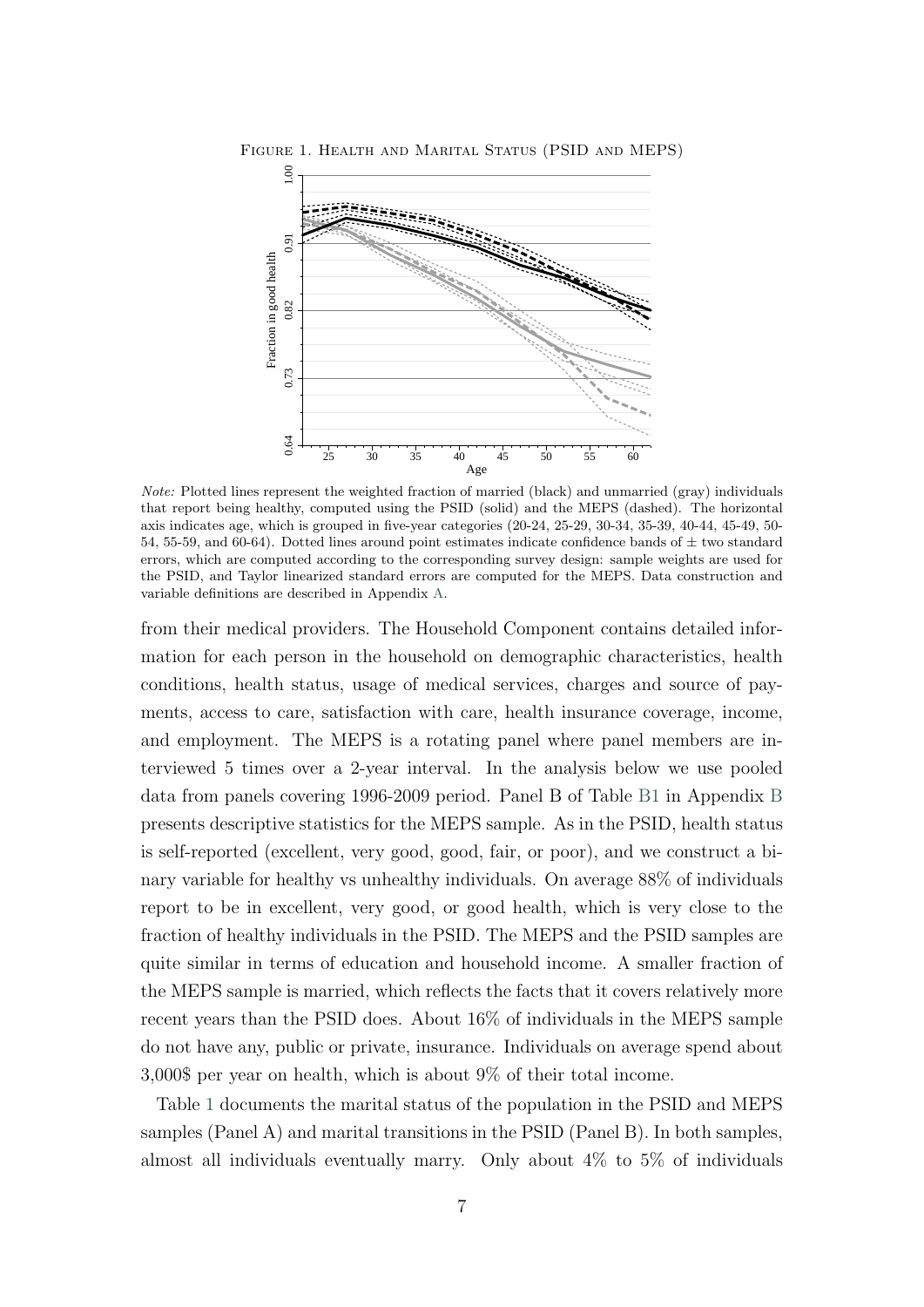

<span id="page-9-0"></span>Figure 2. Health and Marital Status for Different Socioeconomic Groups

Note: Plotted lines represent the weighted fraction of married (black) and unmarried (gray) individuals that report being healthy, obtained from the PSID. Fractions are reported for: A. male (solid) and female (dashed), B. white (solid) and black (dashed), C. without (solid) and with (dashed) children aged 0-12 living in the household, D. college graduates (solid) and non-college (dashed), and E. above (solid) and below (dashed) median income. The horizontal axis indicates age, which is grouped in fiveyear categories (20-24, 25-29, 30-34, 35-39, 40-44, 45-49, 50-54, 55-59, and 60-64). Dotted lines around point estimates indicate confidence bands of  $\pm$  two standard errors, which are computed using sample weights. Data construction and variable definitions are described in the Appendix [A,](#page-32-0) and a similar figure computed using the MEPS is presented in Appendix [C.](#page-38-0)

remain never-married by ages 60-64. The fractions of individuals who are married, divorced or widowed increase monotonically by age. The fraction of people who are married in younger ages is larger in the PSID, which, as we commented above, reflects the fact that the MEPS covers more recent years than the PSID. For younger ages, there is significant turnover in marital status (Panel B). About 5% of married individuals between ages 25 to 29 become unmarried each year (mainly divorced), and about 12% of singles in the same age group get married. The size of marital transitions declines as individuals age.

Figure [1](#page-8-0) shows differences between married (black lines) and unmarried (gray lines) individuals in self-reported health from the PSID (dashed lines) and the MEPS (solid lines) for ages between 20 and 64. Age patterns of self-reported health as well as the health gap between married and unmarried agents are remarkably similar in the two data sets. On average for all ages considered (20-64),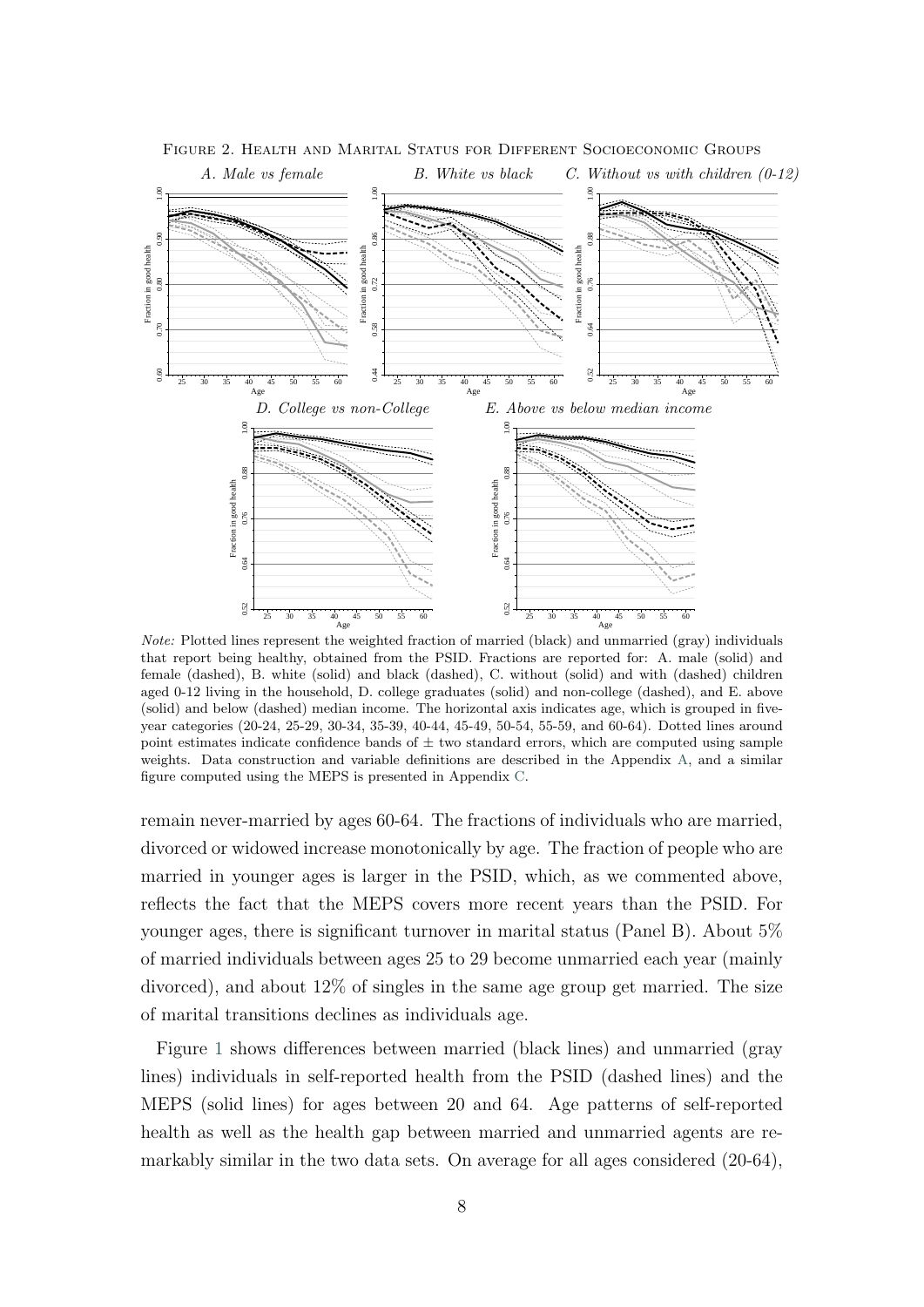91% of married individuals indicate that they are healthy, while only 86% of unmarried ones do so. Not surprisingly, in very early ages most individuals (more than 90%) are in good health and the marriage health gap is small. For older ages the marriage health gap widens, and among those who are 40 to 64 years old, 88% of married individuals are healthy in contrast to 78% of unmarried ones.

The fact that married agents are healthier than single ones could be due to a host of factors. Figure [2](#page-9-0) reproduces Figure [1](#page-8-0) conditional on a few observable char-acteristics for the PSID sample.<sup>[6](#page-10-0)</sup> In each sub-panel, black lines indicate married individuals while gray lines are for unmarried ones, and solid and dashed lines indicate different sub-populations. As Panel A of Figure [2](#page-9-0) shows, males and females report very similar levels of health when they are married or single. According to Panel B, blacks have on average worse health than whites and the marriage health gap vanishes for blacks at older ages. In Panel C, the marriage health gap is visible and comparable whether or not one conditions on the presence of young (ages 0 to 12) children (estimates become imprecise at older ages, because few of those individuals have young children). Consistent with findings from the previous literature, individuals with better education and income have much better health. While the marriage health gap is similar conditional on college education (Panel D), the gap is larger for poorer individuals (Panel E).

#### III. Model Specification and Identification

In this section we describe our empirical strategy and discuss briefly how we identify the effect of marriage on health. The equation that we estimate is given by

<span id="page-10-1"></span>
$$
h_{it} = \alpha(a_{it}) + \beta(a_{it})m_{it} + \mathbf{x}'_{it}\boldsymbol{\gamma} + \delta_t + (\eta_i + \varepsilon_{it}),
$$
\n(1)

for  $i = 1, ..., N$  and  $t = 1, ..., T$ , where  $h_{it}$  is the health status of individual i in year t,  $\alpha(a_{it})$  is the health curve for this individual when single, as a function of her age  $a_{it}$ ,  $m_{it}$  is an indicator variable that equals one whenever the individual is married,  $\alpha(a_{it}) + \beta(a_{it})$  is, thus, the health curve for the individual when married,  $x_{it}$  is a vector that includes a set of control variables,  $\delta_t$  indicates year dummies, and  $(\eta_i + \varepsilon_{it})$  is the error term, unobserved by the econometrician. Our main object of interest is the marriage health gap  $\beta(a)$ .

The unobserved error term includes an individual-specific innate permanent component  $\eta_i$ , which is potentially correlated with marital status at different ages. This correlation can be generated by self-selection into marriage. Studies in evolutionary biology suggest that individuals with better innate health are

<span id="page-10-0"></span><sup>6</sup>The results for the MEPS sample are in Figure [C1](#page-38-1) in Appendix [C.](#page-38-0)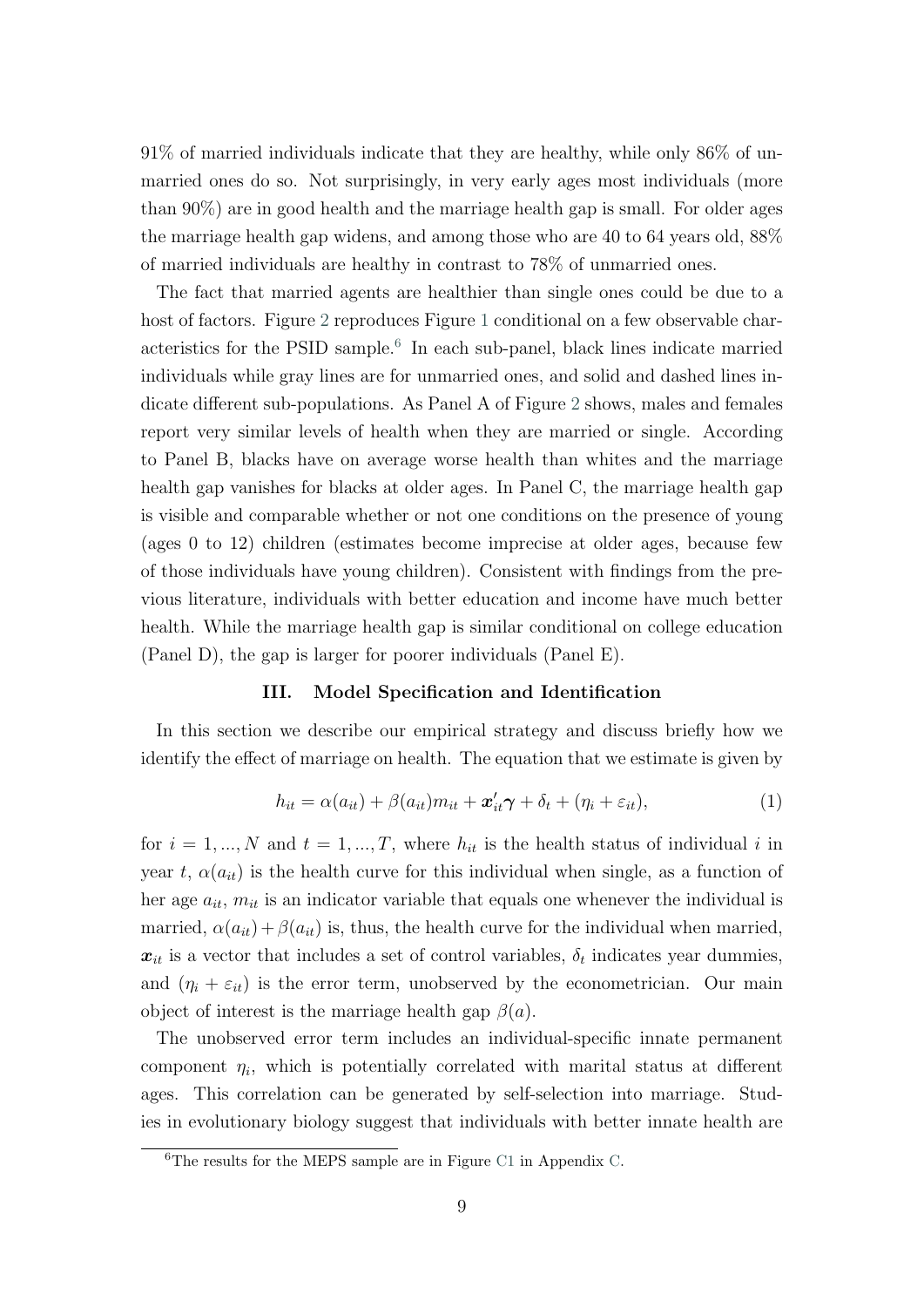more attractive mates in the marriage market, as better health is a clear indication of reproductive success. This is summarized in [Buss](#page-29-1) [\(1994\)](#page-29-1) as follows: "Our ancestors had access to two types of observable evidence of a woman's health and youth: features of physical appearance, such as full lips, clear skin, smooth skin, clear eyes, lustrous hair and good muscle tone, and features of behavior, such as bouncy, youthful gait, and animated facial expression, and a high energy level. These physical cues to youth and health, and hence reproductive capacity, constitute the ingredients of male standards of female beauty"  $(p.53)$ .<sup>[7](#page-11-0)</sup> In the presence of such selection, least squares estimates for equation [\(1\)](#page-10-1) would deliver an overestimate of the marriage health gap. Furthermore, the size of the bias would differ at different ages. Since almost all individuals eventually get married at some point, the bias is likely to be larger at younger ages.

We illustrate this bias in Figure [3.](#page-12-0) Consider the data generating process described in Figure [3A,](#page-12-1) which shows health curves for married (black line) and single (gray line) individuals. The curves are drawn with  $x = \bar{x}$ ,  $\eta = 0$ , and  $\varepsilon = 0$ . As Figure [3A](#page-12-1) shows, this process does not generate a marriage health gap at younger ages, while it generates a marriage gap in later years. Our choice for particular health curves in Figure [3A](#page-12-1) is not random; they reproduce the marriage health gap we obtain from a within-groups estimation of equation [\(1\)](#page-10-1) on the PSID sample. Note that, in equation [\(1\)](#page-10-1), innate health  $\eta$  enters as an additive shifter. Therefore, for given  $x_{it}$  and  $\varepsilon_{it}$ , different individuals are represented by health curves that are parallel to those in Figure [3A,](#page-12-1) and shifted by the corresponding  $\eta_i$ .

Figure [3B](#page-12-2) shows a simulated sample of 10 individuals generated by the process just described. Each individual is indicated by a different marker. There is, for example, an individual with the highest value of  $\eta$  who is always married (marked by black squares at the top), and another individual with the lowest value of  $\eta$  who is always single (marked by empty gray diamonds at the bottom). In between, there are individuals with different marital histories. The individual, who is indicated by empty circles, for example, is single before age 45 and then he/she gets married. In the generated sample, there is positive self-selection as individuals with higher  $\eta$  are more likely to get married and do so earlier.

If we average observed health of married and of singles (or, equivalently, we fit equation  $(1)$  to those data by ordinary least squares  $(OLS)$ , we obtain the health curves depicted in Figure [3C.](#page-12-3) Given the selection into marriage by high  $\eta$ 

<span id="page-11-0"></span><sup>7</sup> Pointing in the same direction: "From the point of view of a female trying to pick good genes with which to ally her own, what is she looking for? One thing she wants is evidence of ability to survive" [\(Dawkins,](#page-29-2) [1989,](#page-29-2) p.157).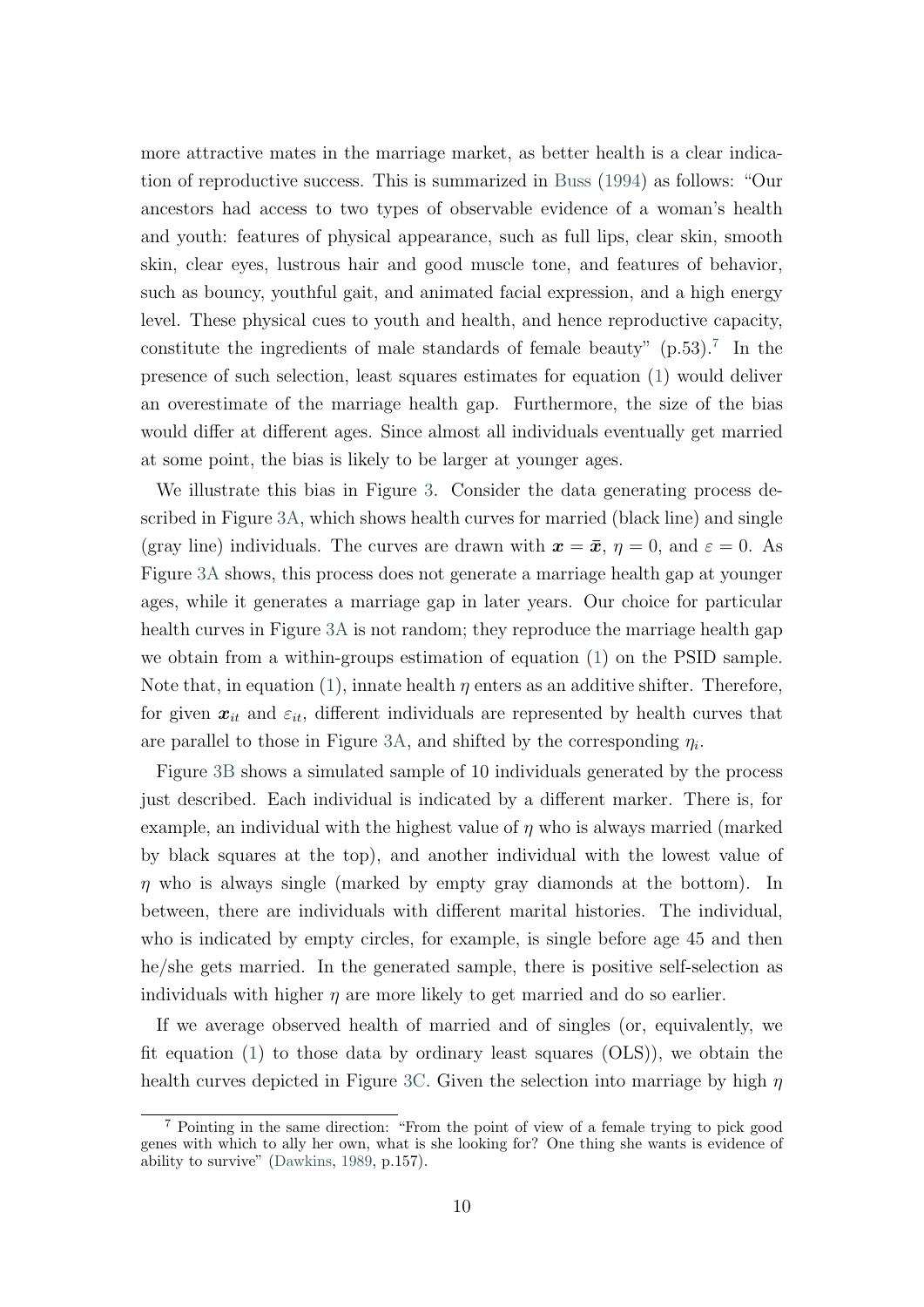<span id="page-12-1"></span>

<span id="page-12-3"></span><span id="page-12-2"></span><span id="page-12-0"></span>Figure 3. Unobserved Heterogeneity and the Self-Selection Bias: An Example

Note: Panel A presents married (black) and single (gray) health curves that constitute the data generating process. Panel B plots a sample of 10 observations simulated from the data generating process. Each marker identifies an individual. Health curves are plotted in gray when the individual is single, and in black when married. Panel C presents OLS estimates of the married and single health curves. Covariates  $x$  and i.i.d. shocks  $\varepsilon$  are normalized to averages.

individuals, OLS overestimates the underlying marriage health gap. The health curves obtained in Figure [3C](#page-12-3) intentionally replicate the average health curves by marital status obtained from the PSID, depicted in Figure [1](#page-8-0) in Section [II.](#page-6-1)

In the empirical analysis below, we identify the single's health curve  $\alpha(a)$  and the marriage health gap  $\beta(a)$  non-parametrically. A within-groups estimation of equation [\(1\)](#page-10-1) provides consistent estimates of the health curves, as long as our assumption of additive separability of  $\eta$  is satisfied. It is very important to note that since  $\alpha(a)$  and  $\beta(a)$  are time-varying for a given individual, as he/she is observed over different ages, identification does not rely exclusively on individuals who change their marital status. Individuals contribute to the identification of the married health curve whenever they are married, even if they never switch marital status, up to a normalization of the intercept. Likewise, whenever they are single, individuals contribute to the identification of the single health curve up to the intercept. Marital status changes thus identify the gap between single and married intercepts.<sup>[8](#page-12-4)</sup> Consequently, identification of the marriage health gap at a given age, say 60 to 64, is not identified exclusively by individuals who switch marital status within that age range.

We also estimate heterogeneous health curves that depend on socioeconomic characteristics. In particular, we estimate the following version of equation [\(1\)](#page-10-1):

<span id="page-12-5"></span>
$$
h_{it} = \alpha(a_{it}, q_{it}) + \beta(a_{it}, q_{it})m_{it} + \boldsymbol{x}'_{it}\boldsymbol{\gamma} + \delta_t + (\eta_i + \varepsilon_{it}),
$$
\n(2)

<span id="page-12-4"></span><sup>8</sup> Therefore, individuals who are, for example, always married (like the individual with the highest  $\eta$  in Figure [3B\)](#page-12-2) contribute to the identification of the shape of the married health curve, despite not contributing to the identification of the gap between married and single intercepts.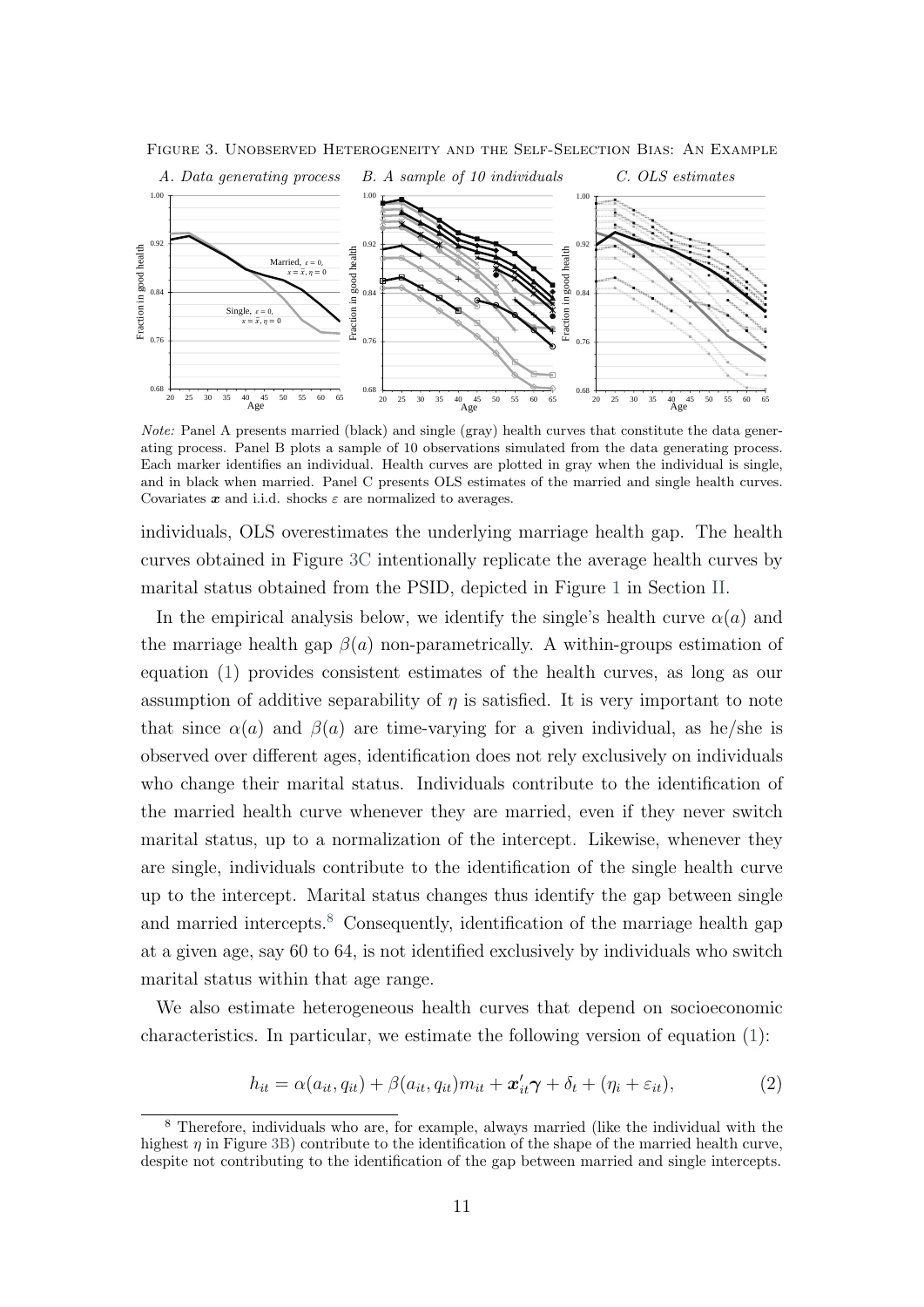for  $i = 1, ..., N$  and  $t = 1, ..., T$ , where the health curves  $\alpha(a, q)$  and  $\alpha(a, q) + \beta(a, q)$ are now allowed to vary across different socioeconomic groups, denoted by q. In particular, motivated by the results in Figure [2,](#page-9-0) we estimate equation [\(2\)](#page-12-5) for males vs females, blacks vs whites, individuals with vs without children, individuals with vs without a college degree, and individuals whose household income lies above vs below the median household income.

#### IV. Results

In this section we present our estimates of the marriage health gap,  $\beta(a)$  in equation [\(1\)](#page-10-1). We first present OLS and within-groups estimates. We also show that the main results are robust to different definitions of two key variables, health and marriage. Finally, we report the marriage health gap conditional on observable characteristics,  $\beta(a,q)$  in equation [\(2\)](#page-12-5).

#### A. Main Results

Figure [4](#page-14-0) presents OLS estimates of  $\beta(a)$  from the PSID (black) and the MEPS  $(gray)$  samples.<sup>[9](#page-13-0)</sup> In the estimation of equation [\(1\)](#page-10-1), we use five-year age bins, from 20-24 to 60-64.<sup>[10](#page-13-1)</sup> Health, h, is an indicator variable that takes a value of one whenever the individual is healthy. Control variables,  $x$ , include income, gender (female dummy), race (black dummy), education (college dummy), and children (dummies for presence of children ages 0-3, 4-12, and 13-18 in the household).

The results show that after controlling for observable characteristics, there is a positive and significant difference between the reported health of married and unmarried individuals. The gap is about 1 percentage point for younger (20-24) ages, and increases monotonically to around 12 percentage points for 55 to 59 age group in the PSID sample. Similar results are obtained from the MEPS sample when we estimate the model with the same controls. The gap is initially small and grows to about 8 percentage points for 55 to 59 age group.

Figure [5](#page-14-1) shows within-groups estimates (black line) together with OLS estimates from Figure [4](#page-14-0) (gray line) for the PSID sample. Within-groups estimation reduces the size of the marriage health gap substantially. Indeed for ages up to 40 the marriage health gap disappears completely. After age 40, however, the positive effect of marriage on health starts to show up. At the peak of the gap (between ages 55 and 59), married individuals are about 6 percentage points more likely

<span id="page-13-1"></span><span id="page-13-0"></span><sup>&</sup>lt;sup>9</sup> The full set of regression coefficients are shown in Table [B2](#page-37-0) in Appendix [B.](#page-36-1)

<sup>&</sup>lt;sup>10</sup> Results shown below are robust across different bin widths. Whenever they are presented in figures, the mid point of the age interval is plotted.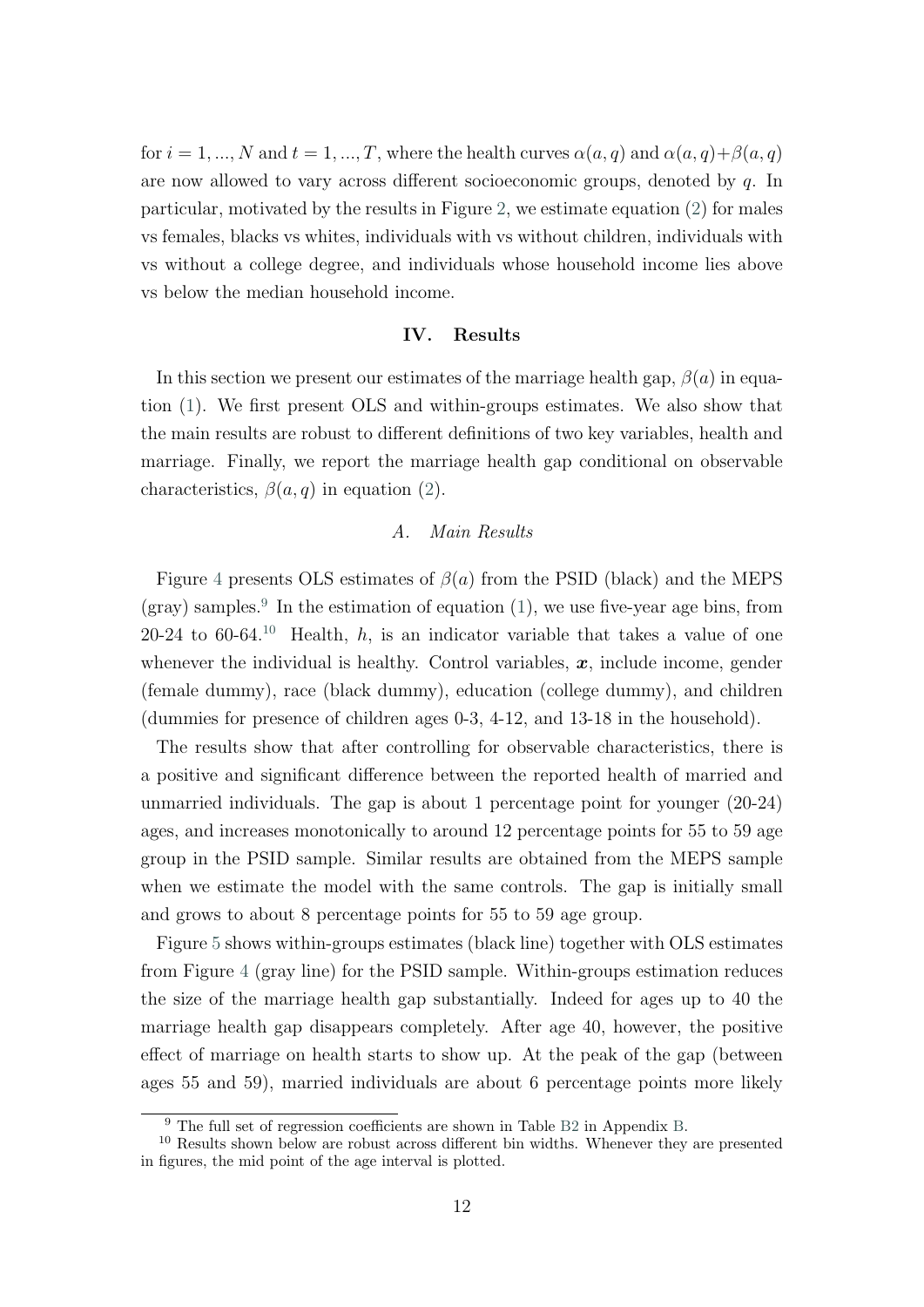<span id="page-14-0"></span>

*Note:* Solid lines are OLS estimated marriage health gaps,  $\beta(a)$ . The regression is fitted to the PSID (black) and the MEPS (gray). The dependent variable, h, is an indicator variable that takes a value of one whenever the agent is healthy. Control variables,  $x$ , include income, gender (female dummy), race (black dummy), education (college dummy), children (dummies for 0-3, 4-12, and 13-18 year-old children), and survey year (year dummies); regressions also estimate  $\alpha(a)$ . The horizontal axis indicates age. In estimation, five-year age bins (20-24, 25-29, 30-34, 35-39, 40-44, 45-49, 50-54, 55-59, and 60-64) are considered. The center point of the bin is represented in the figure. Cross-sectional weights are used in estimation. Dotted lines indicate  $\pm$  two standard errors confidence bands around point estimates, which are clustered at the household level in the PSID, and Taylor linearized using survey stratification design in the MEPS. Data construction and variable definitions are described in Appendix [A.](#page-32-0)

<span id="page-14-1"></span>Figure 5. Health and Marital Status: Within-Groups Estimation Results



*Note:* Solid lines are within-groups (black) and OLS (gray) estimated marriage health gaps,  $\beta(a)$ . The regression is fitted to the PSID. The dependent variable,  $h$ , is an indicator variable that takes a value of one whenever the agent is healthy. Control variables,  $x$ , include income, gender (female dummy), race (black dummy), education (college dummy), children (dummies for 0-3, 4-12, and 13-18 year-old children), and survey year (year dummies); regressions also estimate  $\alpha(a)$ . The horizontal axis indicates age. In estimation, five-year age bins (20-24, 25-29, 30-34, 35-39, 40-44, 45-49, 50-54, 55-59, and 60-64) are considered. The center point of the bin is represented in the figure. Weights are used in estimation. Dotted lines indicate  $\pm$  two standard errors confidence bands around point estimates, which are clustered at the household level. Data construction and variable definitions are described in Appendix [A.](#page-32-0)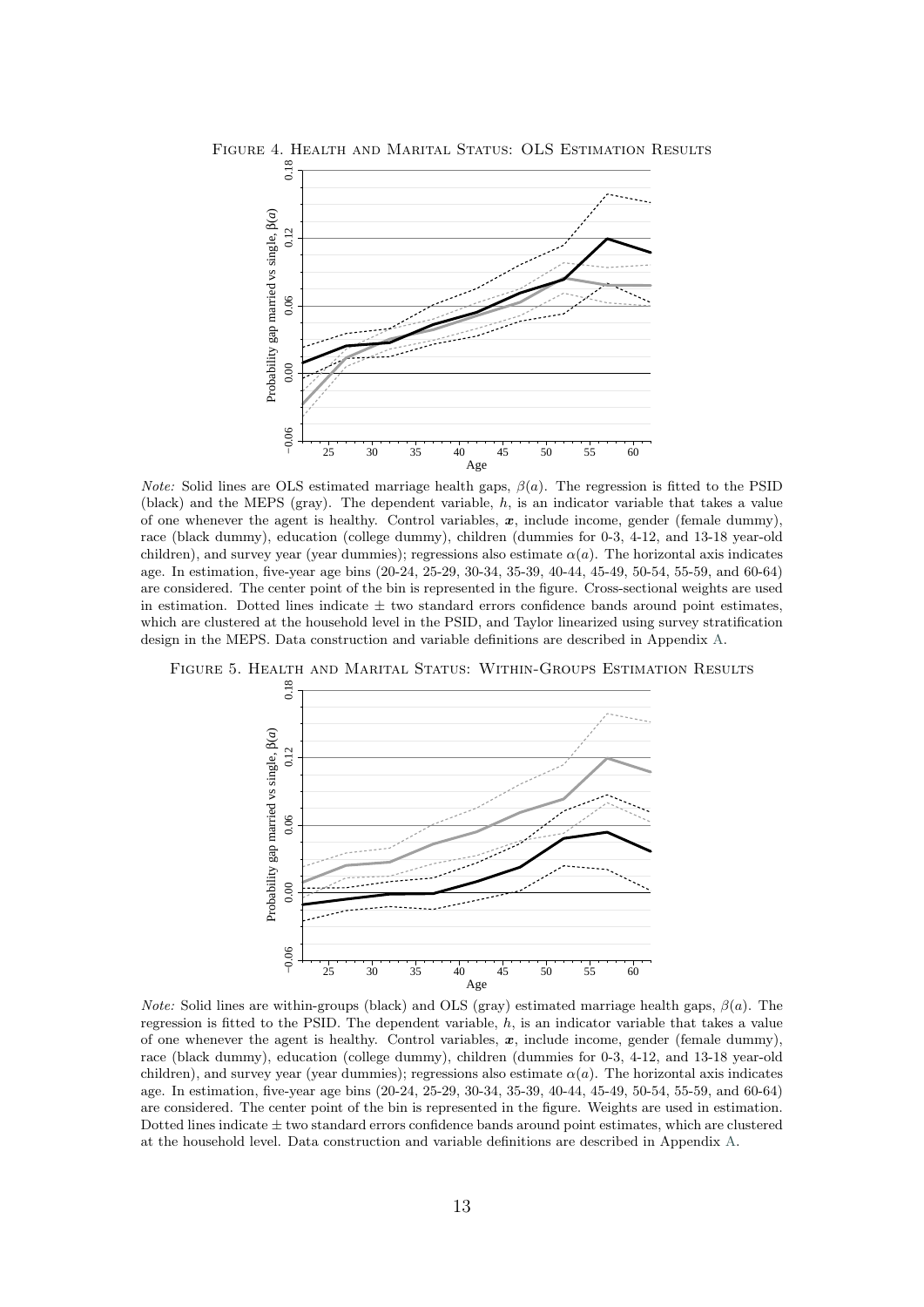to be healthy than unmarried ones. This is about half of the OLS estimated gap. These results suggests that there is an important role for self-selection in explaining the observed marriage health gap, especially at earlier ages, while some protective effects of marriage on health remain at older ages. We explore both self-selection patterns and the potential remaining effect of marriage on health in further detail in Section [V.](#page-18-0)

#### B. Robustness

The results in Figure [4](#page-14-0) and Figure [5](#page-14-1) are based on self-reported measures of health. The MEPS contains another measure,  $SF12v2$  (short form 12 version 2), that is constructed as an index by the interviewers from answers that respondents give to a set of health-related questions. The left panel of Figure [6](#page-16-0) replicates the OLS estimates from the MEPS sample with this objective measure of health, and show that the basic qualitative picture remains the same. Another measure of health is the presence of chronic conditions (such as cancer, hypertension, diabetes, stroke, hearth attack, etc.), which is provided in the PSID. The right panel of Figure [6](#page-16-0) shows the within-groups estimates of the marriage gap on the number of different chronic conditions an individual ever had by any given age. Consistent with other two measures of health, the difference between married and single individuals is very small for younger ages, but as individuals age, married individuals have a much smaller number of chronic conditions than singles do. Around ages 50 to 54, for example, being married is associated with 0.1 fewer chronic conditions. As we document in Table [B1,](#page-36-0) on average individuals have about 0.65 chronic conditions. Hence, the marriage gap is about 15% of the mean.

We also check whether the way we define married and unmarried individuals affect the results. In our first check, we would like to understand whether divorce (in contrast to being never married) has a particularly adverse effect on health. To this end, we drop divorced agents from the pool of unmarried, and compare married individuals with those who are never married or widowed. Results, shown in Panel A of Figure [7,](#page-16-1) are very much in line with our basic results. Indeed, the marriage health gap is now slightly larger, which suggests that divorced individuals have better, not worse, health than those who are never married or widowed. As we discuss below, this possibly reflects the positive effects of marriage capital (measured as the total number of years one is married) on health. Next, we exclude widows from the pool of single agents (Panel B). In this case, results are similar to our baseline results. As a final check, we consider all cohabitants as married (Panel C). As documented in Table [B1,](#page-36-0) this increases the fraction of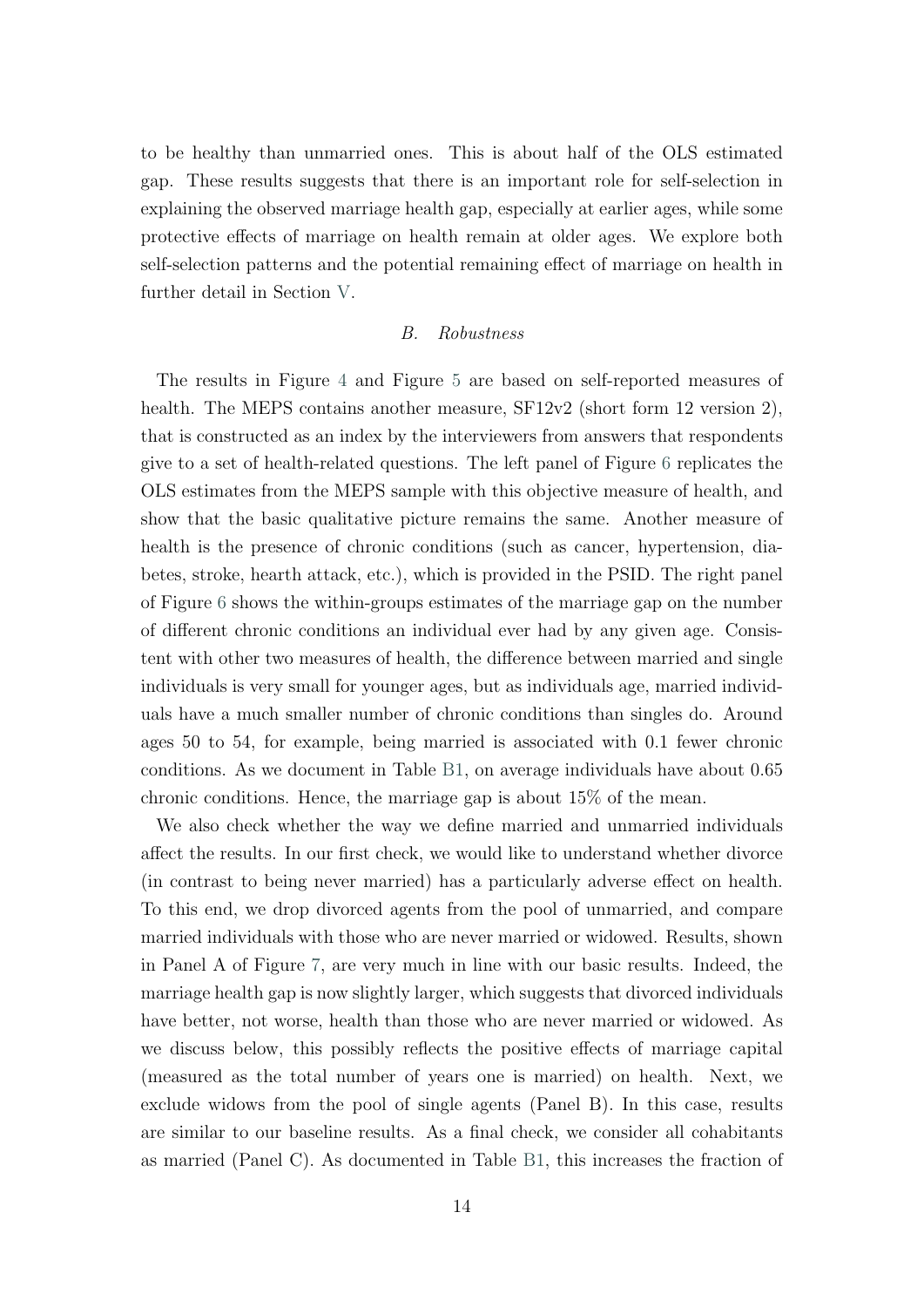<span id="page-16-0"></span>

Figure 6. Alternative Health Measures

*Note:* Plotted lines represent marriage health gaps,  $\beta(a)$ , for two alternative measures of health, h: SF12v2 objective index of health (Panel A), estimated by OLS from the MEPS, and the cumulative number of different chronic conditions suffered by the individual (Panel B), which are within-groups estimates from the PSID. Control variables,  $x$ , include income, gender (female dummy), race (black dummy), education (college dummy), children (dummies for 0-3, 4-12, and 13-18 year-old children), and survey year (year dummies); regressions also estimate  $\alpha(a)$ . The horizontal axis indicates age. In estimation, five-year age bins (20-24, 25-29, 30-34, 35-39, 40-44, 45-49, 50-54, 55-59, and 60-64) are considered. The center point of the bin is represented in the figure. For objective health, OLS estimates are provided, given the unavailability of a long enough panel. For chronic conditions, within-groups estimates are provided. The following chronic conditions are considered: stroke, heart attack, hypertension, diabetes, cancer, lung disease, arthritis, asthma, memory loss, and learning disorder, as defined in the PSID. Dotted lines indicate  $\pm$  two standard errors confidence bands around point estimates, which are clustered at the household level in the PSID, and Taylor linearized using survey stratification design in the MEPS. Data construction and variable definitions are described in Appendix [A.](#page-32-0)

#### Figure 7. Marriage, Cohabitation, Divorce, and Widowhood

<span id="page-16-1"></span>

*Note:* Solid lines are within-groups estimated marriage health gaps,  $\beta(a)$ , for different definitions of married and unmarried populations: excluding divorced/separated (Panel A) or widowed (Panel B) from the sample, and including cohabitants in the married group (Panel C). The regression is fitted to the PSID. Control variables,  $x$ , include income, gender (female dummy), race (black dummy), education (college dummy), children (dummies for 0-3, 4-12, and 13-18 year-old children), and survey year (year dummies); regressions also estimate  $\alpha(a)$ . The horizontal axis indicates age. In estimation, five-year age bins (20-24, 25-29, 30-34, 35-39, 40-44, 45-49, 50-54, 55-59, and 60-64) are considered. The center point of the bin is represented in the figure. Weights are used in estimation. Dotted lines indicate  $\pm$  two standard errors confidence bands around point estimates, which are clustered at the household level. Data construction and variable definitions are described in Appendix [A.](#page-32-0)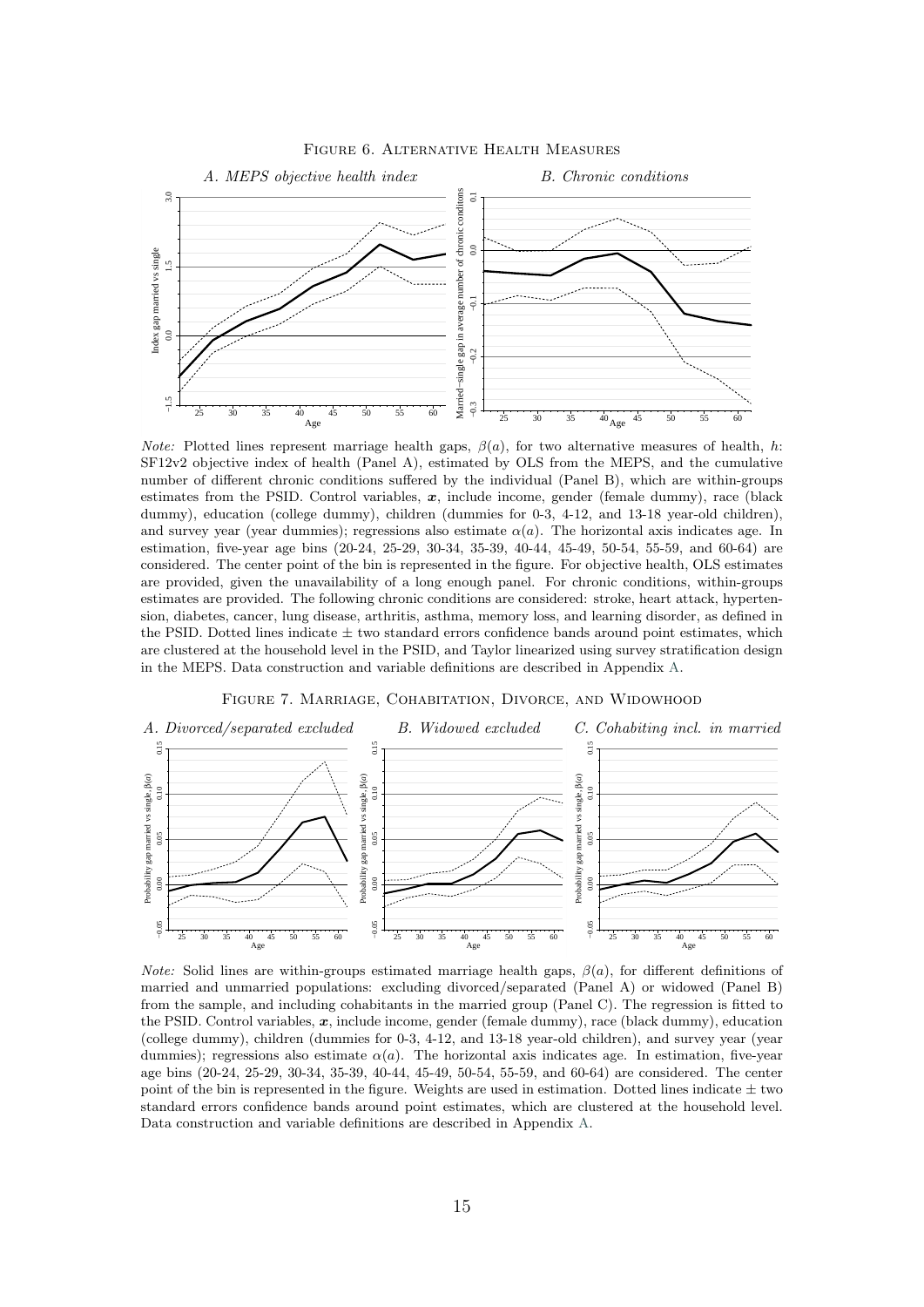<span id="page-17-1"></span>

Figure 8. Heterogeneous Effects Across Socioeconomic Groups

*Note:* Solid lines are within-groups estimated marriage health gaps for different subpopulations,  $\beta(a, q)$ . Regressions are fitted to the PSID. The following subpopulations are considered: A. male (black) vs female (gray), B. white (black) vs black (gray), C. without (black) vs with (gray) children aged 0-12, D. college (black) vs non-college (gray), and E. above (black) vs below (gray) median income. The dependent variable,  $h$ , is an indicator variable that takes a value of one whenever the agent is healthy. Control variables,  $x$ , include income, gender (female dummy), race (black dummy), education (college dummy), children (dummies for presence of 0-3, 4-12, and 13-18 year-old children in the household), and survey year (year dummies); regressions also estimate  $\alpha(a,q)$ . The horizontal axis indicates age. In estimation, five-year age bins (20-24, 25-29, 30-34, 35-39, 40-44, 45-49, 50-54, 55-59, and 60-64) are considered. The center point of the bin is represented in the figure. Weights are used in estimation. Dotted lines indicate  $\pm$  two standard errors confidence bands around point estimates, which are clustered at the household level. Data construction and variable definitions are described in Appendix [A.](#page-32-0)

married in the PSID from 65% to 72%. Point estimates of the marriage health gap are now slightly smaller, but not statistically different from baseline results.<sup>[11](#page-17-0)</sup>

#### C. Heterogeneous Effects

Next, we focus on the marriage health gap for different sub-populations and present within-groups estimates of  $\beta(a, q)$  from equation [\(2\)](#page-12-5). Panel A in Figure [8](#page-17-1) shows that the marriage health gap is only slightly higher for men compared to

<span id="page-17-0"></span> $11$  The slightly lower effect could be the result of cohabitants being more similar to unmarried individuals than to married ones. This would be consistent with [Schoenborn](#page-30-9) [\(2004\)](#page-30-9), who document that "health limitations, conditions, and unhealthy behaviors among adults living with a partner resembled or exceeded prevalence among adults who are divorced or separated." (p.11).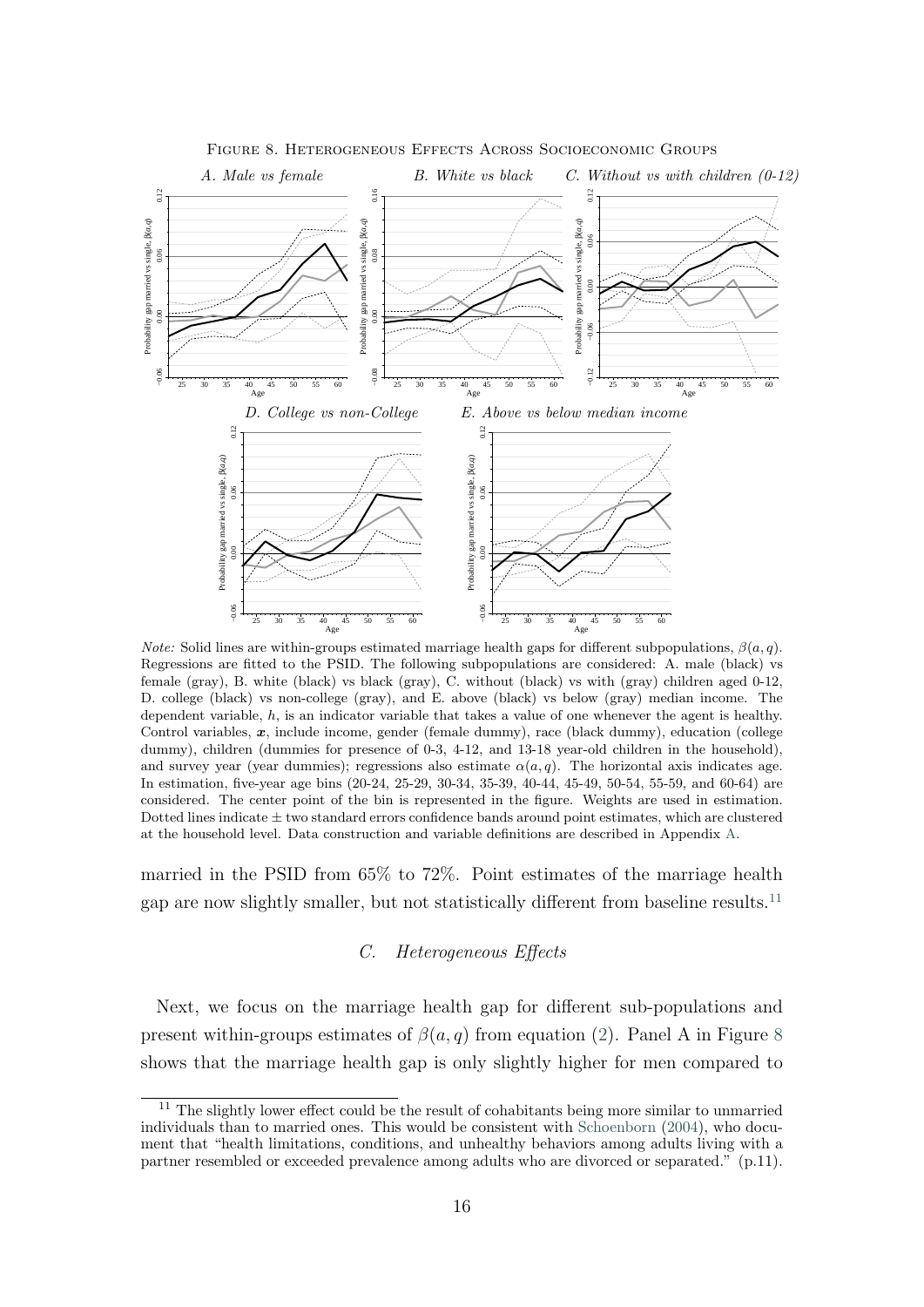women, and it is not statistically different.<sup>[12](#page-18-1)</sup> The marriage health gaps are also very similar for blacks and whites (Panel B), and for individuals with and without a college degree (Panel D). The comparison of individuals with and without young (0 to 12 years old) children (Panel C) delivers surprising results. Consistent with our baseline results, there does not exist any significant effect of marriage on health for either group before age 45. After age 45, however, there is a significant marriage health gap for individuals who do not have young (ages 0 to 12) children. The estimates for individuals who have young children at home after age 45, on the other hand, are close to zero but very imprecise, as this is a rather small group. One way to make sense of these differences is to note that most of married individuals who do not have young children at home in their later ages are the ones who marry at a younger age, and hence they accumulated more marriage health capital. Finally, poorer individuals seem benefit more from marriage (Panel E).

#### V. Selection and Protection

<span id="page-18-0"></span>Results in previous section suggest that both selection of healthy individuals into marriage as well as protection and improvement of health within marriage play a role in generating the observed marriage health gap in the data. In this section, we focus on possible ways selection and protection may show up in the data.

#### A. Selection into Marriage and Assortative Mating by Health

We start by documenting how innate permanent health is distributed among married and unmarried individuals. Table [2](#page-19-0) shows innate health differences between individuals who are never and ever married by ages 30 and 40, measured by recovered individual fixed effects from equation [\(1\)](#page-10-1). For both ages, the average innate health of ever-married individuals is higher than never-married ones, but there is more dispersion among never married. At age 30, for example, coefficient of variation of innate permanent health is about 7.4 and 14.2 for married and unmarried individuals, respectively. Dispersion among unmarried is even higher at age 40. Additionally, the innate health distribution of ever-married individuals dominates that of never-married ones at lower deciles (below fourth), while the reverse is true for higher deciles.

These patterns are consistent with selection of healthy individuals into marriage. Consider a world in which innate health is observable and singles look for healthy

<span id="page-18-1"></span> $12$  The lack of gender differences in the marriage health gap is consistent with [Lillard and](#page-30-10) [Waite](#page-30-10) [\(1995\)](#page-30-10) who find that the effect of marriage on mortality is similar for men and women. Much of the existing literature, however, see e.g. [Williams and Umberson](#page-31-5) [\(2004\)](#page-31-5), documents that effect of marriage on health is more important for males.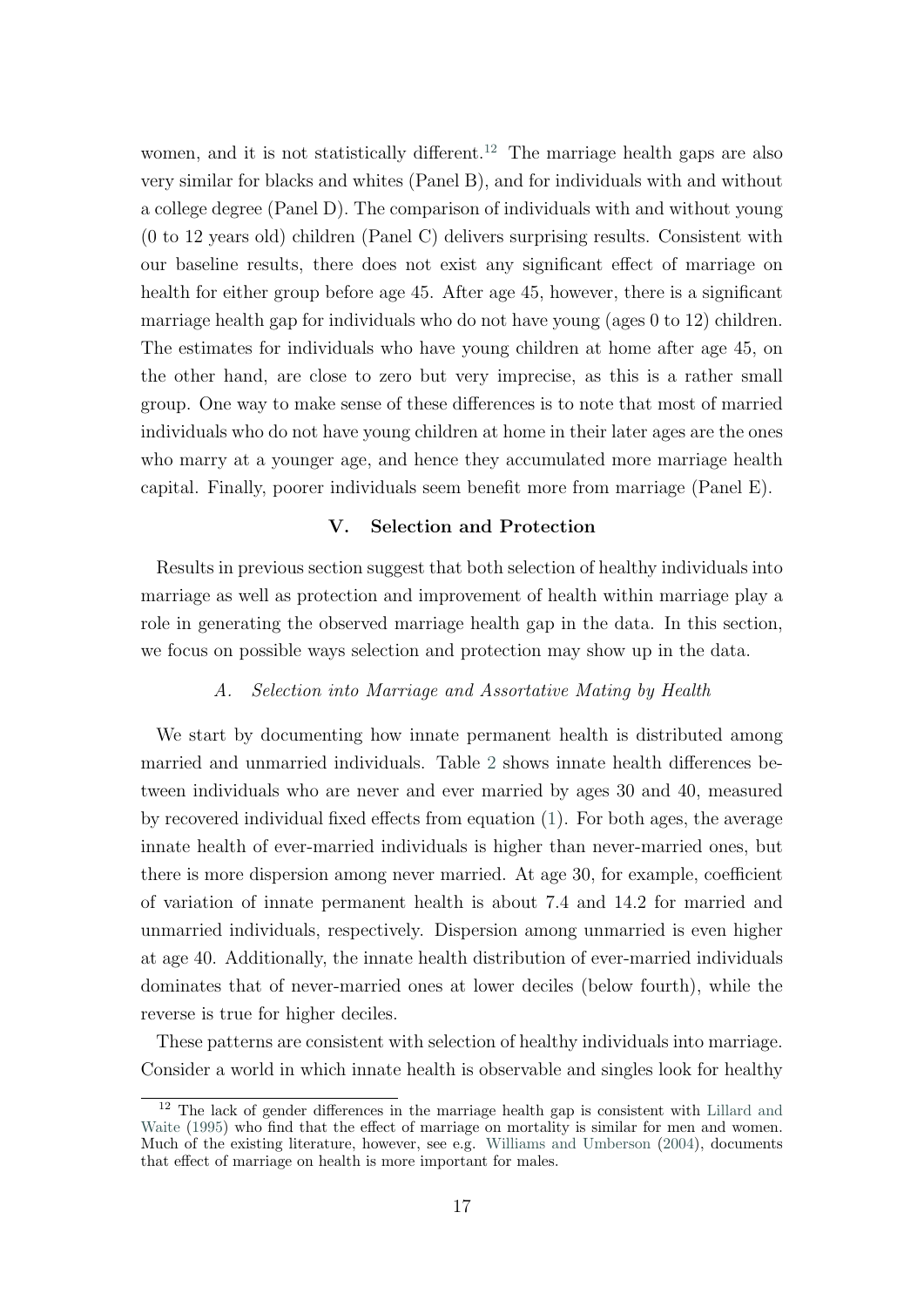|                   |                  | Individuals observed at |          |                 |  |  |  |
|-------------------|------------------|-------------------------|----------|-----------------|--|--|--|
|                   |                  | Age $30$                |          | Age $40$        |  |  |  |
|                   | Never<br>married | Ever<br>married         |          | Ever<br>married |  |  |  |
| Summary measures: |                  |                         |          |                 |  |  |  |
| Mean              | 0.015            | 0.025                   | $-0.028$ | $-0.013$        |  |  |  |
| Standard dev.     | 0.213            | 0.184                   | 0.231    | 0.221           |  |  |  |
| Number of indiv.  | 2,163            | 790<br>5,808            |          | 5,230           |  |  |  |
| Deciles:          |                  |                         |          |                 |  |  |  |
| 1st               | $-0.252$         | $-0.174$                | $-0.346$ | $-0.283$        |  |  |  |
| 2 <sub>nd</sub>   | $-0.046$         | $-0.003$                | $-0.142$ | $-0.054$        |  |  |  |
| 3rd               | 0.042            | 0.051                   | $-0.032$ | 0.032           |  |  |  |
| 4th               | 0.078            | 0.072                   | 0.048    | 0.057           |  |  |  |
| 5th.              | 0.096            | 0.084                   | 0.078    | 0.074           |  |  |  |
| 6th               | 0.111            | 0.094                   | 0.101    | 0.084           |  |  |  |
| 7th.              | 0.126            | 0.106                   | 0.109    | 0.094           |  |  |  |
| 8th               | 0.144            | 0.125                   | 0.118    | 0.105           |  |  |  |
| 9th               | 0.155            | 0.145                   | 0.129    | 0.119           |  |  |  |

<span id="page-19-0"></span>TABLE 2—EMPIRICAL DISTRIBUTION OF INNATE PERMANENT HEALTH  $(\eta_i)$ 

*Note:* The table reports statistics that summarize the empirical distribution of recovered fixed effects  $(\eta_i)$ in equation [\(1\)](#page-10-1)) for different groups of individuals. Each block includes individuals that, at the indicated age, are in the indicated situation: never married or ever married. Statistics are computed from the PSID. Weights are used in the estimation. Three year windows are constructed around the indicated age to increase the number of observations.

partners. In such world, given large variance of health among never married individuals, those with good health wait until they find a suitable partner. As a result, the average innate health among married is higher, while the dispersion of health is smaller (as in our data). Those with bad health are unattractive partners in the marriage market and those with better health are more selective. Hence, in such a world, health is a good predictor of entry into marriage and there is positive assortative mating by health among married individuals.[13](#page-19-1) As we discuss in the following paragraphs, the data supports both of these predictions.

In Table [3,](#page-20-0) we explore whether health is a good predictor of entry into marriage in the PSID. We focus on individuals who remain unmarried by age 25 and analyze how their health in younger ages (captured by average health between ages 20-25,  $h_{i,20-25}$ ) and their innate permanent health (captured by the estimated fixed effect from equation [\(1\)](#page-10-1),  $\hat{\eta}_i$ ) affect their probability of getting married between ages 30

<span id="page-19-1"></span><sup>&</sup>lt;sup>13</sup> There is evidence that husbands and wives sort by smoking behavior as well as by bodymass index. See [Clark and Etile](#page-29-7) [\(2006\)](#page-29-7), and [Chiappori, Oreffice and Quintana-Domenque](#page-29-8) [\(2012,](#page-29-8) [2013\)](#page-29-9). [Domingue, Fletcher, Conley and Boardman](#page-29-10) [\(2014\)](#page-29-10) compare genetic similarities between married and non-couple (random) pairs in the population and find genetic assortative mating.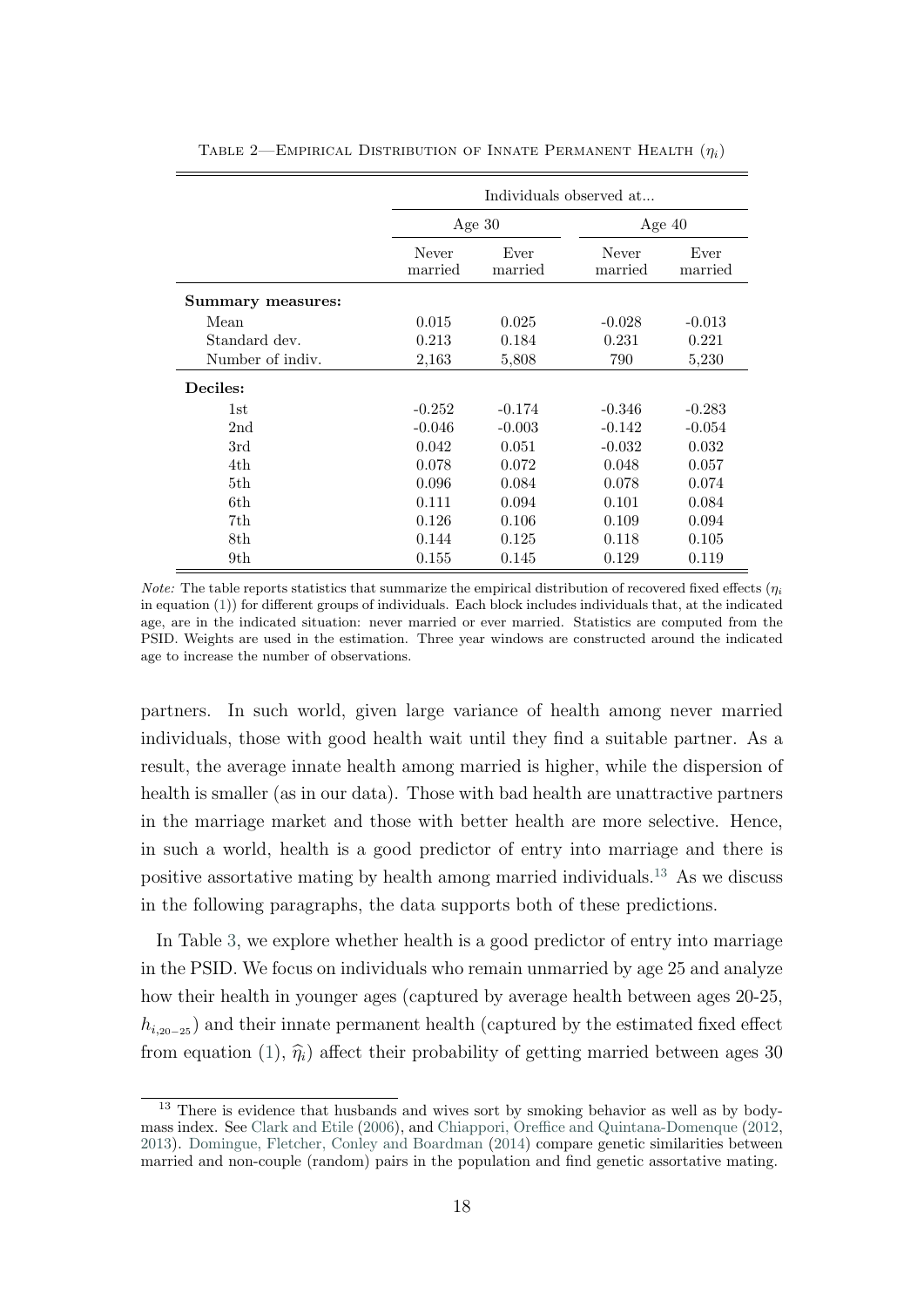|                           | (1)     | (2)     | (3)      | (4)      | (5)      |
|---------------------------|---------|---------|----------|----------|----------|
| Health at age 20-25       | 0.196   | 0.013   | $-0.137$ | $-0.149$ | $-0.099$ |
|                           | (0.079) | (0.110) | (0.106)  | (0.109)  | (0.103)  |
| Innate permanent health   |         | 0.299   | 0.479    | 0.259    | 0.163    |
|                           |         | (0.128) | (0.123)  | (0.128)  | (0.116)  |
| College                   |         |         |          | 0.209    | 0.216    |
|                           |         |         |          | (0.031)  | (0.028)  |
| Black                     |         |         |          | $-0.226$ | $-0.276$ |
|                           |         |         |          | (0.035)  | (0.033)  |
| Female                    |         |         |          | $-0.027$ | $-0.058$ |
|                           |         |         |          | (0.028)  | (0.026)  |
| Income (average $30-40$ ) |         |         |          |          | 0.001    |
|                           |         |         |          |          | (0.000)  |
| Presence of kids (30-40)  |         |         |          |          | 0.423    |
|                           |         |         |          |          | (0.029)  |
|                           |         |         |          |          |          |
| Constant                  | 0.396   | 0.555   |          |          |          |
|                           | (0.076) | (0.101) |          |          |          |
| Cohort dummies:           | No      | No      | Yes      | Yes      | Yes      |
| Observations              | 1,700   | 1,700   | 1,700    | 1,700    | 1,700    |
| Adj. R-squared            | 0.005   | 0.010   | 0.611    | 0.644    | 0.705    |

<span id="page-20-0"></span>Table 3—The Effect of Health on the Probability of Getting Married

Note: The dependent variable takes the value of one if the individual is married at some point between age 30 and 40. The sample is restricted to individuals who have never been married by age 25. Health at age 20-25 is the average health of the individual at that age range. Innate permanent health is the recovered fixed effect  $(\hat{\eta}_i)$  from equation [\(1\)](#page-10-1); its standard deviation is 0.243. Cohort of birth dummies are included when indicated. Robust standard errors in parenthesis.

and 40. In particular, we estimate the following regression:

$$
m_{i,30-40} = \phi h_{i,20-25} + \theta \hat{\eta}_i + z'_{i,30-40} \lambda + \upsilon_{i,30-40},
$$
\n(3)

where  $m_{i,30-40}$  equals one if individual (never married by age 25) is married at some point between ages 30 and 40,  $h_{i,20-25}$  is individual's average health at ages 20 to 25,  $\hat{\eta}_i$  is the recovered fixed effect from equation [\(1\)](#page-10-1), and  $z_{i,30-40}$  is a vector of controls.

Column 1 in Table [3](#page-20-0) shows that an unmarried individual who is in good health between ages 20-25 has about 20 percentage points higher chances of being married at some point between ages 30 and 40 than someone whose health is poor. When we include innate permanent health in the regression, the latter absorbs all the positive association with marriage probability (column 2). In particular, a one standard deviation increase in innate permanent health is associated with a 7 percentage points increase in the probability of getting married before age 40; in this case, the remaining effect of being in good health at ages 20 to 25 is only 1 percentage point, and is not significant. When we add further controls (education, gender, race and income) the effect of innate permanent health remains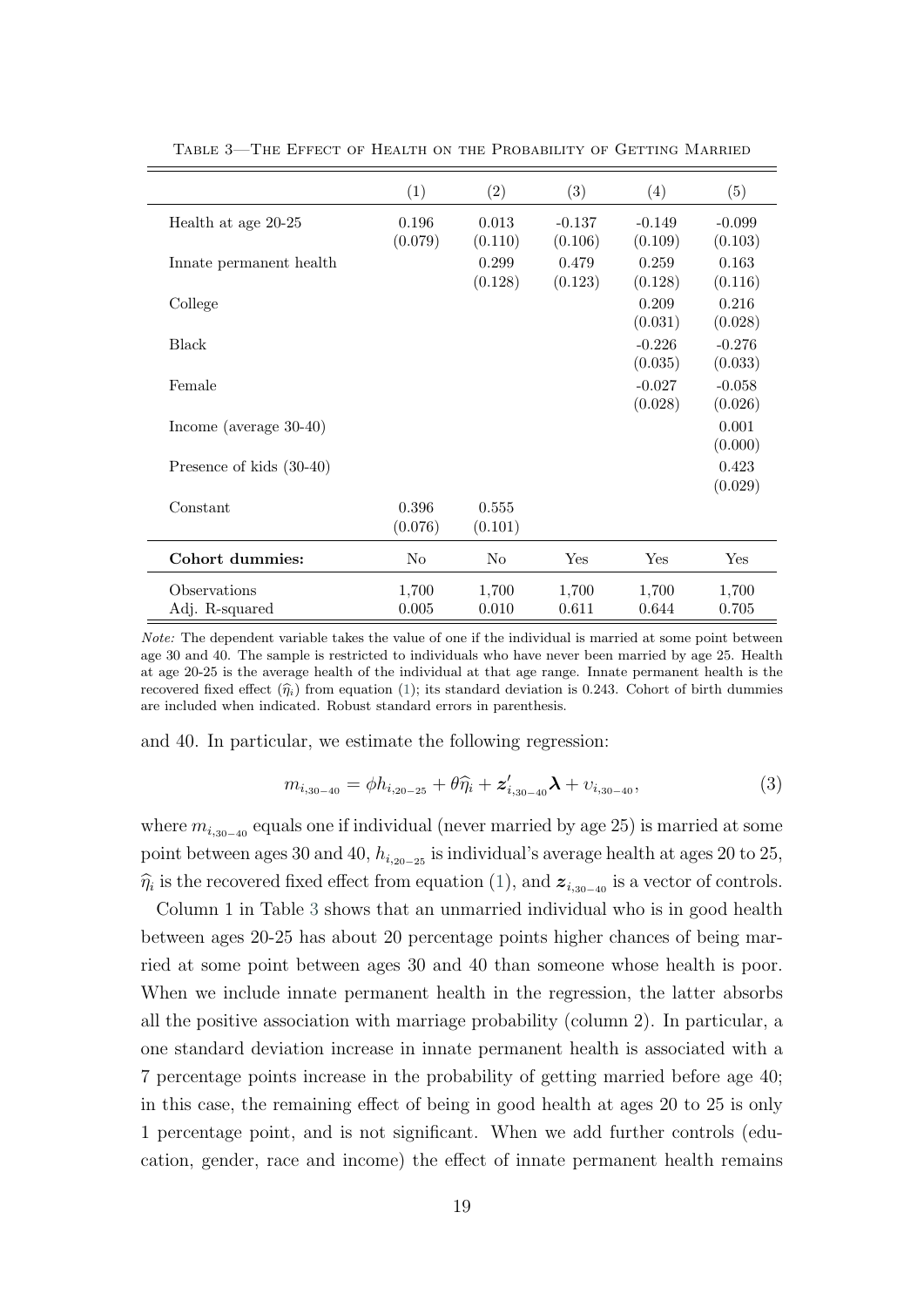|                  | (1)              | $\left( 2\right)$ | $\left[3\right]$ |
|------------------|------------------|-------------------|------------------|
| Correlation      | 0.394<br>(0.025) | 0.375<br>(0.025)  | 0.331<br>(0.025) |
| Controls:        |                  |                   |                  |
| College and race | No               | Yes               | $_{\rm Yes}$     |
| Permanent income | No               | No                | Yes              |

<span id="page-21-1"></span>Table 4—Marital Sorting: Correlation of Husband and Wife Fixed Effects

Note: The table reports conditional correlation coefficients of husband and wife's estimated innate health (i.e. recovered  $\eta_i$  from within-groups estimation of equation [\(1\)](#page-10-1)). College and race controls are dummies for individuals and spouses having a college degree and being black, as well as the corresponding interactions. Permanent income controls include husband's, wife's, and interacted fixed individual effects obtained from the within-groups estimation of a regression of taxable individual income on years of education, age, age squared, marriage, and year dummies. Correlations are estimated using data from the PSID. Weights are used in the estimation. One observation per available couple (5,323) is included. Bootstrapped standard errors (with 200 repetitions) in parenthesis.

significant, whereas point estimates for the coefficient on past health become negative although imprecise (columns 3-5). These results suggest that selection into marriage is mostly captured by the individual fixed effects (and the controls), and that, if anything, the remaining effect of past health on marriage would be negative. Some of the results presented in Section [V.B](#page-21-0) support the latter.

We also find evidence of a strong assortative mating by health among married individuals. Table [4](#page-21-1) shows that the simple correlation coefficient between the innate permanent health of husbands and wives is about 0.4 (as a comparison, the simple correlation coefficient for years of education among husbands and wives is about 0.5 in the data).<sup>[14](#page-21-2)</sup> When we control for education and race (by regressing recovered innate health,  $\hat{\eta}_i$ , on these controls and looking at the correlations between residuals), the correlation remains almost unchanged. Even when we add a measure of permanent income (recovered fixed effects from a regression of taxable individual income on education, age, age squared, marriage and year dummies) as a further control, innate permanent health is still highly correlated between husbands and wives (0.33).

#### B. Health Accumulation Through Marriage

<span id="page-21-0"></span>We next turn to protective effects of marriage on health. We first investigate whether the benefits of marriage on health are cumulative, i.e. whether the duration of marriage matters. In Panel A of Figure [9,](#page-22-0) we show results from a regression that is very similar to equation [\(1\)](#page-10-1) except that  $m_{it}$  is replaced by a measure of

<span id="page-21-2"></span><sup>&</sup>lt;sup>14</sup> For the evidence on assortative mating by education and the related literature in economics, see [Greenwood, Guner, Kocharkov and Santos](#page-30-11) [\(2014\)](#page-30-11). [Schwartz](#page-31-6) [\(2013\)](#page-31-6) provides a review of the literature in sociology.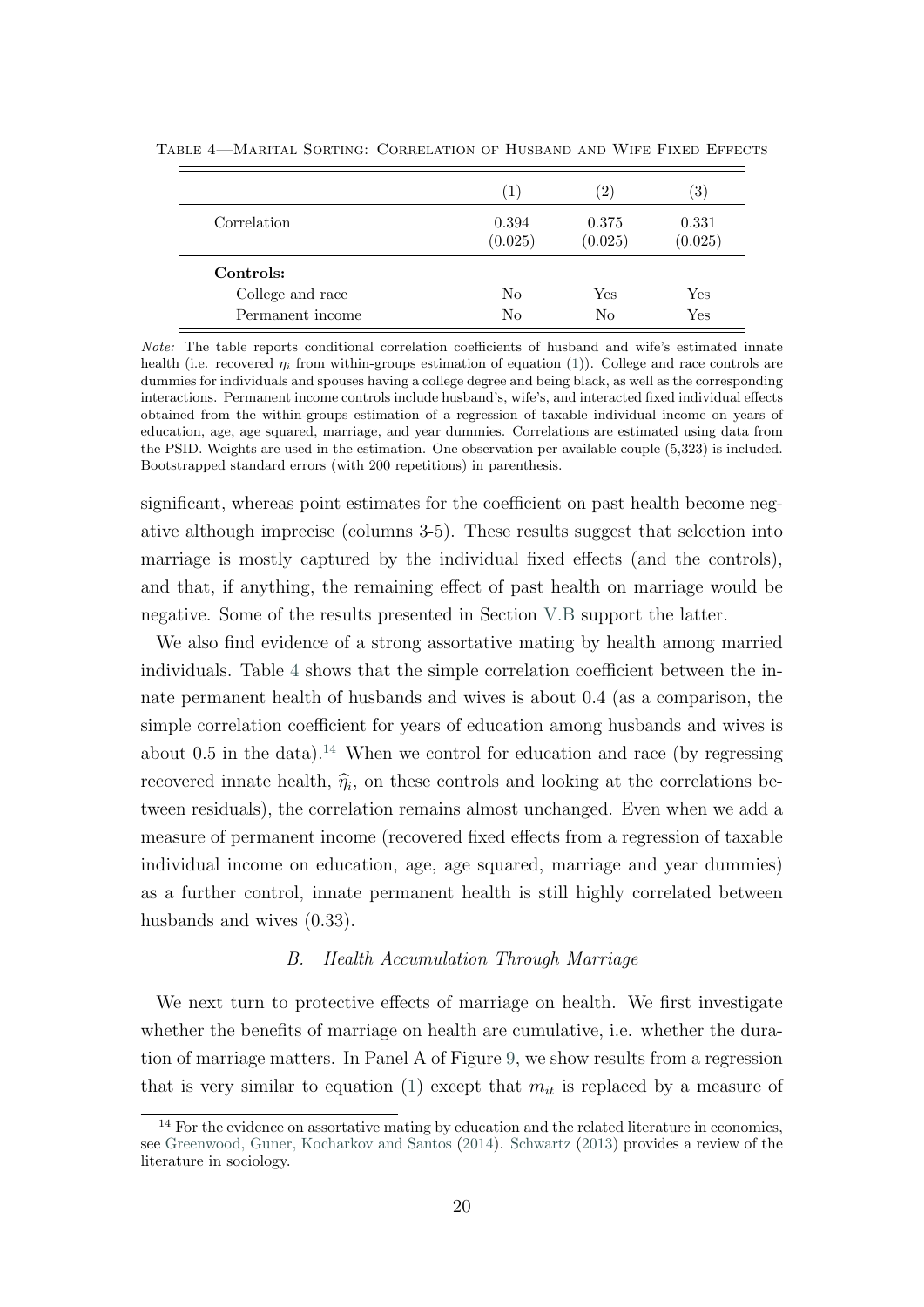<span id="page-22-0"></span>

*Note:* The figure presents estimates of  $\beta(a)$  from two modified versions of equation [\(1\)](#page-10-1): one (Panel A) in which the married dummy,  $m$  is replaced by the number of years an individual have been married (zero if never married); the other (Panel B) in which the model is expanded to include the lagged dependent variable  $h_{t-1}$  as an additional control. Left figure is estimated using the within-groups estimator, right figure is estimated using System-GMM. Both models are estimated using data from the PSID. Control variables, x, include income, gender (female dummy), race (black dummy), education (college dummy), children (dummies for 0-3, 4-12, and 13-18 year-old children), and survey year (year dummies); regressions also estimate  $\alpha(a)$ . The horizontal axis indicates age. In estimation, five-year age bins (20-24, 25-29, 30-34, 35-39, 40-44, 45-49, 50-54, 55-59, and 60-64) are considered. Dotted lines are  $\pm$  two standard errors confidence bands around point estimates, clustered at the household level.

marriage capital (defined as the total number of years an individual has been mar-ried by year t).<sup>[15](#page-22-1)</sup> Hence  $\beta(a)$  now measures the effect of one extra year of being married at a given age  $a$  on the probability of being healthy. The effect of an extra year of marriage has a positive and significant effect on being healthy that is roughly constant after ages 35-39: 10 extra years of marriage capital increase the probability of being healthy by about 3 percentage points.

Given the importance of marriage health capital, we also estimate equation [\(1\)](#page-10-1) with past health as an additional control variable. In this case, a within-groups estimation does not deliver consistent estimates [\(Arellano and Bond,](#page-28-1) [1991\)](#page-28-1). Therefore, we use a generalized method of moments approach, in the way described in [Arellano and Bover](#page-28-2) [\(1995\)](#page-28-2) (often known as System-GMM). The results are presented in Panel B of Figure [9.](#page-22-0) While the overall pattern of the marriage health gap is similar to what we obtain from within-groups estimates, the marriage health gap is now larger. As we have shown in Table [3,](#page-20-0) after we net out individual fixed effects, there is a negative correlation between lagged health and the probability of getting married. As a result, by not including lagged health in equation [\(1\)](#page-10-1), we underestimate the effect of marriage on health. Once this bias is corrected, the effect of marriage on health is estimated to be even larger. In Panel B of Figure [9,](#page-22-0)

<span id="page-22-1"></span><sup>&</sup>lt;sup>15</sup> Independent of whether the person is married to the same partner.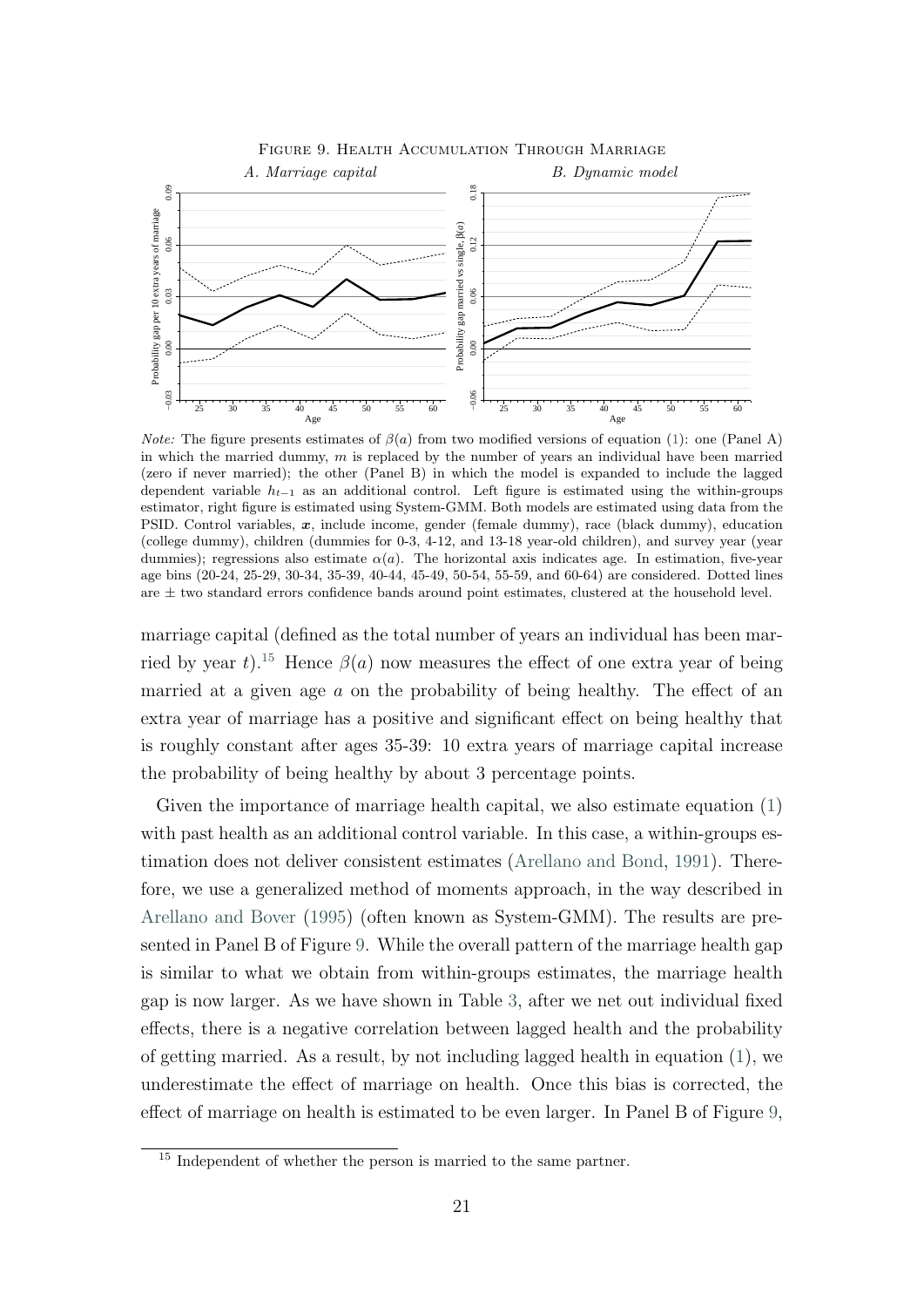marriage heath gap is about 6% for ages 40 to 49 and increases up to 12% for later years. These results suggest that the baseline within-groups results in Figure [5,](#page-14-1) are, if anything, conservative estimates of the effect of marriage on health.

#### C. Healthy Behavior

What factors can explain the protective effect of marriage on health? In this section, we document that married individuals are much more likely to engage in healthy behavior than unmarried ones. Figure [10](#page-24-0) shows differences between married and unmarried individuals in preventive health checks. The figure shows coefficients form regressions similar to equation [\(1\)](#page-10-1), where the dependent variable is whether an individual performs a particular preventive check at a given age.

The results show that there are significant differences between married and single individuals for all categories of preventive care. Married individuals around ages 50 to 54, for example, are about 6% more likely to check their cholesterol or have a prostate or breast examination. Note that these differences come from regressions that control for education and income. Hence, the effect of marriage on healthy behavior goes beyond the well documented effect (see e.g. [Cutler and](#page-29-3) [Lleras-Muney,](#page-29-3) [2010\)](#page-29-3) of education on healthy behavior.

Why would married individuals be more likely to do preventive care? One possible factor, which is well documented in the medical literature, is that having a partner encourages individuals to follow up on medical appointments, checkups, etc.[16](#page-23-0) Another factor, which we focus on in the next section, is the fact that married individuals are more likely to have health insurance than unmarried are.

Differences between married and unmarried individuals in healthy behavior are also reflected in their medical expenditures. To analyze differences in medical expenditures, we model the conditional median of the total medical expenditure in a way similar to equation [\(1\)](#page-10-1) except that the dependent variable is now total medical expenditure.<sup>[17](#page-23-1)</sup> Panel A of Figure [11](#page-25-0) shows our estimates of the marriage gap in median health expenditure estimated from the MEPS. Results suggest that median health expenditure of married individuals aged below 40 is around 40-60\$ larger per year than that of unmarried individuals at the same age range. At

<span id="page-23-0"></span><sup>16</sup> There is a large medical literature that documents the link between marriage and specific health outcomes. In an interview to CNN, Dr. Paul L. Nguyen, summarizing research by [Aizer](#page-28-3) [et al.](#page-28-3) [\(2013\)](#page-28-3), states that "You are going to nag your wife to go get her mammograms. You are going to nag your husband to go get his colonoscopy.... If you are on your own, nobody is going to nag you." In interview available at [http://thechart.blogs.cnn.com/2013/09/23/](http://thechart.blogs.cnn.com/2013/09/23/marriage-may-improve-cancer-survival-odds/?hpt=he_c2) [marriage-may-improve-cancer-survival-odds/?hpt=he\\_c2](http://thechart.blogs.cnn.com/2013/09/23/marriage-may-improve-cancer-survival-odds/?hpt=he_c2), accessed on December 6, 2013. See [Waite and Gallagher](#page-31-0) [\(2000\)](#page-31-0) for further evidence on what they call "the virtues of nagging".

<span id="page-23-1"></span><sup>&</sup>lt;sup>17</sup> Similarly, we consider regressions for mean expenditures as opposed to median, which deliver very similar results, with a different scale.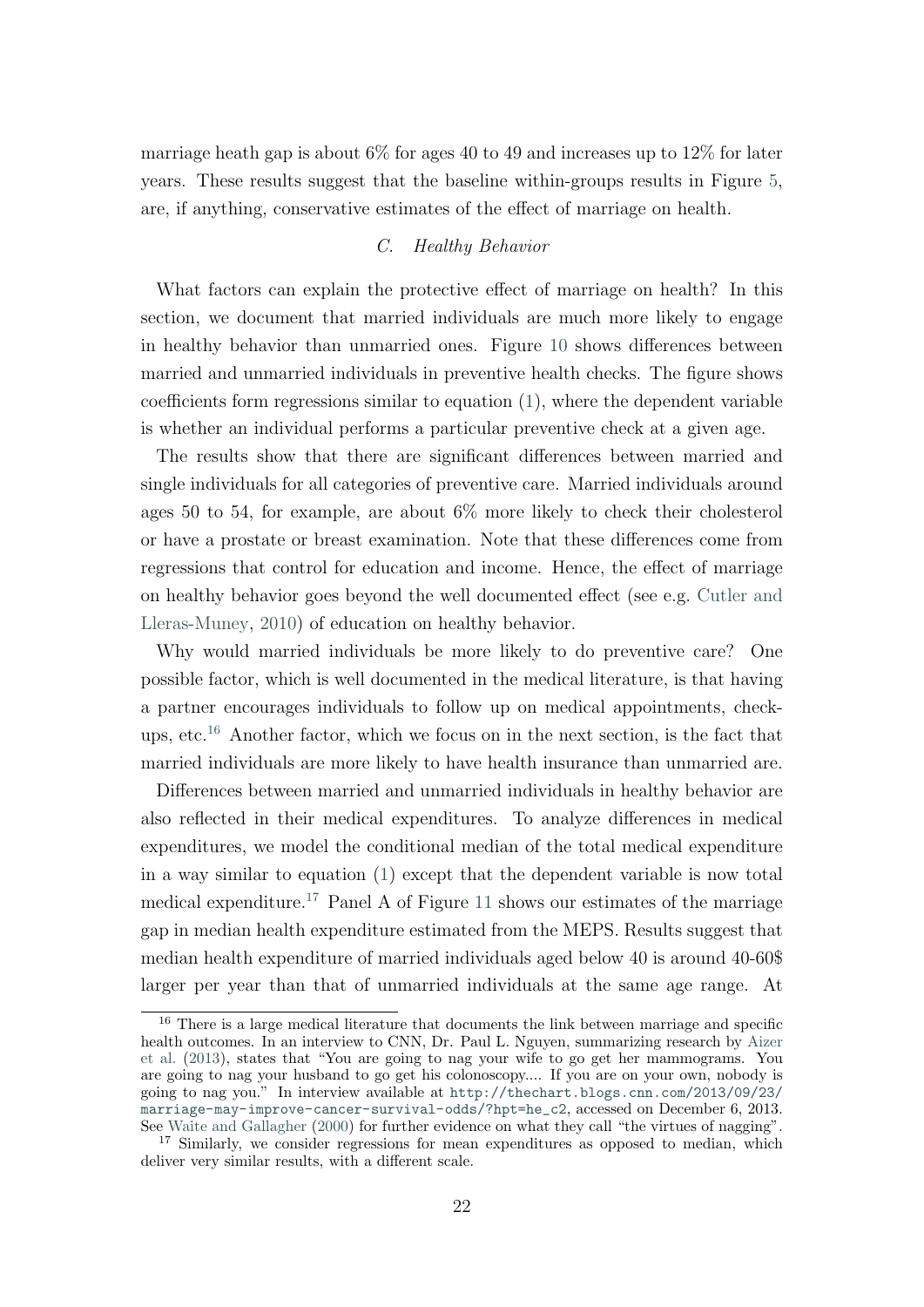<span id="page-24-0"></span>

Figure 10. Preventive Health Checks and Marital Status

*Note:* Plotted lines represent OLS estimates of  $\beta(a)$  from an equation similar to [\(1\)](#page-10-1) in which the dependent variable is now an indicator variable that takes the value of one if the individual did the corresponding preventive check. The following preventive checks are considered: dental check at least once every year; cholesterol check, general physical examination, flu shot, prostate examination, Pap smear, breast examination, and mammography at least once in the last two years. The equation is fitted to data from the MEPS. Control variables,  $x$ , include income, gender (female dummy), race (black dummy), education (college dummy), children (dummies for 0-3, 4-12, and 13-18 year-old children), and survey year (year dummies), as well as current health, health insurance (public and private insurance dummies) and total health expenditures; regressions also estimate  $\alpha(a)$ . Weights are used in the estimation. The horizontal axis indicates age. In estimation, five-year age bins (20-24, 25-29, 30-34, 35-39, 40-44, 45-49, 50-54, 55-59, and 60-64) are considered. Dotted lines indicate  $\pm$  two standard errors confidence bands around point estimates, which are Taylor linearized using survey stratification design in the MEPS. Data construction and variable definitions are described in Appendix [A.](#page-32-0)

older ages, though, unmarried individuals spend more than married ones; at ages 50-59, median expenditure of unmarried individuals is around 100-110\$ larger.

This higher expenditure by married individuals at earlier ages may due to preventive motives, while the higher expenditure by unmarried at older ages may be due to curative motives, as a result of worse health. To further explore this hypothesis, we estimate marriage expenditure gaps for different health statuses. In particular, we extend the median expenditure model to account for heterogeneous curves depending on health, in the spirit of the heterogeneous effects described in equation [\(2\)](#page-12-5). Panel B of Figure [11](#page-25-0) presents median regression estimates of the marriage health expenditure gap for healthy and unhealthy individuals. Married individuals spend slightly more when they are healthy, which is consistent with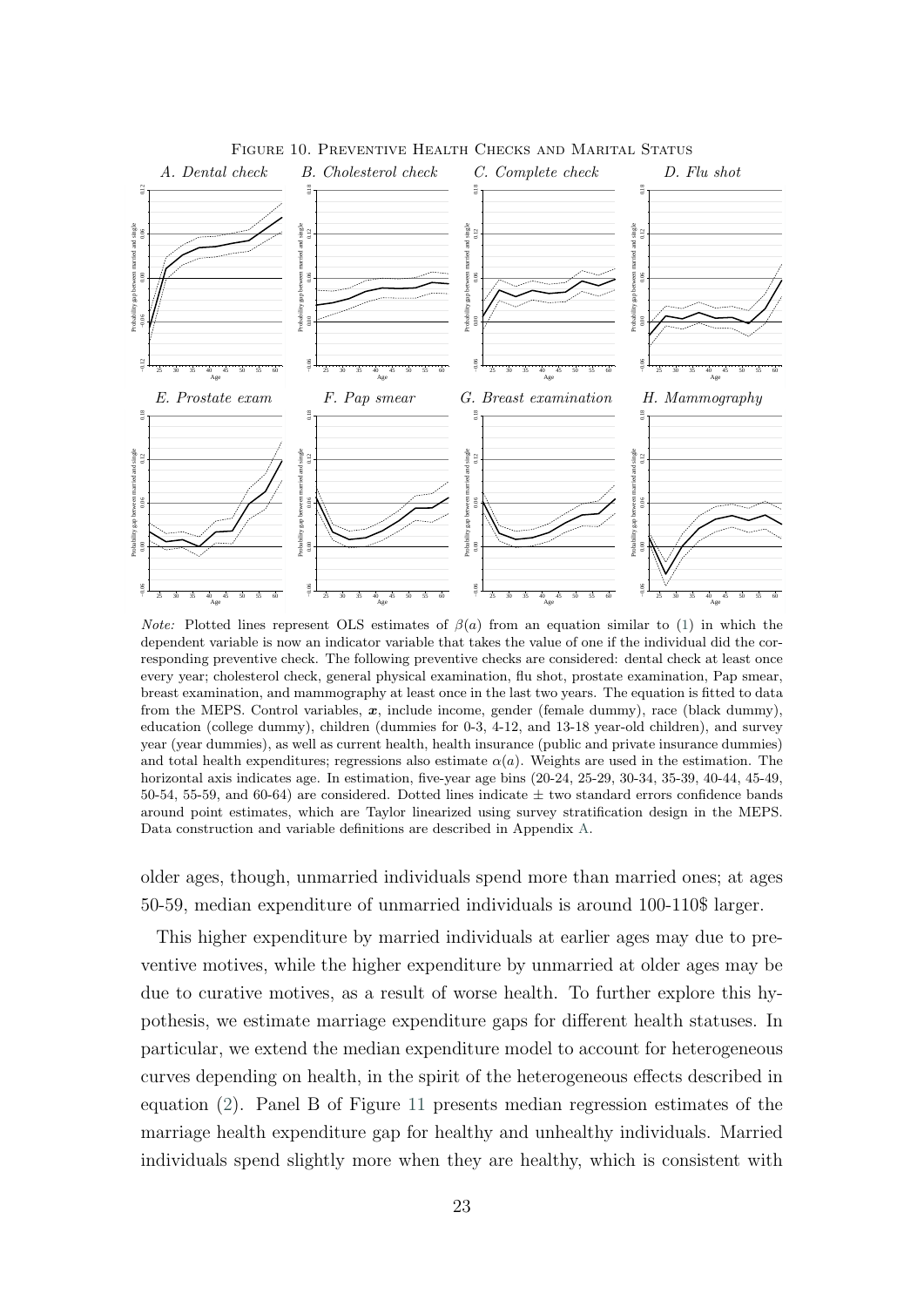<span id="page-25-0"></span>

Figure 11. Median Health Expenditures and Marital Status

*Note:* Plotted solid line in Panel A represents median regression estimates of  $\beta(a)$  from a model similar to [\(1\)](#page-10-1), in which total health expenditures is the dependent variable. Plotted solid lines in the Panel B are median regression estimates of  $\beta(a, q)$  from an equation similar to [\(2\)](#page-12-5), where the dependent variable is total health expenditures, and  $q_{it} = h_{it}$  is an indicator on whether the individual is healthy (black) in that period or not (gray). Control variables,  $x$ , include income, gender (female dummy), race (black dummy), education (college dummy), children (dummies for 0-3, 4-12, and 13-18 year-old children), and survey year (year dummies), as well as health insurance (public and private insurance dummies); regressions also estimate  $\alpha(a)$  and  $\alpha(a, q)$  respectively. The equations are fitted to data from the MEPS. The horizontal axis indicates age. In estimation, five-year age bins (20-24, 25-29, 30-34, 35-39, 40-44, 45-49, 50-54, 55-59, and 60-64) are considered. Dotted lines are  $\pm$  two standard error bands, obtained by bootstrap with 30 repetitions. Data construction and variable definitions are described in Appendix [A.](#page-32-0)

the fact they they are more likely to do preventive checks. In contrast, unmarried individuals spend substantially more than married ones when they are unhealthy, which suggests that when the unmarried are unhealthy, they are more likely to face serious (and expensive) conditions.

Finally, we check whether entry into marriage is associated with healthy habits. We focus on smoking, a key health factor. In particular, we look at all individuals who were smokers in 1999 and document how many of them quit smoking between 1999 and 2011 conditional on their marital transitions. As Table [5](#page-26-0) shows, a single individual is about 13% points more likely to quit smoking if he/she gets married than if he/she stays single (42% versus 29%); additionally, a majority (about 72%) of singles who get married and quit smoking do so while they are married. Likewise, a married individual is more likely to quit smoking if he/she stays married than if he/she becomes single (40% versus 32%).

Overall, these results seem to suggest that marriage goes together with healthy behavior. Even after controlling for observables, most importantly income, education and health insurance, preventive health care, measured both by frequency of preventive medical checks and by health expenditure while healthy, is more prevalent among married individuals than it is among singles. Marriage also increases the probability of quitting smoking.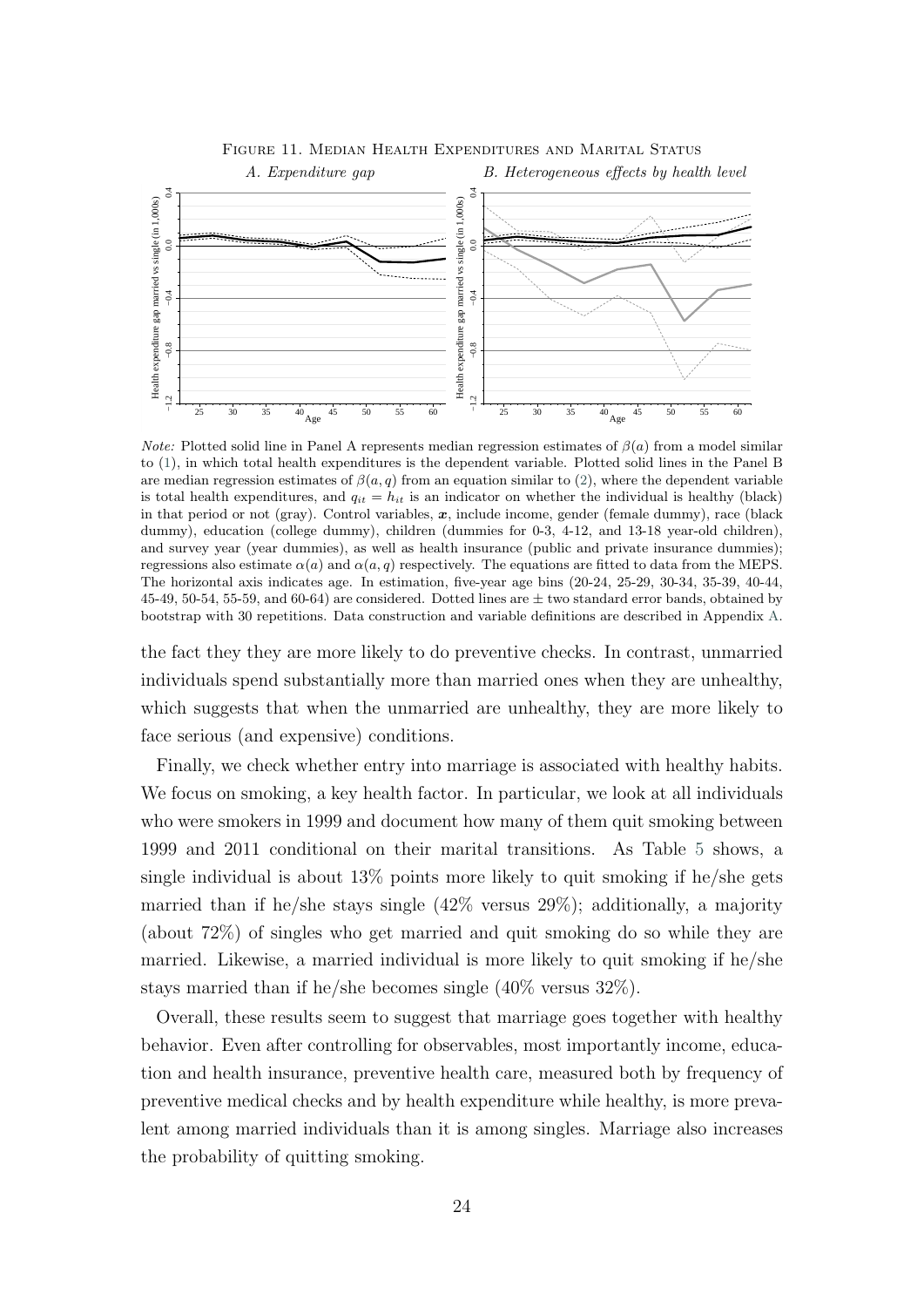<span id="page-26-0"></span>

|                               | Probability of   | Probability of quitting smoking |              |  |  |
|-------------------------------|------------------|---------------------------------|--------------|--|--|
|                               | quitting smoking | while married                   | while single |  |  |
| $Single \rightarrow Single$   | 0.286            | 0.009                           | 0.277        |  |  |
|                               | (0.028)          | (0.006)                         | (0.027)      |  |  |
| $Single \rightarrow Married$  | 0.415            | 0.298                           | 0.116        |  |  |
|                               | (0.052)          | (0.048)                         | (0.033)      |  |  |
| Married $\rightarrow$ Single  | 0.318            | 0.052                           | 0.266        |  |  |
|                               | (0.057)          | (0.026)                         | (0.055)      |  |  |
| Married $\rightarrow$ Married | 0.395            | 0.389                           | 0.006        |  |  |
|                               | (0.030)          | (0.030)                         | (0.004)      |  |  |

Note: The table presents the probability that an individual quits smoking between 1999 and 2011 conditional on smoking in 1999, by type of marital status transition. These probabilities are calculated using data from the PSID. Weights are used. In the left column, the numerator is the number of individuals in the corresponding marital transition that were not smoking in 2011 and were smoking in 1999, and the denominator is the number of individuals in the marital transition group that were smoking in 1999. In the right panel, the numerator is changed to include only the individuals that were married/single in the first year we observe them not smoking after their last smoking spell. The total number of observations is 1,007. Standard errors are in parenthesis.

#### D. Health Insurance

Health insurance status is a key determinant of health care utilization in the U.S.[18](#page-26-1) In the MEPS sample, about 16% of individuals, who are between 20 and 64 years old, do not have any, public or private, health insurance. Panel A in Figure [12](#page-27-0) shows how health insurance status differ by marital status for males and females. For both genders, unmarried individuals are more likely to be uninsured than married ones. The gap is, however, larger for males. At ages 45 to 49, for example, about 10% of married individuals, male or female, do not have any health insurance. The fraction of uninsured among the unmarried of the same age is less than 20% for females, while it is higher than 25% for males.[19](#page-26-2) The larger gap for males reflects the effect of Medicaid that provides health insurance for children and their parents in low-income families. In the MEPS sample, 9.0% and 17.6% of unmarried males and females have public health insurance, respectively.

Panel B in Figure [12](#page-27-0) documents how medical insurance affect the marriage health gap. We report OLS estimates of equation [\(2\)](#page-12-5) for individuals with (black line) and without (gray line) health insurance. For individuals with health in-

<span id="page-26-1"></span><sup>18</sup> See e.g. [Anderson, Dobkin and Gross](#page-28-4) [\(2012\)](#page-28-4) and [Finkelstein, Taubman, Wright, Bernstein,](#page-29-11) [Gruber, Newhouse, Allen, Baicker and the Oregon Health Study Group](#page-29-11) [\(2012\)](#page-29-11). Both papers document that changes in health insurance status has a large effect on health care utilization.

<span id="page-26-2"></span><sup>19</sup> [Bernstein, Cohen, Brett and Bush](#page-28-5) [\(2008\)](#page-28-5), using, National Health Interview Survey, report that 13% of married women between ages 25 and 64 were uninsured in contrast to 21% of unmarried women of the same age in 2007. For characteristics of uninsured population in the U.S., see [Kaiser Family Foundation](#page-30-12) [\(2012\)](#page-30-12).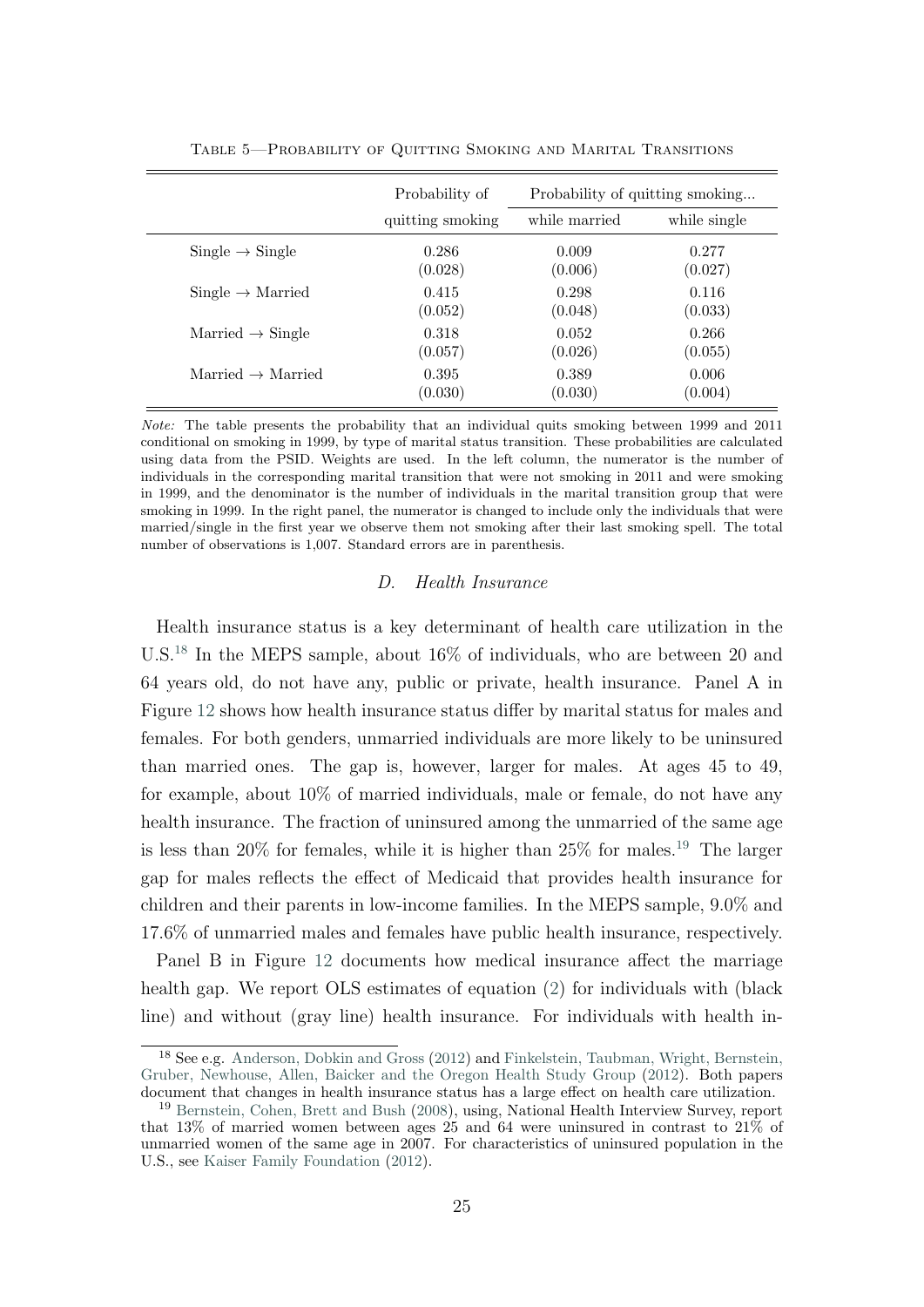<span id="page-27-0"></span>

Note: Plotted lines in Panel A represent the weighted fraction of married (black) and unmarried (gray) males (solid) and females (dashed) that are covered by health insurance (public or private). Plotted lines in Panel B are OLS estimates for differential health curves for married individuals compared to single for insured (black) and uninsured (gray),  $\beta(a, q)$  from equation [\(2\)](#page-12-5), where q indicates whether the individual is insured or not. Results are obtained from the MEPS. In the right figure, control variables,  $x$ , include income, gender (female dummy), race (black dummy), education (college dummy), children (dummies for 0-3, 4-12, and 13-18 year-old children), and survey year (year dummies); regressions also estimate  $\alpha(a, q)$ . The horizontal axis indicates age. In estimation, five-year age bins (20-24, 25-29, 30-34, 35-39, 40-44, 45-49, 50-54, 55-59, and 60-64) are considered. Dotted lines indicate ± two standard errors confidence bands around point estimates, which are Taylor liniarized computed following the survey stratification design. Data construction and variable definitions are described in Appendix [A.](#page-32-0)

surance, the results are similar to what we document in Figure [4](#page-14-0) for the MEPS sample. Married individuals are healthier and the marriage health gap grows by age. For uninsured individuals, however, we do not find any significant marriage health gap. These results suggest that the availability of health insurance is an important facilitator for a positive effect of health on marriage.

#### VI. Conclusions

We use data from the Medical Expenditure Panel Survey (MEPS) and the Panel Study of Income Dynamics (PSID) to document differences in health between married and unmarried individuals. After controlling for observables (education, income, race and gender), there exists a marriage health gap of about 12 percentage points in both data sets. We non-parametrically identify health curves for married and single individuals, estimating the marriage health gap as a function of age. Allowing for heterogeneity in innate permanent health, our results suggest that the marriage health gap disappears for younger (20-39) ages, while a positive gap of 6 percentage points remains for older (50-59) ages. We interpret these results as evidence that self-selection into marriage drives the observed marriage health gap at younger ages, while, at older ages, an important fraction of the observed gap is explained by protective effects of marriage on health.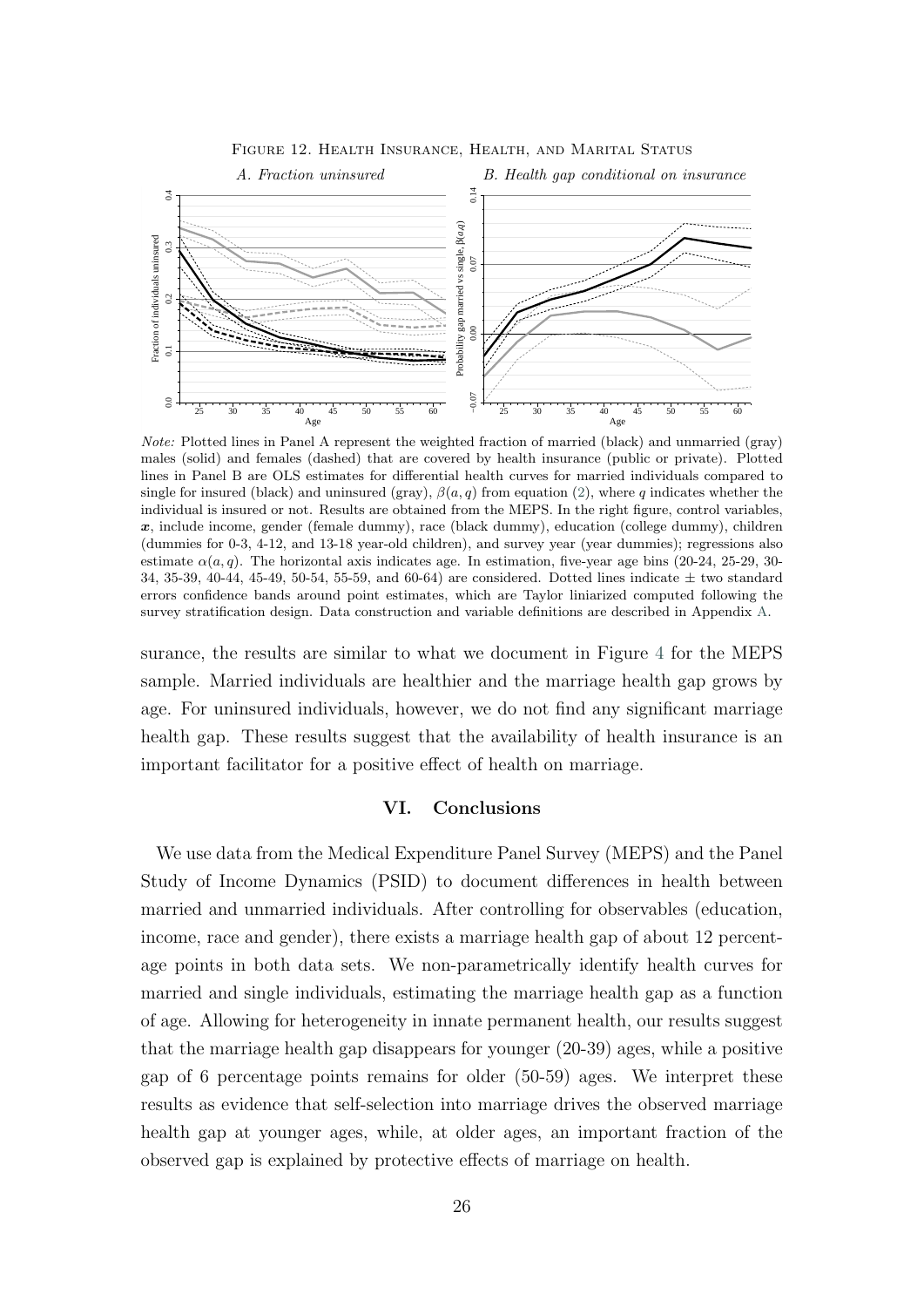We provide detailed evidence of self-selection patterns in the data, and on different mechanisms through which marriage exerts a beneficial effect on health. We observe that the distribution of innate permanent health of married individuals is shifted to the right, and less dispersed than that of unmarried individuals. This would be consistent with a marriage search model in which innate health is observable. Such model implies assortative mating in innate health, and that innate health is a good predictor of marriage probabilities, which we find in the data. On the other hand, we document that married individuals are much more likely to engage in preventive care and that the total years of being married (not just current marital status) has a positive effect on health. We interpret these results as indicators of better health production within marriage. We find that health insurance plays an important role in this difference.

#### REFERENCES

- <span id="page-28-0"></span>Adams, Peter, Michael D. Hurd, Daniel McFadden, Angela Merrill, and Tiago Ribeiro, "Healthy, wealthy, and wise? Tests for direct causal paths between health and socioeconomic status," Journal of Econometrics, January 2003, 112 (1), 356.
- <span id="page-28-3"></span>Aizer, Ayal A., Ming-Hui Chen, Ellen P. McCarthy, Mallika L. Mendu, Sophia Koo, Tyler J. Wilhite, Powell L. Graham, Toni K. Choueiri, Karen E. Hoffman, Neil E. Martin, Jim C. Hu, and Paul L. Nguyen, "Marital Status and Survival in Patients With Cancer," Journal of Clinical Oncology, November 2013, 31 (31), 3869–3876.
- <span id="page-28-4"></span>Anderson, Michael, Carlos Dobkin, and Tal Gross, "The Effect of Health Insurance Coverage on the Use of Medical Services," American Economic Journal: Economic Policy, February 2012, 4 (1), 1–27.
- <span id="page-28-2"></span>Arellano, Manuel and Olympia Bover, "Another Look at the Instrumental Variable Estimation of Error-Components Models," Journal of Econometrics, July 1995, 68 (1), 29–51.
- <span id="page-28-1"></span>and Stephen Bond, "Some Tests of Specification for Panel Data: Monte Carlo Evidence and an Application to Employment Equations," Review of Economic Studies, April 1991, 58 (2), 277–297.
- <span id="page-28-5"></span>Bernstein, Amy B., Robin A. Cohen, Kate M. Brett, and Mary Ann Bush, "Marital Status is Associated With Health Insurance Coverage for Working-age Women at all Income Levels, 2007," National Center for Health Statistics Data Brief 11, U.S. Department of Health and Human Services, Cen-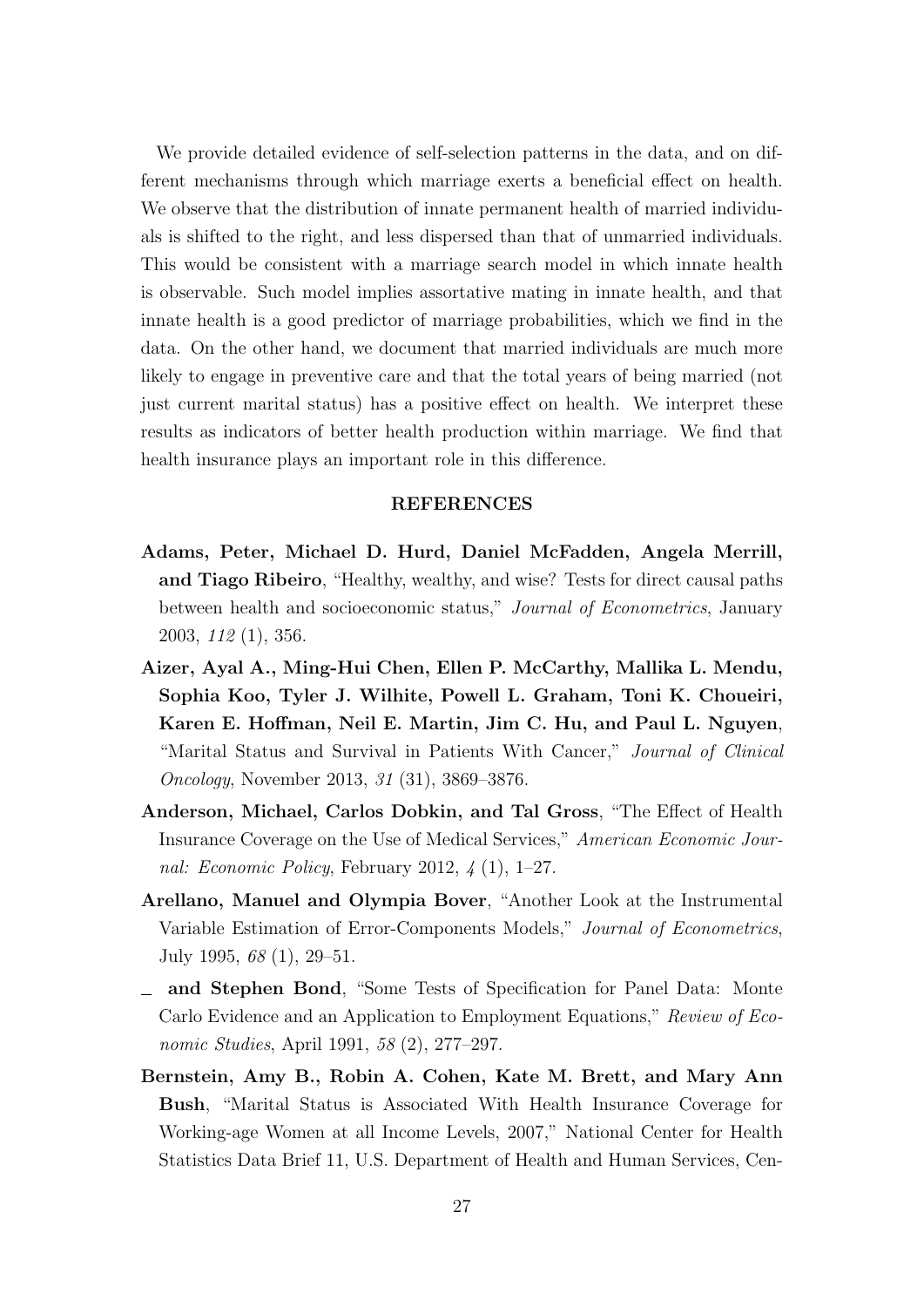ter for Disease Control and Prevention December 2008.

- <span id="page-29-6"></span>Bound, John, "Self-Reported Versus Objective Measures of Health in Retirement Models," Journal of Human Resources, 1991, 26 (1), 106–138.
- <span id="page-29-1"></span>Buss, David M., The Evolution of Desire: Strategies of Human Mating, New York: Basic Books, 1994.
- <span id="page-29-8"></span>Chiappori, Pierre-Andre, Sonia Oreffice, and Climent Quintana-Domenque, "Fatter Attraction: Anthropometric and Socioeconomic Matching on the Marriage Market," Journal of Political Economy, August 2012, 120 (4), 659–695.
- <span id="page-29-9"></span> $\ldots$ , and  $\ldots$ , "Bidimensional Matching with Heterogeneous Preferences: Smoking in the Marriage Market," IZA Discussion Paper 5392, November 2013.
- <span id="page-29-7"></span>Clark, Andrew E. and Fabrice Etile, "Don't Give up on Me Baby: Spousal Correlation in Smoking behaviour," Journal of Health Economics., September 2006, 25 (5), 958–978.
- <span id="page-29-3"></span>Cutler, David M. and Adriana Lleras-Muney, "Understanding Differences in Health Behaviors by Education," Journal of Health Economics, January 2010,  $29(1), 1-28.$
- <span id="page-29-2"></span>Dawkins, Richard, The Selfish Gene, second ed., New York City: Oxford University Press, 1989.
- <span id="page-29-5"></span>De Nardi, Mariacristina, Eric French, and John Bailey Jones, "Why Do the Elderly Save? The Role of Medical Expenses," Journal of Political Economy, February 2010, 118 (1), 39–75.
- <span id="page-29-10"></span>Domingue, Benjamin W., Jason Fletcher, Dalton Conley, and Jason D. Boardman, "Genetics and Educational Assortative Mating Among US Adults," Proceedings of the National Academy of Sciences of the United States of America, June 2014, 111 (22), 7996–8000.
- <span id="page-29-11"></span>Finkelstein, Amy, Sarah Taubman, Bill Wright, Mira Bernstein, Jonathan Gruber, Joseph P. Newhouse, Heidi Allen, Katherine Baicker, and the Oregon Health Study Group, "The Oregon Health Insurance Experiment: Evidence from the First Year," Quarterly Journal of Economics, August 2012, 127 (3), 1057–1106.
- <span id="page-29-4"></span>French, Eric, "The Effects of Health, Wealth and Wages on Labor Supply and Retirement Behavior," Review of Economic Studies, April 2005, 72 (2), 395– 427.
- <span id="page-29-0"></span>Fuchs, Victor R., "The Gross Domestic Product and Health Care Spending,"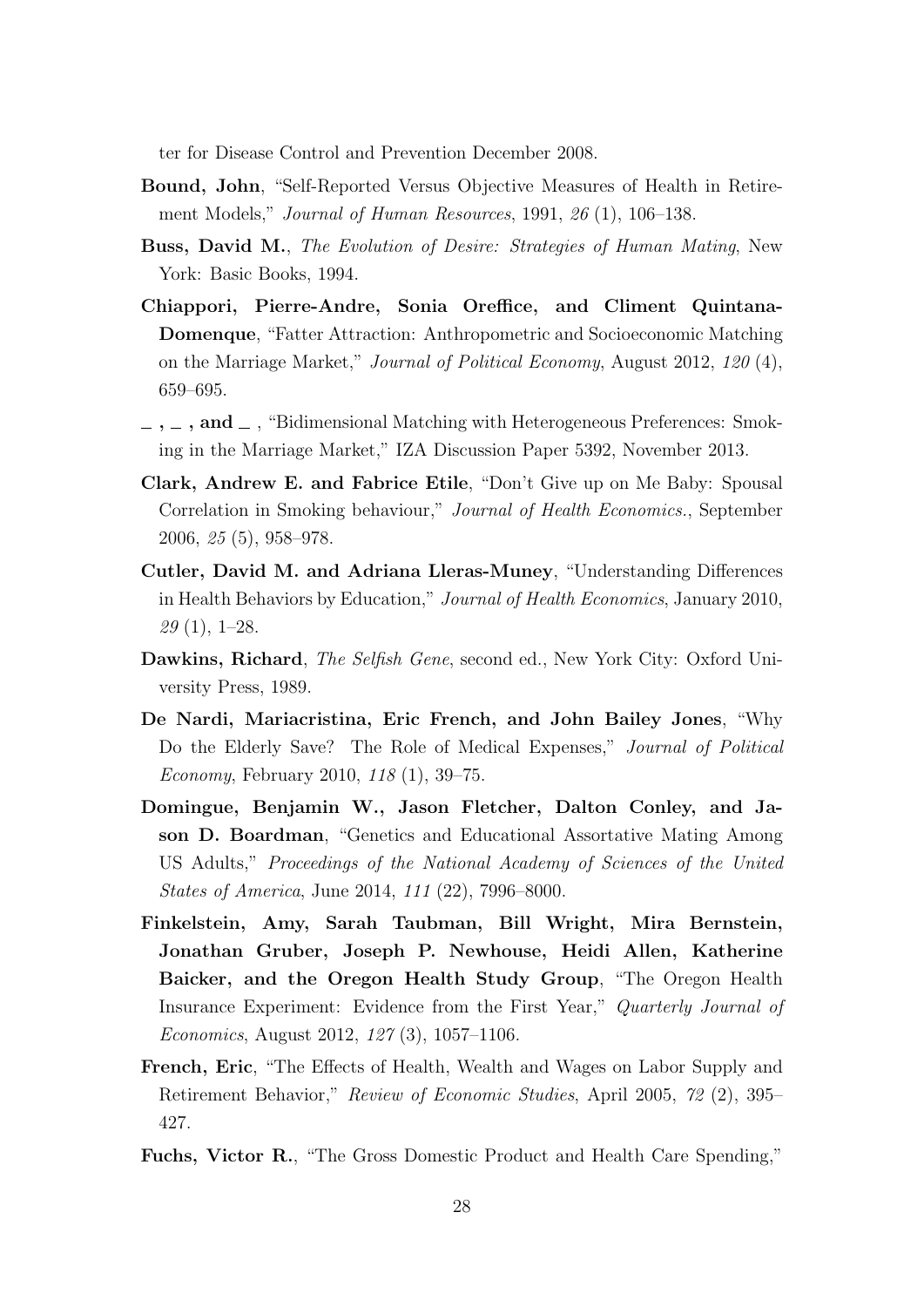The New England Journal of Medicine, July 2013, 369 (2), 107–109.

- <span id="page-30-3"></span>Gardner, Jonathan and Andrew J. Oswald, "How is mortality affected by money, marriage, and stress?," *Journal of Health Economics*, November 2004,  $23(6)$ , 1181–1207.
- <span id="page-30-11"></span>Greenwood, Jeremy, Nezih Guner, Georgi Kocharkov, and Cezar Santos, "Marry Your Like: Assortative Mating and Income Inequality," American Economic Review: Papers and Proceedings, May 2014, 104 (5), 348353.
- <span id="page-30-0"></span>House, James S., Robert F. Schoeni, George A. Kaplan, and Harold Pollack, "The Health Effects of Social and Economic Policy: The Promise and Challenge for Research and Policy," in James S. House, Robert F. Schoeni, George A. Kaplan, and Harold Pollack, eds., Making Americans Healthier: Social and Economic Policy as Health Policy, Russell Sage Foundation, 2008.
- <span id="page-30-12"></span>Kaiser Family Foundation, "The Uninsured: A Primer. Key Facts About Americans Without Health Insurance," Technical Report, October 2012.
- <span id="page-30-8"></span>Kopecky, Karen A. and Tatyana Koreshkova, "The Impact of Medical and Nursing Home Expenses on Savings," American Economic Journal: Macroeconomics, July 2014, 6 (3), 29–72.
- <span id="page-30-5"></span>Lillard, Lee A. and Constantijn W. A. Panis, "Marital Status and Mortality: The Role of Health," Demography, August 1996, 33 (3), 313–327.
- <span id="page-30-10"></span>and Linda J. Waite, "'Til Death Do Us Apart: Marital Distruption and Mortality," American Journal of Sociology, March 1995, 100 (5), 1131–1156.
- <span id="page-30-2"></span>Lleras-Muney, Adriana, "The Relationship Between Education and Adult Mortality in the United States," Review of Economic Studies, January 2005, 72 (1), 189–221.
- <span id="page-30-4"></span>Murray, John E., "Marital Protection and Marital Selection: Evidence from a Historical-Prospective Sample of American Men," Demography, November 2000, 37 (4), 511–521.
- <span id="page-30-7"></span>Ozkan, Serdar, "Preventive vs. Curative Medicine: A Macroeconomic Analysis of Health Care over the Life Cycle," mimeo, Federal Reserve Board, July 2013.
- <span id="page-30-1"></span>Parker-Pope, Tara, "Is Marriage Good for Your Health," The New York Times Magazine, April 14 2010.
- <span id="page-30-6"></span>Pijoan-Mas, Josep and José-Víctor Ríos-Rull, "Heterogeneity in Expected Longevities," CEPR Discussion Paper No. 9123, September 2012.
- <span id="page-30-9"></span>Schoenborn, Charlotte A., "Marital Status and Health: United States, 1999-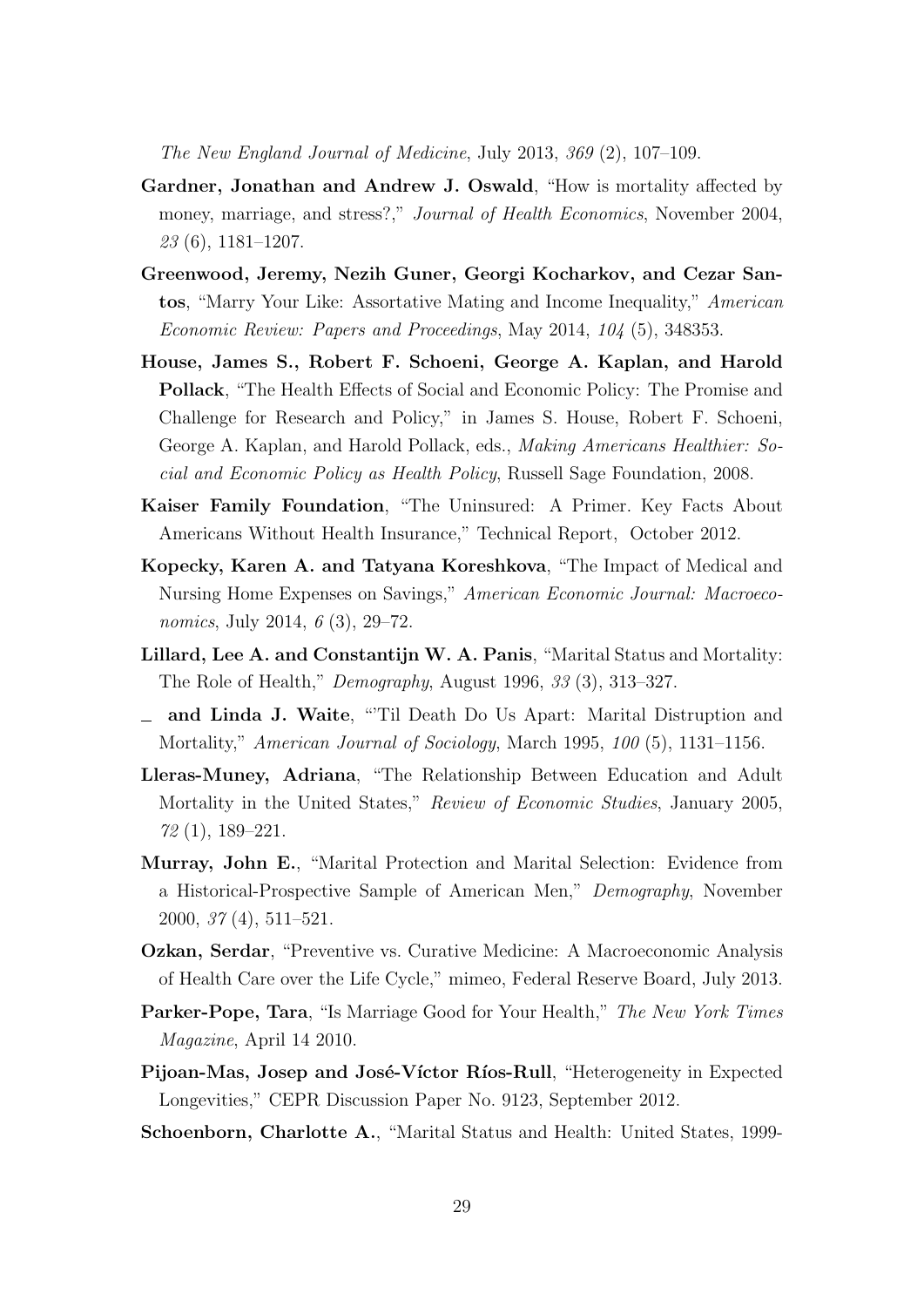2002," Advance Data from Vital and Health Statistics 351, U.S. Department of Health and Human Services, Center for Disease Control and Prevention December 2004.

- <span id="page-31-6"></span>Schwartz, Christine R., "Trends and Variation in Assortative Mating: Causes and Consequences," The Annual Review of Sociology, 2013, 39, 45170.
- <span id="page-31-4"></span>Smith, James P., "The Impact of Socioeconomic Status on Health over the Life-Course," Journal of Human Resources, Fall 2007, XLII (4), 739–764.
- <span id="page-31-1"></span>Stowasser, Till, Florian Heiss, Daniel McFadden, and Joachim Winter, "Healthy, Wealthy and Wise? Revisited: An Analysis of the Causal Pathways from Socioeconomic Status to Health," in David A. Wise, ed., Investigations in the Economics of Aging, Chicago: University of Chicago Press, 2012.
- <span id="page-31-0"></span>Waite, Linda J. and Maggie Gallagher, The Case for Marriage: Why Married People are Happier, Healthier and Better Off Financially, New York: Doubleday, 2000.
- <span id="page-31-5"></span>Williams, Kristi and Debra Umberson, "Marital Status, Marital Transitions, and Health: A Gendered Life Course Perspective," Journal of Health and Social Behavior, March 2004, 45 (1), 81–98.
- <span id="page-31-3"></span>Wilson, Chris M. and Andrew J. Oswald, "How Does Marriage Affect Physical and Psychological Health? A Survey of the Longitudinal Evidence," IZA Discussion Paper n. 1619, May 2005.
- <span id="page-31-2"></span>Wood, Robert G., Sarah Avellar, and Brian Goesling, The Effects of Marriage on Health: A Synthesis of Recent Research Evidence, New York: Nova Science Publishers Inc., 2009.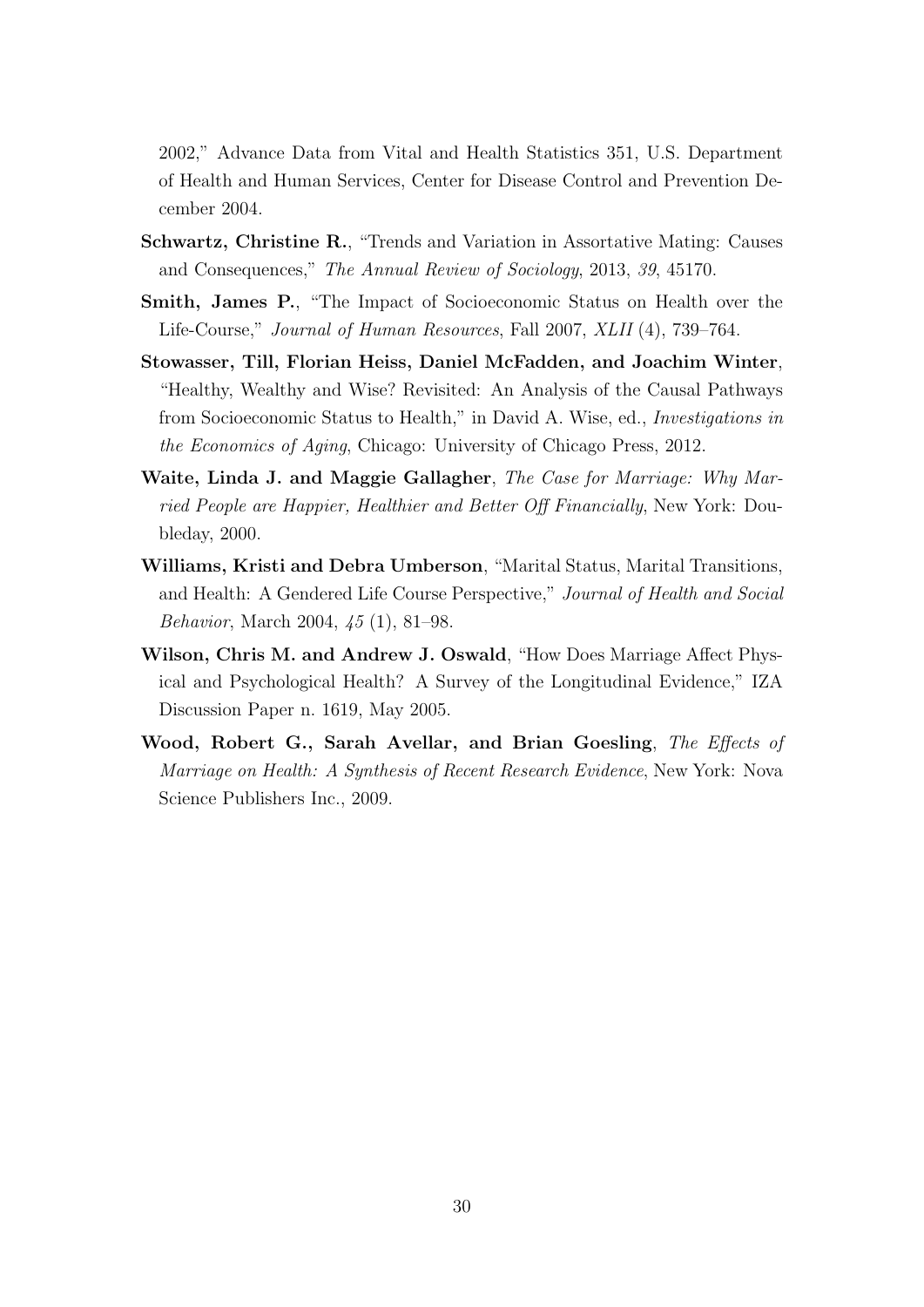#### <span id="page-32-0"></span>Appendix A: Data Description and Variable Definitions

#### A1. Sample Selection

Panel Survey of Income Dynamics (PSID) The Panel Study of Income Dynamics (PSID) is administered by the Survey Research Center in the Institute for Social Research at the University of Michigan. The study began in 1968 with a nationally representative sample of over 18,000 individuals living in 5,000 families in the United States. Extensive demographic and economic data on these individuals and their descendants have been collected continuously since then, yearly until 1997 and biannually after that. The PSID started to collect data on health in 1984. We use data from 1984 to 2011 (the latest year of the survey). The analysis is based on the core PSID sample. While the PSID has extensive data on heads and spouses, available data for other household members is limited. Our analysis focuses on heads and spouses based on "sequence number" 1 (head) or 2 (wife).

Medical Expenditure Panel Survey (MEPS) The Medical Expenditure Panel Survey began in 1996 and it is the most complete source of data on the cost and use of health care and health insurance coverage in the United States. The survey has two major components: the Household Component and the Insurance Component. We use the Household Component, which contains extensive information on demographic characteristics, health conditions, health status, usage of medical services, access to care, satisfaction with care, health insurance coverage, income, and employment, at both individual and household levels, supplemented by information from their medical providers. The survey has a rotating panel structure in which each individual is interviewed 5 times during a 2-year period and then replaced. The sample includes about 31,000 individuals per year, with some variance across years, and it is representative of the U.S. population. As we do not exploit the short panel dimension of the data set, for each year we consider the cross-section of available individuals. Some of the variables are only available at a yearly basis. Others are available at each of the five interviews over the two-year period. In the latter case, for each individual, we consider his/her first interview of the year. We use survey years 1996 to 2009.

Both in the PSID and in the MEPS, we clean our samples by dropping observations that have no compete information on self-reported health, marital status, gender, race, or income. We focus on working-age individuals, so we consider individuals aged 20 to 64.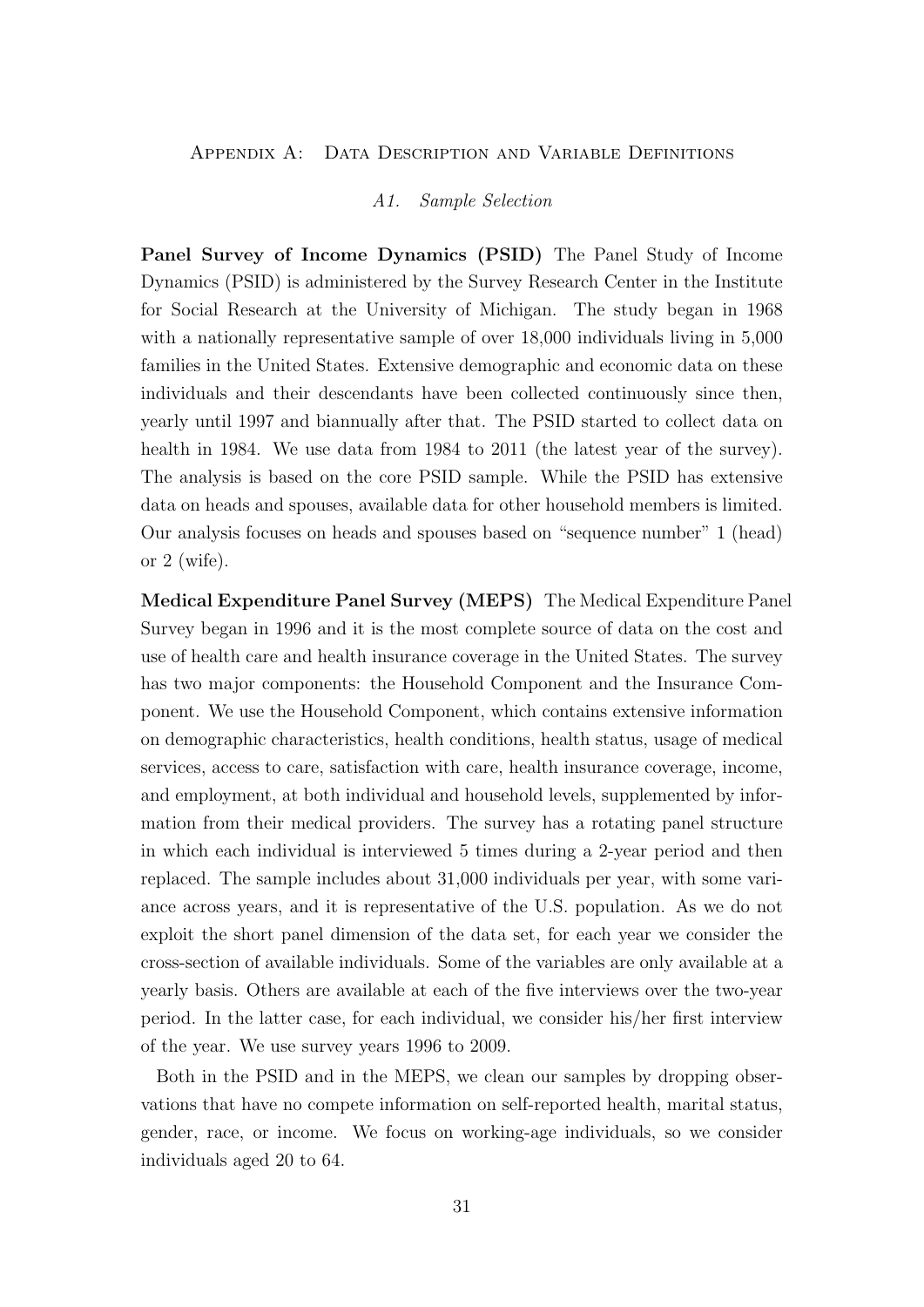#### A2. Variable Definitions

Self-Reported Health Our main health variable is constructed from the reported self-rated health. Individuals rate their health as "excellent", "very good", "good", "fair" or "poor". We create a health dummy where 1 (healthy) corresponds to the first three grades, and 0 (unhealthy) to the other two.

Marital Status Marital status is defined as one of four possible status as reported by individuals: "married", "divorced/separated", "widowed", "separated" and "never married". In the PSID, if a respondent reported to be widowed, divorced or separated in a previous period, but reports to be never married in current one, he/she is assigned his/her previously-reported marital status. The MEPS contains two questions on marital status: "what is your current marital status?" and "what was your marital status in previous round" (which means after the previous interview, but before the current one). Whenever available, marital status is determined based on the first question; the second question is used otherwise.

Age We create five-year age bins: 20-24, 25-29, 30-34, etc.

Gender Gender is self-reported.

Race Based on self-reported race, we create a "black" dummy, which we use as a control in most of the regressions. Additionally, we also create a "white" dummy that is used when we compute heterogeneous health gaps by race (Figures [2](#page-9-0) and [8\)](#page-17-1).

Education Our main education variable is a dummy that takes the value of one if the individual received a college degree, based on the responses to "did you receive a college degree?" or "did your wife receive a college degree?" in the PSID or "highest degree attained" in the MEPS (in which case, college degree is defined as bachelor's degree or more). In the PSID, if a person reported that he/she has a college degree in a previous year, but the answer to this question is missing in a later year, we use previous answer to fill the missing observation. In the last column of Table [4,](#page-21-1) we use the number of years of education of the individual to compute our measure of permanent income. This information is based on the response to the question "what is the highest grade or year of school that you have completed?". For that particular exercise, observations with DK/NA codes are dropped. Whenever possible, missing or zero observations are imputed from valid answers to this questions from preceding or following interviews. If a respondent reports a lower completed grade in an interview after he/she reports a higher one in a previous interview, we consider the higher value.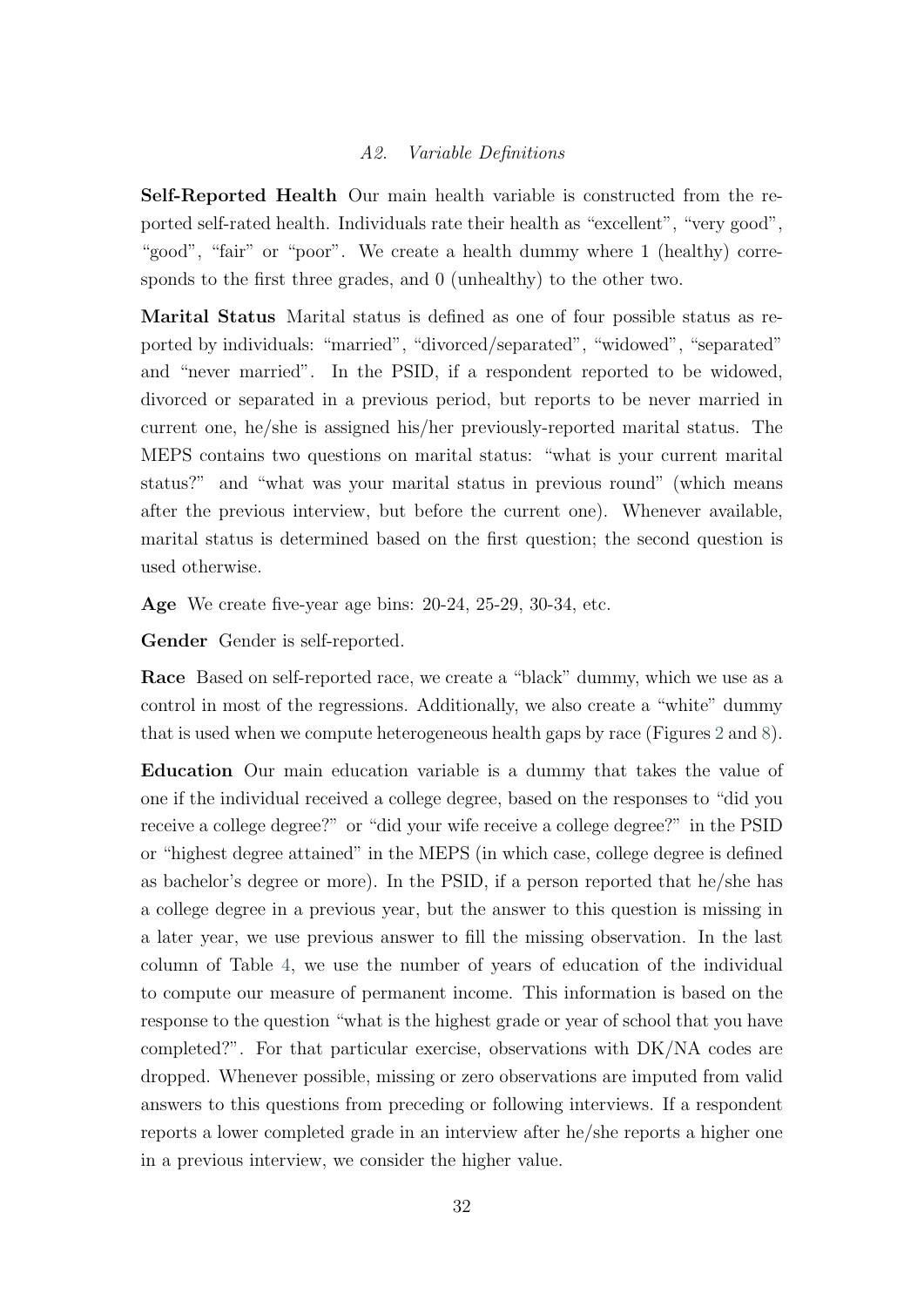Children Presence of children in the household is identified from the question "children under 18 in the family unit". From the record of each child in the household, we identify their age and create dummy variables for the presence of children of the ages 0 to 3, 4 to 12, and 13 to 18.

Income Our definition of income is "taxable income" in the PSID or "total person's income" in the MEPS. For couples (married or cohabiting), we calculate household taxable income by summing the total taxable incomes of the head and the spouse and then divide the total taxable income by 2. This variable is deflated using 2005 Consumer Price Index (CPI), obtained from the Bureau of Labor Statistics.

Marital capital (PSID) Marital capital is defined as the sum of the durations of all (past and present) marriages. Duration of a given marriage is calculated as the difference between either the year of divorce/separation/widowhood or the current year (depending on whether the marriage ended or is ongoing), and the starting year of the marriage. This information is obtained from the Marriage History Supplement of the PSID.

Chronic conditions (PSID) We consider the following chronic conditions: stroke, hypertension, diabetes, cancer, lung disease, heart attack, heart disease, arthritis, asthma, memory loss, and learning disorder. For each of them, we create a dummy that equals one if you ever suffered that condition. Our chronic conditions variable is defined as the sum of these dummies across all conditions. Hence, it measures the number of different conditions the individual ever suffered.

Smoking (PSID) An individual is classified as a smoker if he answered the question "do you smoke cigarettes?" affirmatively or the household head did so for the question "does your wife smoke cigarettes?". Smoking transitions conditional on marital transitions are then computed as described in the main text.

Cohabitation (PSID) Cohabitants are identified from the variable "relationship to head". This variable takes the following values: 10 (head), 20 (legal wife), 90 (legal husband of head, if in rare cases the head is a female), 22 (female cohabitant who has lived with the head for 12 months or more), 88 (first-year cohabitant, boyfriend or girlfriend, of head). To identify cohabitants we use codes 22 and 88.

Objective Health Index (MEPS) We use the Physical Summary Component of the Short Form 12 version 2 (SF-12v2) as an objective index of health. In 2000, 2001, and 2002, MEPS used Version 1 of the SF-12. Therefore for these years, Version 1 scores are converted to Version 2 scores by adding 1.07897.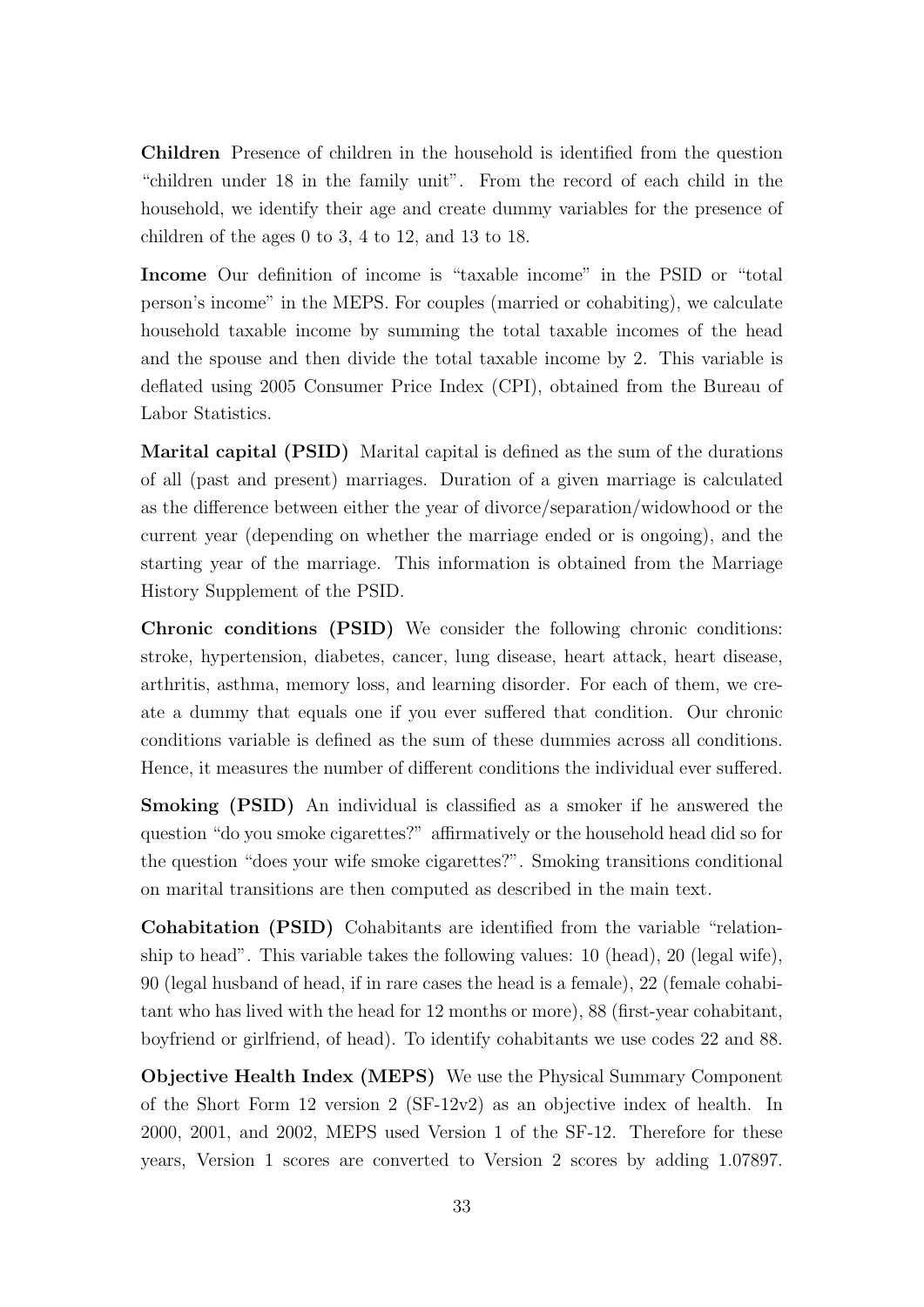Further details are available at [http://meps.ahrq.gov/data\\_stats/download\\_](http://meps.ahrq.gov/data_stats/download_data/pufs/h147/h147doc.pdf) [data/pufs/h147/h147doc.pdf](http://meps.ahrq.gov/data_stats/download_data/pufs/h147/h147doc.pdf).

Preventive checks (MEPS) For each preventive check (dental, cholesterol, general, flu shot, prostate check, pap smear, breast examination and mammography), we create a dummy variable that is equal to 1 if a person did the corresponding check within the preceding two years and zero otherwise.

Medical expenditure (MEPS) We use total medical (health care) expenditures. Expenditures are defined as the sum of direct payments for care provided during the year, including out-of-pocket payments and payments by private insurance, Medicaid, Medicare, and other sources. Payments for over the counter drugs and for alternative care services are not. Indirect payments not related to specific medical events, such as Medicaid Disproportionate Share and Medicare Direct Medical Education subsidies, are also not included either. Whenever medical expenditure is used, we drop observations with unavailable medical expenditure. Expenditures are deflated by 2005 medical CPI, available at <http://data.bls.gov/cgi-bin/surveymost?cu>.

Insurance (MEPS) We use the insurance coverage variable and distinguish between "any private insurance", "any public insurance" and "no insurance". Whenever indicated, we create two dummies, public or private, which take the value of one if the individual holds the corresponding insurance (public and private insurance are not mutually exclusive). Otherwise, we create an indicator variable that equals one if the individual holds any insurance, public or private. Whenever insurance information is used, observations with unavailable insurance are dropped.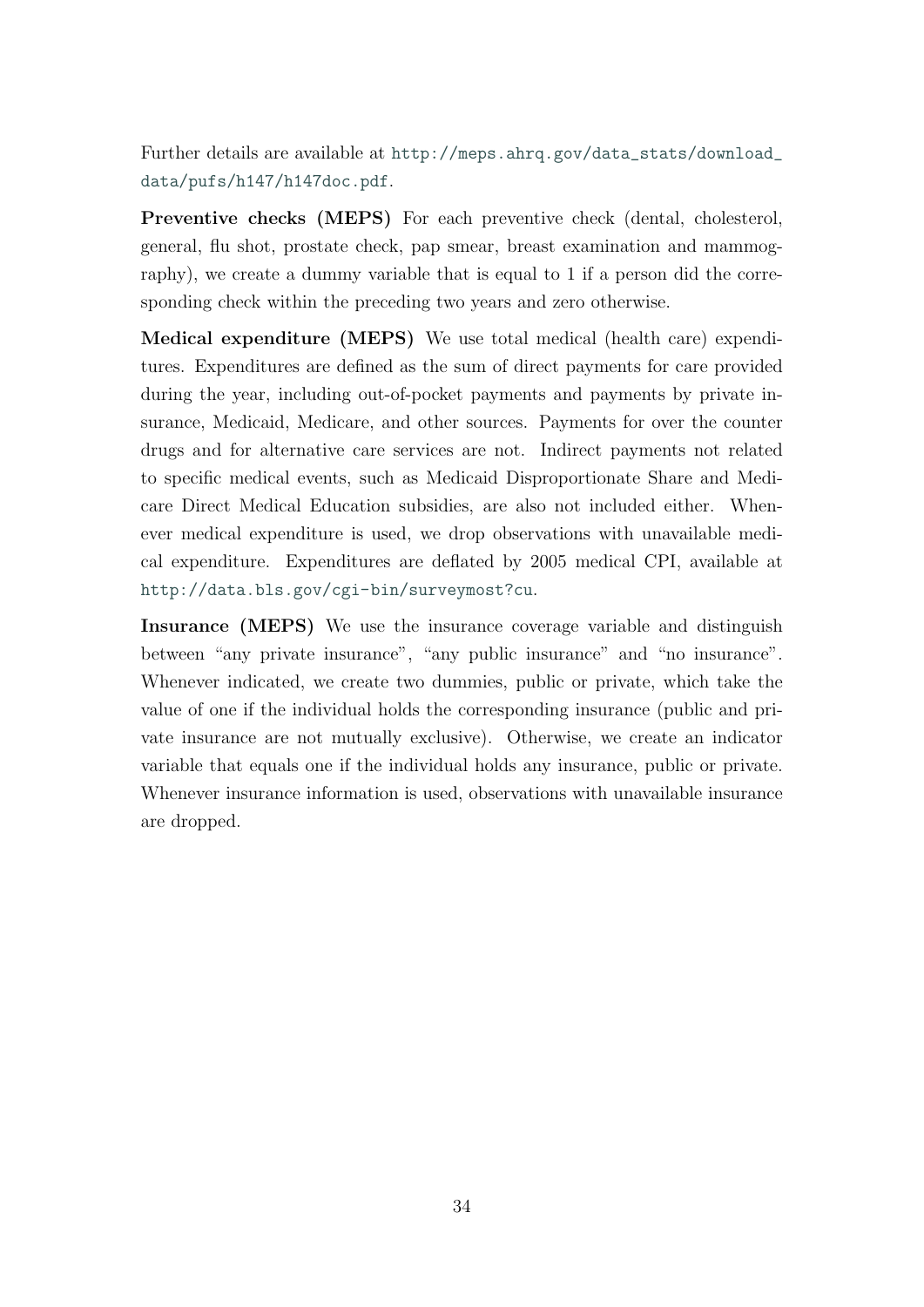### <span id="page-36-1"></span><span id="page-36-0"></span>APPENDIX B: DESCRIPTIVE STATISTICS AND DETAILED BASELINE RESULTS

| A. Panel Study of Income Dynamics (PSID)                             |                  |          |              |              |                    |  |  |
|----------------------------------------------------------------------|------------------|----------|--------------|--------------|--------------------|--|--|
|                                                                      | Mean             | St. dev. | Min          | Max          | N.obs.             |  |  |
| <i>i.</i> Baseline                                                   |                  |          |              |              |                    |  |  |
| Healthy                                                              | 0.89             | 0.31     | 0.00         | 1.00         | 120,475            |  |  |
| Married                                                              | $0.65\,$         | 0.48     | 0.00         | 1.00         | 120,475            |  |  |
| Divorced/separated                                                   | 0.15             | 0.36     | 0.00         | 1.00         | 120,475            |  |  |
| Widowed                                                              | 0.01             | 0.12     | 0.00         | 1.00         | 120,475            |  |  |
| Never Married                                                        | 0.19             | $0.39\,$ | 0.00         | 1.00         | 120,475            |  |  |
| Age                                                                  | 39.78            | 11.49    | 20.00        | 64.00        | 120,475            |  |  |
| Female                                                               | 0.45             | 0.50     | 0.00         | 1.00         | 120,475            |  |  |
| <b>Black</b>                                                         | $0.12\,$         | 0.33     | 0.00         | 1.00         | 120,475            |  |  |
| College                                                              | $0.38\,$         | 0.49     | 0.00         | 1.00         | 120,475            |  |  |
| Children 0-3 years                                                   | $0.18\,$         | 0.39     | 0.00         | 1.00         | 120,475            |  |  |
| Children 4-12 years                                                  | 0.31             | 0.46     | 0.00         | 1.00         | 120,475            |  |  |
| Children 13-18 years                                                 | $0.21\,$         | 0.41     | 0.00         | 1.00         | 120,475            |  |  |
| Taxable income (in 1000\$)                                           | 37.86            | 51.00    | $-590.38$    | 5500.00      | 120,475            |  |  |
|                                                                      |                  |          |              |              |                    |  |  |
| <i>ii.</i> Robustness and further explorations<br>Chronic conditions | 0.65             | 1.02     | $0.00\,$     | 10.00        | 44,022             |  |  |
| Married+cohabiting                                                   | 0.72             | 0.45     | 0.00         | 1.00         | 120,475            |  |  |
| Smoke                                                                | 0.23             | 0.42     | 0.00         | 1.00         | 49,241             |  |  |
|                                                                      |                  |          |              |              |                    |  |  |
| <b>B.</b> Medical Expenditure Panel Survey (MEPS)                    |                  |          |              |              |                    |  |  |
|                                                                      | Mean             | St. dev. | Min          | Max          | N.obs.             |  |  |
| <i>i.</i> Baseline                                                   |                  |          |              |              |                    |  |  |
| Healthy                                                              | 0.88             | 0.31     | 0.00         | 1.00         | 235,094            |  |  |
| Married                                                              | 0.58             | 0.47     | 0.00         | 1.00         | 235,094            |  |  |
| Divorced/separated                                                   | 0.14             | 0.33     | 0.00         | 1.00         | 235,094            |  |  |
| Widowed                                                              | 0.02             | 0.13     | 0.00         | 1.00         | 235,094            |  |  |
| Never Married                                                        | 0.26             | 0.42     | 0.00         | 1.00         | 235,094            |  |  |
| Age                                                                  | 40.66            | 11.70    | 20.00        | 64.00        | 235,094            |  |  |
| Female                                                               | 0.51             | 0.48     | 0.00         | 1.00         | 235,094            |  |  |
| <b>Black</b>                                                         | $0.12\,$         | $0.31\,$ | 0.00         | 1.00         | 235,094            |  |  |
| College                                                              | $\rm 0.35$       | 0.46     | 0.00         | 1.00         | 235,094            |  |  |
| Children 0-3 years                                                   | 0.15             | 0.34     | 0.00         | 1.00         | 235,094            |  |  |
| Children 4-12 years                                                  | 0.26             | 0.42     | 0.00         | 1.00         | 235,094            |  |  |
| Children 13-18 years                                                 | 0.38             | 0.46     | 0.00         | 1.00         | 235,094            |  |  |
| Taxable income (in 1000\$)                                           | 34.61            | 30.70    | 0.00         | 658.58       | 235,094            |  |  |
| <i>ii.</i> Robustness and further explorations                       |                  |          |              |              |                    |  |  |
| Objective health index                                               | 51.15            | $9.26\,$ | 4.56         | 76.13        | 160,057            |  |  |
| Total health expenditure                                             | 3.04             | 9.47     | 0.00         | 1051.50      | 235,094            |  |  |
| Uninsured                                                            | 0.16             | 0.35     | $0.00\,$     | 1.00         | 235,094            |  |  |
| Preventive checks:                                                   |                  |          |              |              |                    |  |  |
| Dental                                                               | 0.50             | 0.48     | $0.00\,$     | 1.00         | 231,873            |  |  |
| Cholesterol                                                          | 0.51             | 0.48     | $0.00\,$     | 1.00         | 221,942            |  |  |
| Complete                                                             | $0.57\,$         | 0.47     | $0.00\,$     | 1.00         |                    |  |  |
| Flu shot                                                             | $0.26\,$         | $0.42\,$ |              | $1.00\,$     | 227,623            |  |  |
|                                                                      | $0.22\,$         | $0.38\,$ | 0.00         | $1.00\,$     | 229,296            |  |  |
| Prostate                                                             |                  | 0.48     | 0.00         |              | 90,412             |  |  |
| Pap smear<br><b>Breast</b>                                           | 0.54<br>$0.55\,$ | 0.48     | 0.00<br>0.00 | 1.00<br>1.00 | 140,965<br>136,720 |  |  |
| Mammography                                                          | $0.36\,$         | $0.46\,$ | 0.00         | 1.00         | 119,403            |  |  |
|                                                                      |                  |          |              |              |                    |  |  |

#### TABLE B1-DESCRIPTIVE STATISTICS

Note: Means and standard deviations are computed exploiting sampling design. Data are obtained from the PSID and the MEPS as indicated. PSID sample covers 1984-2011, annually until 1997, biannually since then; MEPS sample covers 1996-2009 annually. Chronic conditions and smoking are only available in the PSID starting in 1999. Data construction and variable definitions are described in Appendix [A.](#page-32-0)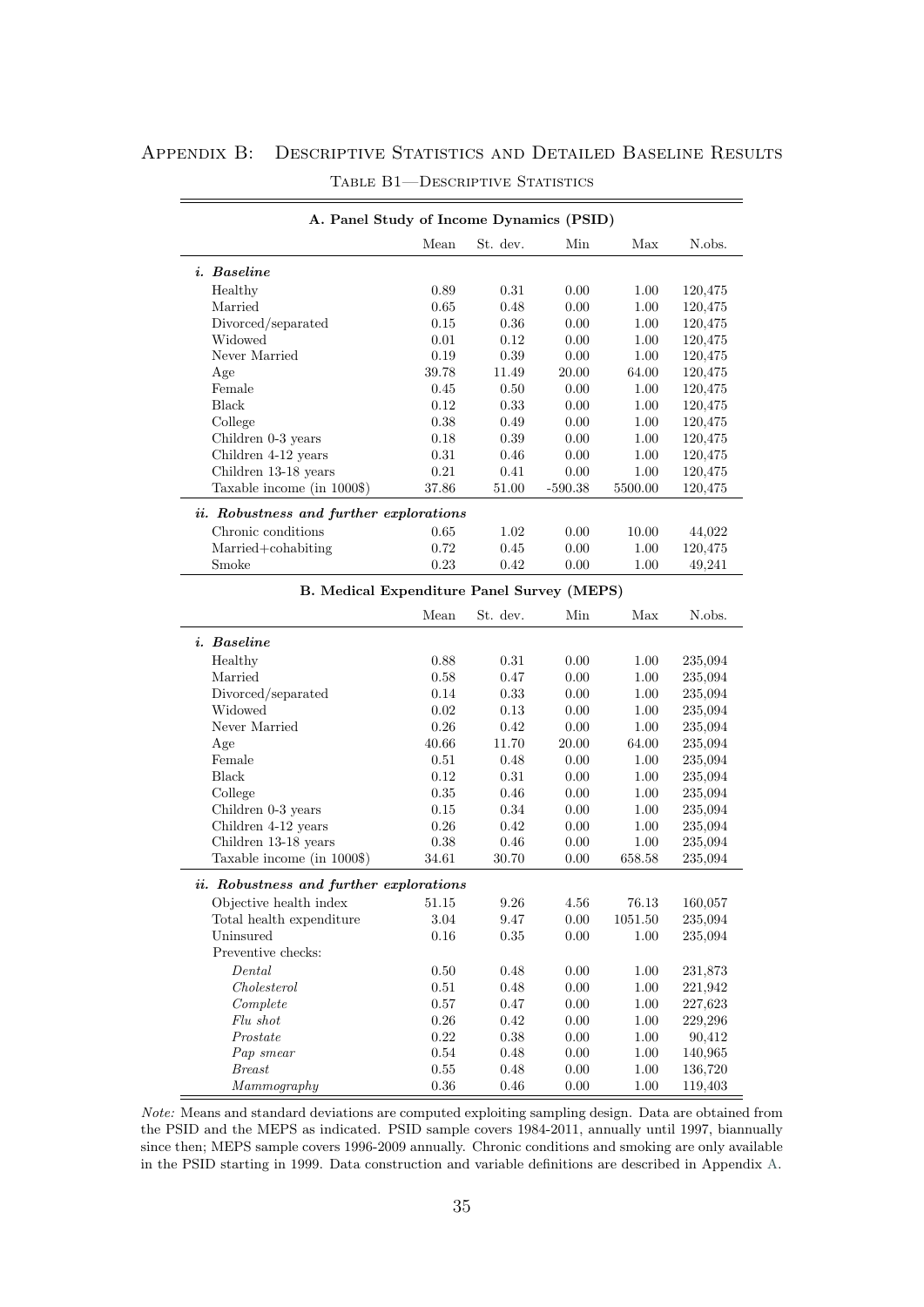<span id="page-37-0"></span>

|                                    | <b>MEPS</b> |         |           |            | <b>PSID</b> |               |  |
|------------------------------------|-------------|---------|-----------|------------|-------------|---------------|--|
|                                    | <b>OLS</b>  |         |           | <b>OLS</b> |             | Within-groups |  |
| Marriage gap $\beta(a)$ :          |             |         |           |            |             |               |  |
| 20-24                              | $-0.027$    | (0.006) | 0.009     | (0.007)    | $-0.010$    | (0.007)       |  |
| 25-29                              | 0.014       | (0.004) | 0.024     | (0.006)    | $-0.006$    | (0.005)       |  |
| 30-34                              | 0.030       | (0.004) | 0.027     | (0.006)    | $-0.001$    | (0.006)       |  |
| $35 - 39$                          | 0.039       | (0.005) | 0.043     | (0.009)    | $-0.001$    | (0.007)       |  |
| 40-44                              | 0.051       | (0.006) | 0.054     | (0.011)    | 0.010       | (0.008)       |  |
| $45 - 49$                          | 0.063       | (0.006) | 0.071     | (0.013)    | 0.023       | (0.010)       |  |
| 50-54                              | 0.085       | (0.007) | 0.083     | (0.015)    | 0.048       | (0.012)       |  |
| 55-59                              | 0.078       | (0.008) | 0.120     | (0.020)    | 0.054       | (0.017)       |  |
| 60-64                              | 0.078       | (0.009) | 0.107     | (0.022)    | 0.037       | (0.017)       |  |
| Singles health curve $\alpha(a)$ : |             |         |           |            |             |               |  |
| 20-24                              | 0.917       | (0.004) | 0.922     | (0.007)    | $0.028\,$   | (0.026)       |  |
| $25 - 29$                          | 0.873       | (0.004) | 0.898     | (0.007)    | 0.037       | (0.024)       |  |
| 30-34                              | 0.835       | (0.005) | 0.877     | (0.009)    | 0.041       | (0.023)       |  |
| $35 - 39$                          | 0.807       | (0.006) | 0.845     | (0.011)    | 0.045       | (0.021)       |  |
| 40-44                              | 0.778       | (0.006) | 0.811     | (0.012)    | 0.036       | (0.020)       |  |
| $45 - 49$                          | 0.741       | (0.006) | 0.768     | (0.014)    | 0.021       | (0.019)       |  |
| $50 - 54$                          | 0.704       | (0.007) | 0.724     | (0.015)    | $-0.001$    | (0.017)       |  |
| $55 - 59$                          | 0.691       | (0.007) | 0.662     | (0.020)    | $-0.012$    | (0.016)       |  |
| 60-64                              | 0.682       | (0.009) | 0.646     | (0.021)    |             |               |  |
| Controls:                          |             |         |           |            |             |               |  |
| College                            | 0.055       | (0.002) | 0.073     | (0.006)    | 0.009       | (0.009)       |  |
| Female                             | 0.000       | (0.002) | $-0.005$  | (0.005)    |             |               |  |
| <b>Black</b>                       | $-0.020$    | (0.003) | $-0.069$  | (0.010)    |             |               |  |
| Children 0-3 years                 | $0.001\,$   | (0.000) | $0.001\,$ | (0.000)    | 0.000       | (0.000)       |  |
| Children 4-12 years                | 0.001       | (0.002) | $-0.004$  | (0.003)    | 0.003       | (0.003)       |  |
| Children 13-18 years               | 0.001       | (0.003) | 0.000     | (0.004)    | 0.006       | (0.003)       |  |
| Taxable income (in 1000\$)         | 0.001       | (0.003) | $-0.013$  | (0.004)    | 0.006       | (0.003)       |  |
| Year dummies:                      |             | Yes     |           | Yes        |             | Yes           |  |

Table B2—Detailed Estimation Results for Figures [4](#page-14-0) and [5](#page-14-1)

Note: The table reports point estimates and standard errors from regressions presented in Figures [4](#page-14-0) and [5.](#page-14-1) OLS and Within-groups estimates are obtained from the PSID and the MEPS as indicated.